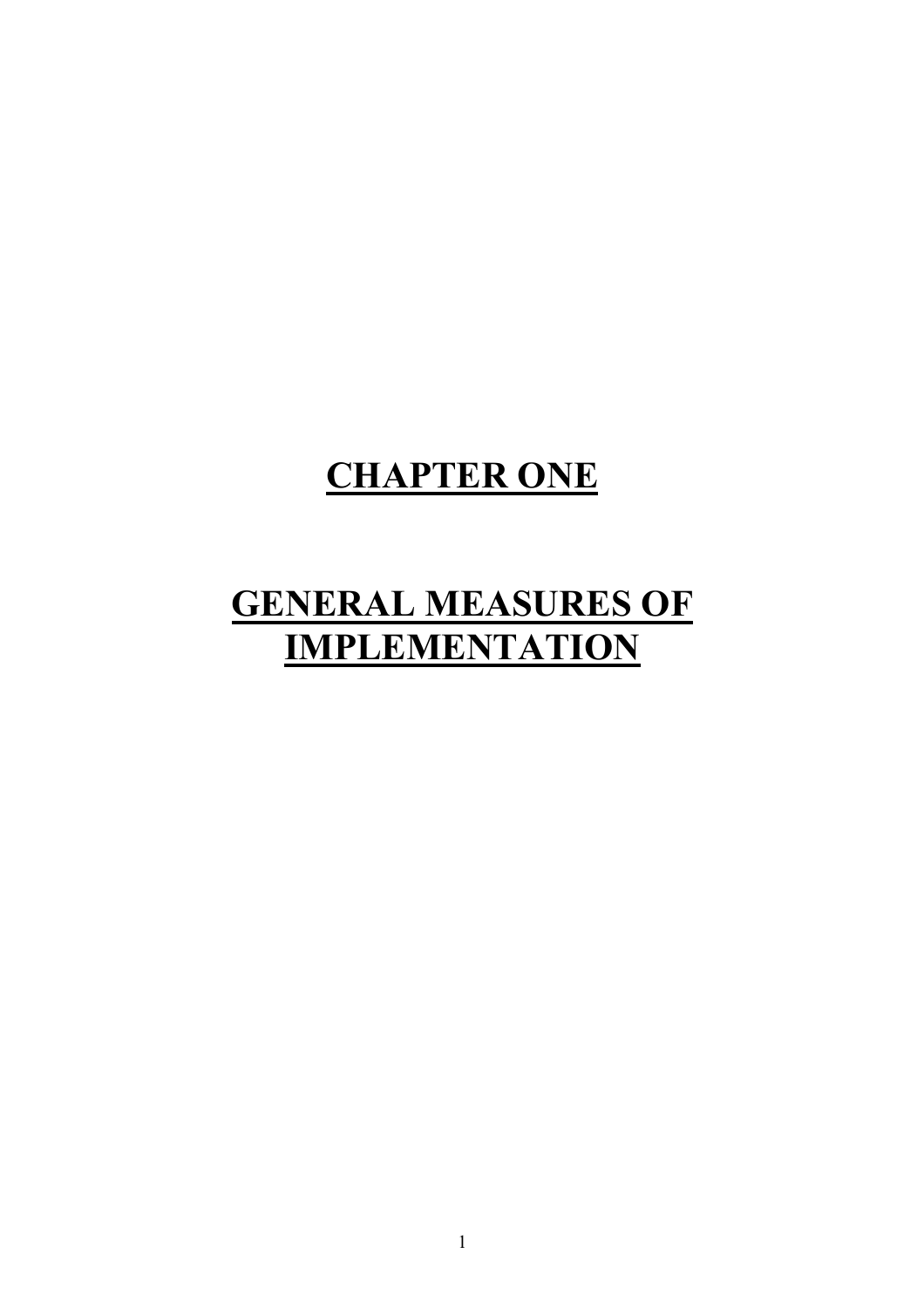### **INTRODUCTION**

Article 4 of the Convention on the Rights of the Child (CRC) requires States Parties to take "all appropriate" legislative, administrative and other measures for implementation". The Committee on the Rights of the Child (the Committee) has provided extensive advice in both its General Comment on Implementation (UNCRC, GC) No 5, 2003) and its Concluding Observations as to the structures and systems that must be put in place to ensure that the Convention's principles and provisions are effectively and fully implemented. The adoption of measures to implement the CRC and children's rights more generally is fundamental to securing the protection and promotion of rights to each individual child and young person.

This chapter aims to evaluate the extent to which all necessary implementation measures have been adopted to ensure the realisation of the rights of all children and young people in NI (NI). It addresses legal, structural and systemic issues and also highlights obstacles to the realisation of children's rights including access to advocacy, information and advice, and training for those working with and for children. The right of children to be heard and have due weight given to their views, and the corresponding duty to consult children and young people on all matters affecting them are considered by the Committee on the Rights of the Child as a fundamental principle of the Convention, implementation of which reflects and requires the change in attitude and approach necessary to achieve the full realisation of children's rights in all areas.

## **LEGAL STATUS OF THE CONVENTION**

#### **Incorporation of the CRC**

The provisions of the Convention must be given legal effect within the domestic legal systems enabling the Convention to be directly invoked before the courts and applied by national authorities (UNCRC GC No 5: 7).

Although the UK has ratified the CRC, it is not part of domestic law. It is thus not directly enforceable and does not bind the courts or public authorities. While the European Convention on Human Rights (ECHR) has been incorporated via the Human Rights Act 1998 (HRA), the ECHR has few rights specific to children and young people.

The Westminster Joint Committee on Human Rights has expressed the view that children will be better protected by incorporation into UK law of at least some of the rights, principles and provisions of the Convention (SC  $\&$ CLC, 2003) In 2002, the Committee recommended that the UK incorporate into domestic law the rights, principles and provisions of the Convention in order to ensure that all legislation complies with the Convention and that the provisions and principles of the Convention are widely applied in legal and administrative proceedings (UNCRC, 2002, para 9).

The fact that the CRC has not been incorporated does not mean it cannot be used as a persuasive guide to interpreting domestic law and policy. This approach has been adopted in other jurisdictions such as Canada, the US and before the European and Inter-American Courts of Human Rights (Kilkelly, 2001 and 2002). It is to be strongly encouraged as an approach to judicial interpretation in NI and in this regard, NICCY's legal powers mean that it has considerable potential to take a leading role in persuading the NI courts to use the CRC as an interpretive tool.

Moreover, much can be done, short of incorporation, to ensure that the Convention is implemented in practice. From an operational perspective, it was originally envisaged that the children's strategy would provide the mechanism for the implementation of the CRC and indeed the Working Paper on the strategy stated that it would be NI's 'implementation plan for the Convention'. However, in the latest draft of the strategy, this commitment has been diluted to provide that the strategy will simply 'help NI to move closer in line with the principles and aspirations laid down in the Convention'. This threatens to seriously undermine the potential of the strategy to provide a vehicle for the much needed implementation of the CRC in practice.

#### **Enshrining CRC Standards in Statute**

In addition to consolidated children's rights statutes, which highlight and emphasise the Convention's principles, all relevant 'sectoral' laws must reflect consistently the principles and standards of the Convention  $(UNERC, GC No 5: 8).$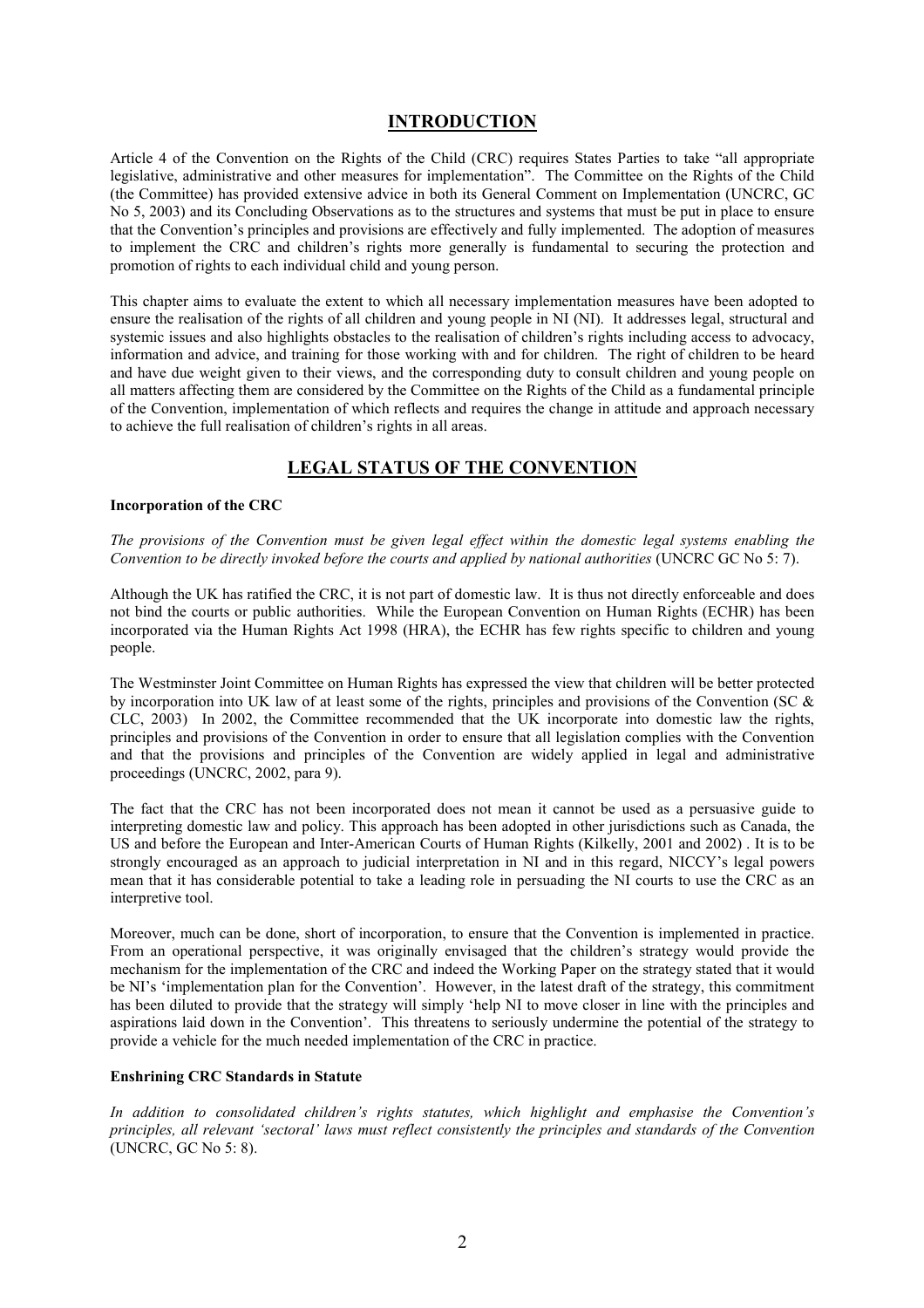There is no consolidated children's rights statute incorporating the general principles of the child's right to life, survival and development, right to non-discrimination, right to be heard and the best interests principle. Nor is there any comprehensive code of children's rights in NI or any constitutional document to ensure that the CRC's principles and provisions will prevail where there is conflict within domestic law and to inform the development of law and policy in all areas.

The Bill of Rights presents an important opportunity to establish children's rights at a constitutional level in NI and to consolidate children's rights standards in one binding and enforceable document. However, while the process of drafting the Bill of Rights is not yet complete, the NI Human Rights Commission's (NIHRC) latest proposals reflect a standard of children's rights protection which falls far short of the Convention's minimum standards and does not fully reflect its guiding principles (NIHRC, 2004).

While the latest draft proposes to place a duty on public authorities to act in a manner consistent with the Convention (ibid.: 62), this does not fully incorporate children's rights into domestic law, a process which makes them legally enforceable in the domestic courts. Moreover, limiting the duty on public authorities to act in conformity with CRC provisions ignores the fact that the Convention sets only minimum standards. The current draft of the Bill of Rights thus does not require public authorities to implement the highest children's rights standards attainable under the wide range of international legal instruments ratified by the UK. Moreover, the current proposals for express rights to be included in the Bill do not meet the CRC's minimum standards. In particular, they fail to recognise fundamental rights including the child's right to special protection and the child's right to be heard and have his/her views given due weight in all decisions concerning him/her. Other important rights – regarding the rights of children in the justice system, to health and health care, to play and leisure, to protection from abuse and exploitation – are also absent from the latest proposals and unless this trend is reversed (the Commission's original proposals offered children's rights substantially more protection), the Bill of Rights will not improve significantly the current, inadequate legal protection of children's rights in NI. Nor will it remedy the failure to incorporate the CRC into domestic law or provide children with effective domestic remedies where their rights have been violated.

#### **Reflection of General Principles**

Domestic law must reflect the general principles of the Convention (Arts 2, 3, 12; UNCRC GC No 5: 8)

#### **Best Interests Principle**

Children's rights, particularly the CRC's guiding principles, are not adequately protected by domestic law in NI. Some examples are as follows:

- While the best interests principle is contained in article 3 of the Children (NI) Order 1995 in relation to the determination by the court of any question with respect to the upbringing of a child or the administration of a child's property, it is notably absent from other parts of the Children Order such as Part IV which relates to services for children in need.
- The best interests principle is not enshrined in the legislation governing youth justice, mental health or education in NI. For example, the Justice (NI) Act 2002 did not expressly incorporate the best interests principle despite recommendations from the Criminal Justice Review and others to that effect (CLC  $\&$  IY, 2001; CLC & SC, 2003)
- article 17 of the Education & Libraries (NI) Order 2003 places a duty on Boards of Governors of all grant aided schools is to 'safeguard and promote the welfare of pupils'. While this new duty of care is welcome, it does not explicitly incorporate the best interests of the child as a paramount consideration.
- The Mental Health (NI) Order 1986 does not provide a legislative basis for the paramount consideration of the best interests of the child in terms of treatment, detention or the use of restraint and seclusion. In this regard, it is welcome that sub-groups of the Mental Health Review currently reviewing the legislation are considering principles for children with mental health needs.

The Committee expressed concern in 2002 that the best interests principle is not consistently reflected in legislation and policies affecting children and recommended in line with previous recommendations that the UK adopt the best interests of the child as a paramount consideration in all legislation and policy affecting children.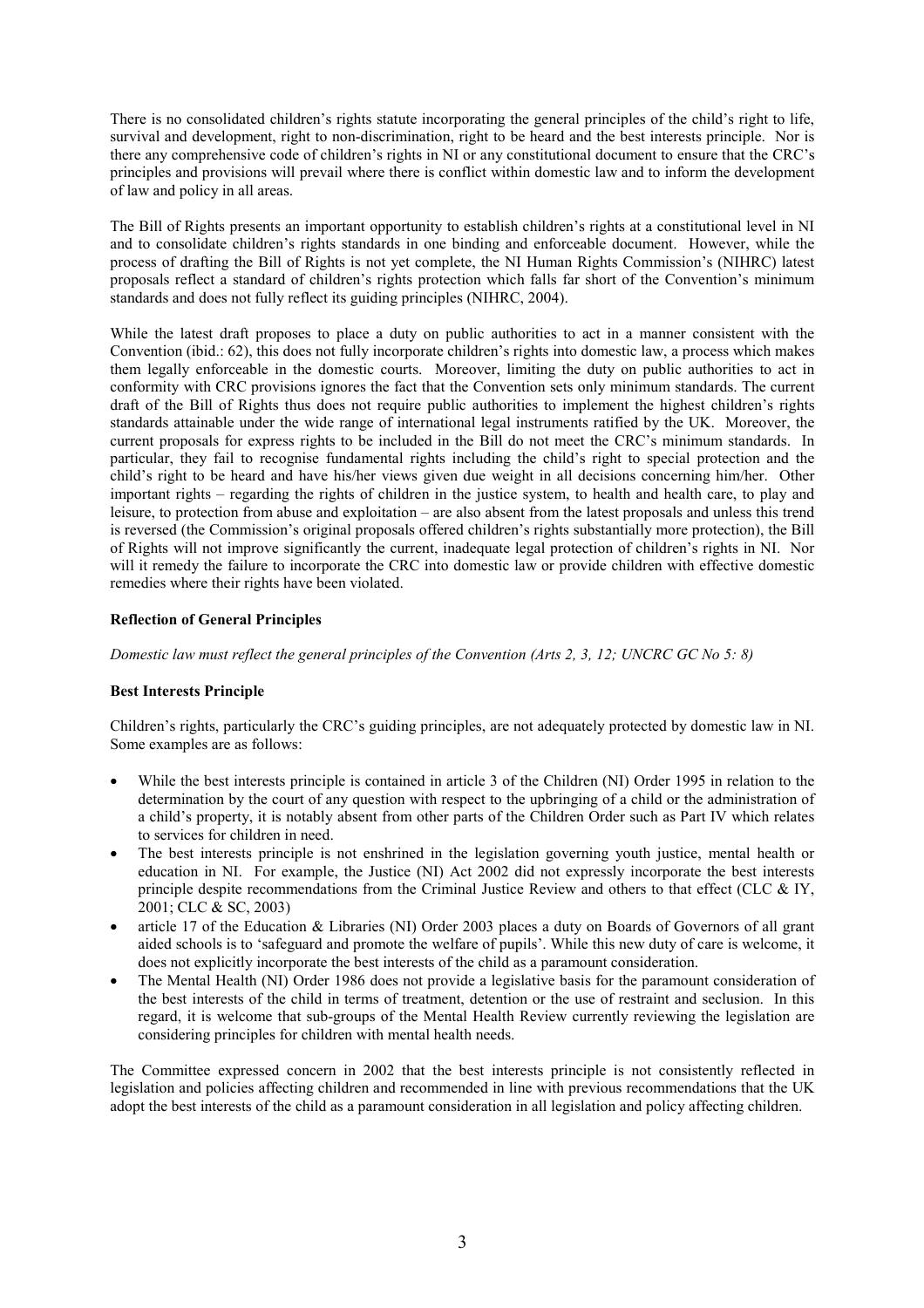#### **Right to be Heard**

While there are some very good examples of the effective implementation of Article 12, for example, the system whereby a guardian *ad litem* and a solicitor are appointed to represent children in specified public law proceedings under the Children (NI) Order 1995, there is no coherent, legislative basis for the provision of advocacy services for children generally. The following problems were highlighted:

- Many interviewees raised as a matter of serious concern the absence of a legislative basis or mechanism providing separate representation for children in private family law cases (article 8 applications for residence, contact, prohibited steps, specific issue orders, parental responsibility applications) in the family proceedings courts and divorce proceedings. Moreover, in the High Court and Family Care Centre the courts have the power to appoint a guardian *ad litem* for any child in private family law proceedings, but this is not possible in the family proceedings courts. (Family Proceedings Rules, 1996). (NGO Representatives; Legal Professionals).
- A case is currently being made for the amendment of the Children (NI) Order 1995 to include a similar provision to article 119 of the Adoption & Children Act 2002 of England and Wales, which places advocacy services for looked after children and young people and those leaving care on a legislative footing (CLC, 2004) and to introduce reviewing officers.
- In divorce proceedings, the requirement for a social services report in all cases was removed by the Article 44, Schedule 9 of the Children (NI) Order 1995 and the court is now required to determine whether it should exercise any powers under the Order on the basis of a form (a Statement of Arrangements for Children) lodged by the parties. The child's views are not routinely sought as part of this process (Legal Professional).
- In relation to children affected by domestic violence, article 36 of the Family Homes and Domestic Violence (NI) Order 1998 allows for the provision of separate representation of children in circumstances to be specified by the Lord Chancellor in Regulations, but this article of the legislation has not been commenced (Legal Professional).
- The provision of representation and advocacy services for children who have been suspended/excluded from school or who have Special Educational Needs (SEN) has no legislative basis and education tribunal cases are not generally funded by legal aid (CLC, 2004a). There is no independent appeal against a suspension and the only option open to children who wish to challenge a suspension is a complaint to the Department or an action for judicial review in the High Court.
- The Mental Health (NI) Order 1986 currently provides no legislative basis for advocacy services for children and young people (CLC, 2003).
- Children with Special Educational Needs do not have any legal rights to have their views taken into account in the decisions which affect them (see Chapter 5).
- For children with disabilities, the views of parents and children often differ and parents are not always  $\bullet$ the child's best advocate (Mc Conkey and Smyth, 2000; Monteith and Sneddon, 1999).

In 2002, the Committee expressed concern that the obligations of Article 12 had not been consistently incorporated in legislation, for example in private law procedures concerning divorce, and in education. It recommended that the UK take further steps to consistently reflect the obligations of both paragraphs of Article 12 in legislation, and that legislation governing court and administrative proceedings ensure that a child capable of forming his/her views has the right to express those views and have them given due weight (para 30).

While several reviews are underway  $-$  the issue of separate representation is currently being considered by a subgroup of the Children Order Advisory Committee and the Mental Health Review is also considering the issue of advocacy - the recommendations made by the Committee have not yet been implemented.

#### **Non-Discrimination**

The principle of non-discrimination is not contained in any of the relevant statutes relating to issues affecting children.

Section 75 of the NI Act 1998 introduced a requirement that public authorities carry out their functions with 'due regard to the need to promote equality of opportunity' *inter alia* between persons of different age. The enforcement mechanism for  $S.75$  requires that the policies of these organisations – including government departments, district councils, the police, the courts. Health and Social Services Trusts, Education and Library Boards, the Sports Council and the Housing Executive although not individual schools or hospitals – pursue these objectives and they must produce an equality scheme to this effect. This involves a process of screening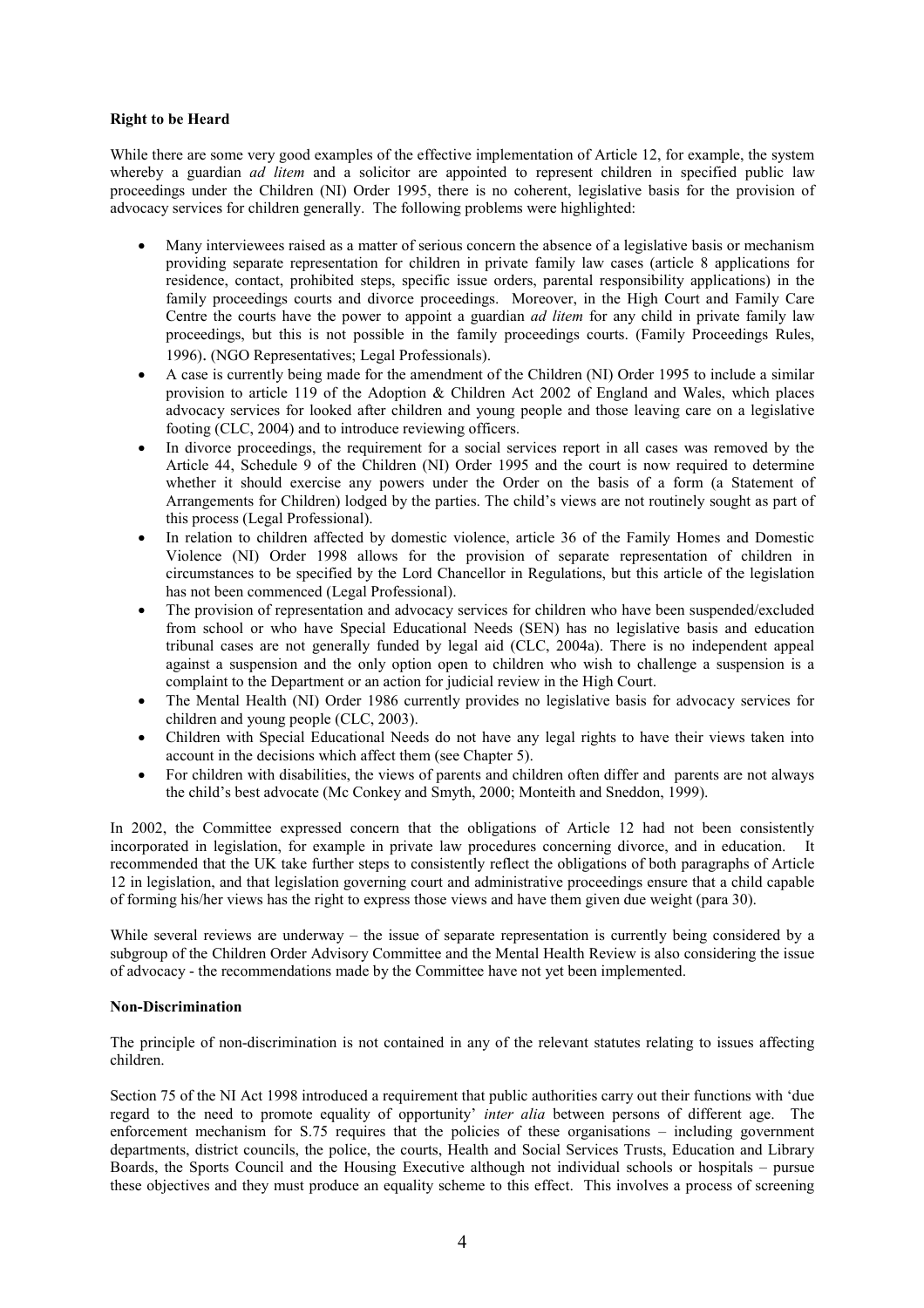such policies for their impact on the relevant group requiring consultation with the particular group deemed to be affected

The question of who must be consulted has been contentious with much concern being expressed by NGOs about the failure to apply this duty as a requirement to consult with children and young people directly. In particular, the Equality Commission has been criticised for failing to provide direction and technical support to public bodies regarding the implementation of the duty to consult with children and young people directly to comply with their S.75 duty, and for failing, more generally, to take seriously its duty to combat discrimination on the grounds of age.

Although some Government departments have consulted directly with children and young people in a meaningful way (for example, Office of Law Reform in relation to physical punishment, and the Children and Young Peoples Unit (CYPU) in relation to the Children's Strategy and the Children's Commissioner), others have not. This is despite the view, widely held among the children's sector, that all legislation/policy initiatives which have a direct effect on the lives of children and young people should involve a process of consultation with children and young people themselves and that this process must be funded by Government. This is the only way in which actions, which may potentially discriminate against children, can be identified at an early stage. The implementation of S.75 is considered in more detail below.

#### **Key Issues**

- The CRC has not been incorporated into domestic law;
- The general principles of best interests, right to be heard and non-discrimination are inadequately protected in the law of NI:
- There is no consolidated children's rights statute;
- Provision for children's rights in the current proposals for the Bill of Rights does not meet international standards:
- The S.75 equality duty has been inadequately enforced in respect of the 'age' criterion.

# **ENSURING LEGISLATION AND POLICY IS CONVENTION COMPLIANT**

A comprehensive and continuous review of all domestic legislation and administrative guidance is necessary to ensure full compliance with the Convention.

Mechanisms built into the machinery of relevant government departments must be accompanied by mechanisms for independent reviews by NGOs, parliamentary committees and academics (UNCRC GC No  $5:7$ ).

#### **Lack of Formal Government Review Structures**

There is no statutory Assembly committee or department with responsibility to ensure the compatibility of NI's law and policy with the CRC. There is thus no formal government process or mechanism at NI or UK level to ensure that draft or existing legislation and policy is compliant with the Convention. In addition, Government has not undertaken any reviews of law and policy to audit them from a children's rights perspective. Many NGOs in the children's sector gave the example of the recent process passing legislation to introduce Anti Social Behaviour Orders (ASBOs) into NI as evidence of the government's lack of commitment to such an approach.

In 2002, the Committee expressed concern that there is no formal process to ensure that new legislation formally complies with the Convention. It noted that while the Scottish Executive and the Welsh Assembly had undertaken some reform in this area, no such measures had been taken in the NI Assembly. This position has not changed.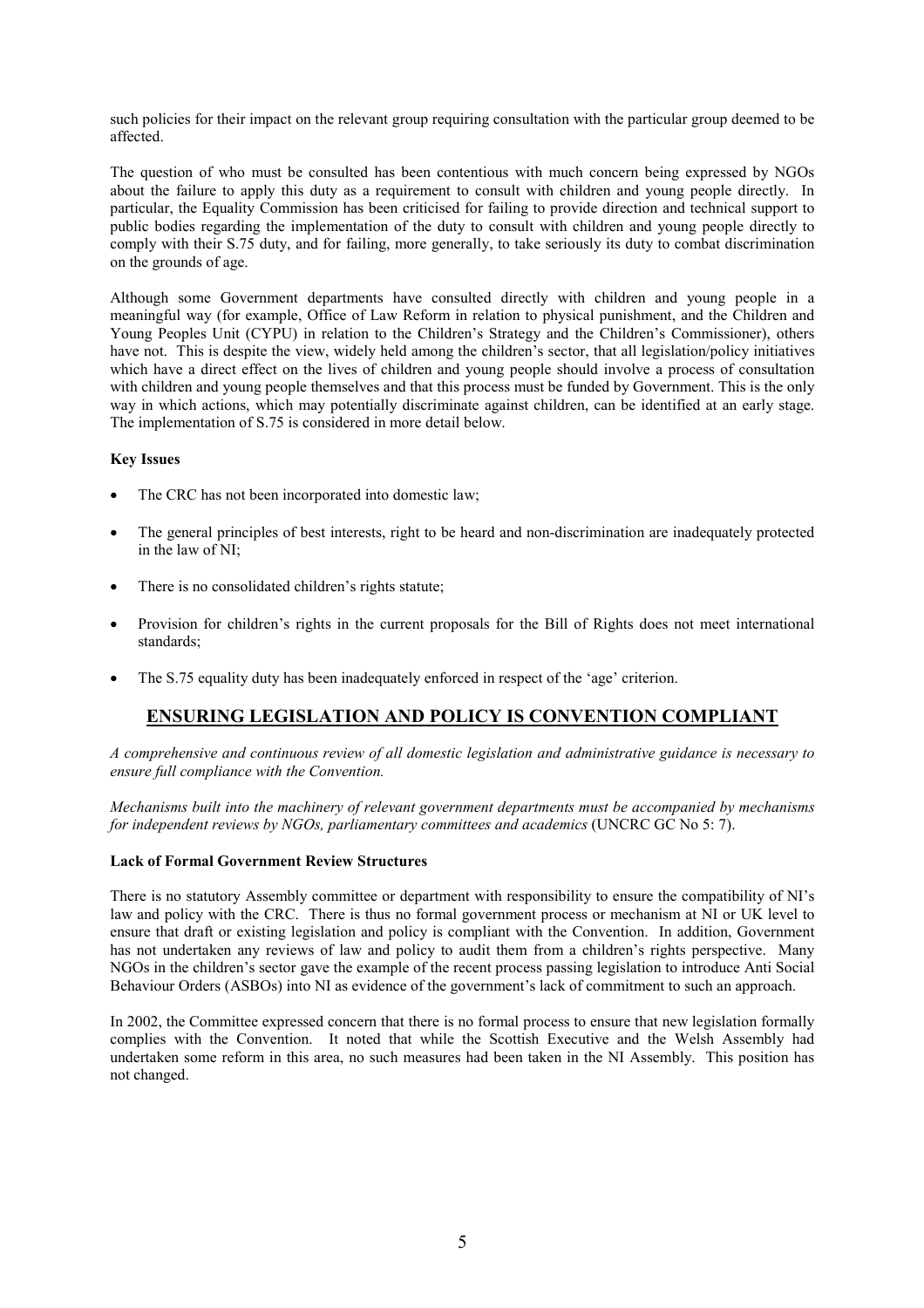#### Independent review mechanisms

Although the UK Joint Parliamentary Committee on Human Rights undertook an audit of the CRC in the UK in 2003, the Government has no duty to act on any of its recommendations (Joint Committee on Human Rights,  $2003$ ; nor has it done so.

NI has two independent bodies – the NIHRC and the NI Commissioner for Children and Young People (NICCY) - with specific powers to keep the compatibility of law, policy and practice with international children's rights standards under review. Section 69 of the NI Act 1998 provides that the NIHRC has a duty to keep under review the adequacy and effectiveness in NI of law and practice relating to the protection of human rights. The Children's Commissioner has a more specific duty under s 7 of the Commissioner for Children and Young People (NI) Order 2003 to keep under review the adequacy and effectiveness of law and practice relating to the rights and welfare of children and young persons. These duties notwithstanding, neither the Government nor the NI Assembly is under any duty to proactively seek the advice of these bodies, to respond to it when it is received by them, or to implement their recommendations.

While the NIHRC has carried out some work relating to children's rights, it has recorded serious restrictions on the work it is able to do, the roots of which are both financial and legal (although, beyond this, it has also been criticised by some NGOs for failing to actively pursue a children's rights agenda). In particular, its limited resources and lack of power to compel people to give evidence hampered its investigation into the protection of children's rights in juvenile justice centres (NIHRC, 2001; NIHRC, 2002) and continues to frustrate the Commission's work in this area.

Despite identifying the inadequacy of its powers in its report to the Secretary of State (NIHRC, 2001a), no measures have been taken to enhance its powers. Nonetheless, the Commission has expressed its commitment to continuing to exercise its powers with respect to the monitoring and enforcement of the rights of children and young people particularly via involvement in the Committee's reporting process. This is vital given its residual powers and responsibility in the area of protecting children's rights.

NGOs expressed concern that NIHRC and NICCY co-ordinate their activities in respect of their work to monitor law and policy as well as in other areas. The NIHRC has already some experience of commenting on draft legislation and policy from a children's rights perspective and it is important that this work is maintained and that both bodies fulfil their legislative duties in a way which does not overlap. A Memorandum of Understanding is being drawn up between NICCY and NIHRC and this needs to be completed urgently and implemented effectively through regular communication.

One example of how the two offices might co-work effectively is to be found in the New Zealand annual stock take of human rights. This annual report is written by the NZ Human Rights Commission but the children's rights chapter is written by the Children's Commissioner, involving children and young people, their families and those who work with them both in relation to issues in this chapter and in the overall report.

#### **Key Issues**

- There is no formal government process for ensuring that legislation and policy is compliant with children's rights standards.
- While both NIHRC and NICCY are independent bodies with a duty in this area, there is no corresponding onus on the Government or the Assembly to act on their advice or recommendations.
- NIHRC and NICCY need to co-ordinate their duties to monitor law and policy in an efficient and effective manner.

## A STRATEGY FOR CHILDREN AND YOUNG PEOPLE AND A RIGHTS BASED **APPROACH**

Effective protection of children's rights requires a unifying, comprehensive and rights based national strategy rooted in the Convention developed through a process of consultation with children and young people and those living and working with them, with particular attention being given to identifying and giving priority to marginalised and disadvantaged groups of children (UNCRC, GC No 5: 9).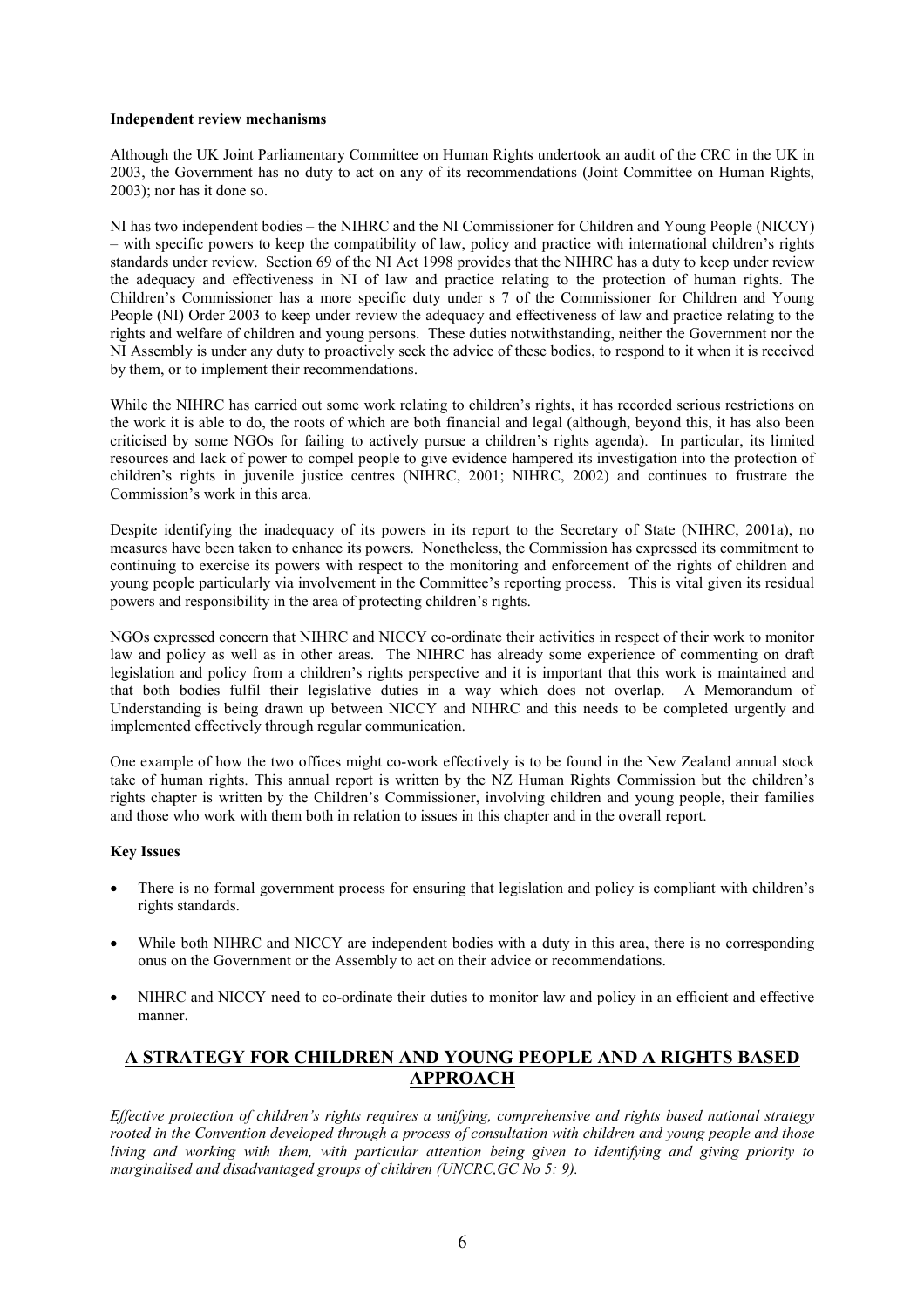The strategy must be endorsed at the highest level of government and be linked to national development planning and budgeting. It must include a description of a sustainable process for realising the rights of children setting real and achievable targets in relation to the full range of rights in the Convention.

It must set out specific goals, targeted implementation measures and allocation of financial and human resources.

Once drafted, it must be widely disseminated throughout government and to the public (including in childfriendly versions, languages and forms) and include arrangements for monitoring and review, for updating and for periodic reports to parliament and the public (UNCRC, GC No 5: 10).

#### **Children's Rights Approach**

NGOs have expressed concern about the lack of a children's rights approach to policy making, reflecting the criticism of the Committee in 2002 (para 14). NGO representatives expressed concern about the lack of understanding of children's rights, and the seriousness of children's rights violations among government bodies in particular. For example, the draft DHSSPS strategy on children in need has been criticised for failing to have an overarching children's rights framework and for not being expressly based on the general principles of nondiscrimination, best interests and the right to be heard (NGO Representatives).

While children's rights have been afforded increasing priority at government, legislative and policy level in NI, there is concern that the potential of these developments has not been fulfilled mainly due to direct rule, which some argue has led to a watered down approach to many of the on-going initiatives to protect and promote children's rights in NI. Among the NGO representatives interviewed there was a strong feeling that these initiatives have not been clearly located within a strong and enforceable human rights framework.

In light of the failure to recognise the Convention as the appropriate framework for the development of strategies at all levels of government throughout the UK, the Committee recommended in 2002 that a comprehensive plan of action for the implementation of the Convention be adopted and implemented without delay through an open consultative and participatory process (UNCRC, 2002, para 15).

#### **Children's Strategy**

Within OFMDFM, the process of drawing up a strategy for children and young people has involved formal and informal stages (the 'Future Search' event took place in November 2002; a framework paper was then produced with a Working Paper on the Emerging Strategy being published in October 2003). Considerable consultation has taken place with both children and young people and with the children's voluntary sector.

NGOs have expressed concern about the development of the strategy on two issues:

- First, the time-scale for developing the strategy has continued to slip and nearly four years on from the First Minister's announcement of the process, consultation on the draft strategy has still not taken place. Having originally envisaged that the final strategy would be published in Autumn 2004, it is now proposed that the strategy will be released for consultation in Autumn 2004 (although this has not yet happened) with the final strategy being published in Spring 2005.
- Second, serious concern has been expressed about the direction in which the strategy has recently taken and the extent to which at least some of the basis for the rights approach appears to have been diluted. Measurement of the strategy against the Committee on the Rights of the Child's standards give rise to the following concerns:
- While the Working Paper stated that the strategy would be NI's 'implementation plan for the Convention', the latest (sixth) draft has replaced that assertion with a statement that the strategy will help 'NI to move closer in line with the principles and aspirations laid down in the Convention':
- A further watering down of the commitment to the Convention and a rights based approach is witnessed by the statement that 'not all of those principles and aspirations will be immediately realisable'. The document also introduces the assertion, not made in the CRC, that 'with rights come responsibilities', a message which the document says will be an 'important element of any rights-based education programmes for young people' (para  $1.24$ );
- While the Working Paper explained the operational principle of 'rights promoting' to mean that policies and services would be developed 'in line with' the rights in the CRC (para 4.5.3), this has been changed in the latest draft to state that they would be developed 'in such a way as to carry NI closer to the principles enshrined in the UNCRC' (para 4.4.3).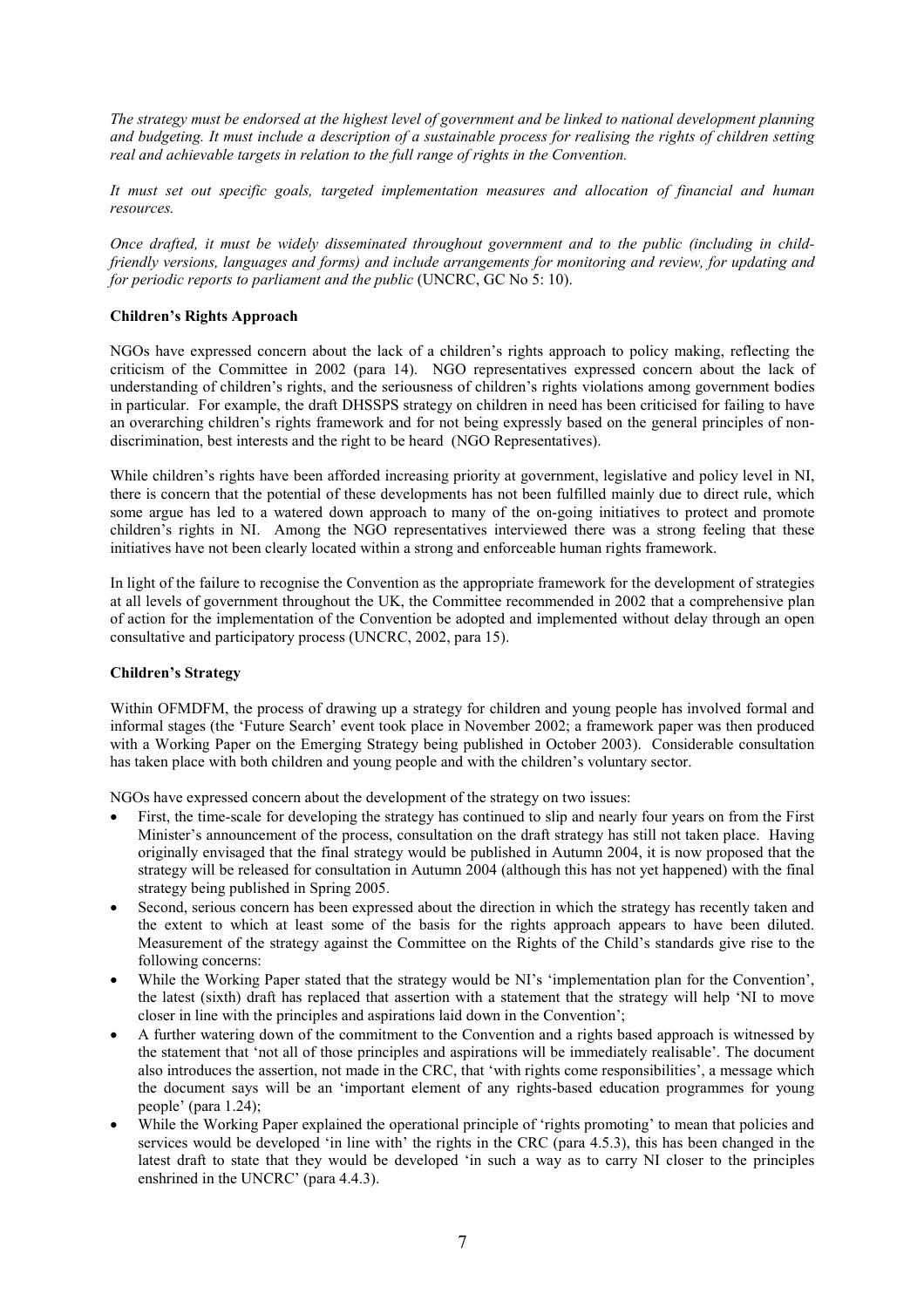While the strategy in its current draft form identifies many objectives the fulfilment of which will bring about significantly greater protection of children's rights in NI, it acknowledges also that this will require additional resources. Nevertheless, and contrary to the guidance of the Committee on the Rights of the Child, it is clear from the draft document that additional resources will not be made available and that departments must reprioritise their internal budgets to fund any necessary work (para 7.8). While not all parts of the strategy will require resources to implement, the failure to allocate significant funds to the achievement of the strategy's key objectives – such as awareness raising and training, and putting effective monitoring and co-ordinating structures in place – threatens to undermine the strategy's whole potential. As well as contravening international standards, failing to address directly the resource issue may also undermine the strategy's objective to address regional disparities in investment and the rights of particularly marginalised and vulnerable children.

Concern has also been expressed that the strategy must ensure that proper mechanisms be put in place to ensure that if it is not working, it is adjusted and targets are met. It was the opinion of NGO representatives that this was not currently the case.

#### Need for the strategies in other areas: lack of ioined-up government

A range of NGO representatives, workers and other professionals have identified the need for strategies to be developed to tackle specific areas of children's rights. As highlighted below, the recognition of the need for coherent strategies in so many areas highlights the extent of the lack of joined-up government, which many complain is not happening in practice. To effectively promote and protect the rights of all children, these strategies must be linked to the children's strategy and the consultation documents central to their development should be produced in child-friendly forms to facilitate the involvement of young people in the consultation process (Child Care NI, 2003).

The lack of joined-up government and the fragmented approach to strategy and policy development highlight, for example, the separate concerns of children in need, family support and children disabilities, all currently being pursued as separate strategies. At the same time, these concerns do not break down for children and so authorities need to take a more holistic approach (NGO Representative). Others commonly expressed the view that there is a lack of joined-up and inter-agency working at all levels which was leading to some children not getting the services they needed.

The need to share information between agencies has also been highlighted by numerous organisations as a source of major concern and additionally, there is a lack of information sharing among professionals where there needs to be a better 'relationship of trust'. Often, the same terminology is used by different groups but it means different things to each (NGO Representatives). For example, with regard to children in need and children with disabilities, there is a clear demand for multi-agency teams, and consideration should be given to the introduction of powers to require medical and other professionals to share child protection information.

Some examples follow of where strategies are needed and/or where the lack of joined up government is a problem<sup>-</sup>

- Child and Mental Health Services this suffers from a lack of a regional strategy and severe underresourcing:
- An overarching *Prevention* strategy, which is child centred and based on children's rights, is necessary to join together all those sharing collective responsibility, clarify roles and responsibilities for social partners and to provide cohesion to existing strategic developments (Include Youth, 2004);
- Children Services Planning: while a positive initiative, there is widespread concern that the CSP is still not sufficiently joined up strategically at regional level and that a regional strategy is needed. One senior interviewee from the statutory sector explained that "it has not reached its potential because across the four board areas there has been a slowness to establish a cohesive and common policy approach. In particular, CSP has sub-groups and each of the four boards has a different character and distinctive priorities". Other NGO representatives criticised the CSP for failing to interface with DHSSPS strategy or policy, although it is clear that the lack of co-ordination between board areas is the central problem;
- A coherent strategy is needed to prevent and eradicate *child poverty* (Barnardo's et al., 2001) and any antipoverty strategy developed must inter-connect with the children's strategy. While this is a key issue in the rest of the UK, it is not being prioritised in NI (see Chapter 3);
- A regional strategy is needed to *prevent child deaths*, including thorough and consistent investigation of all child deaths (Barnardo's et al., 2001);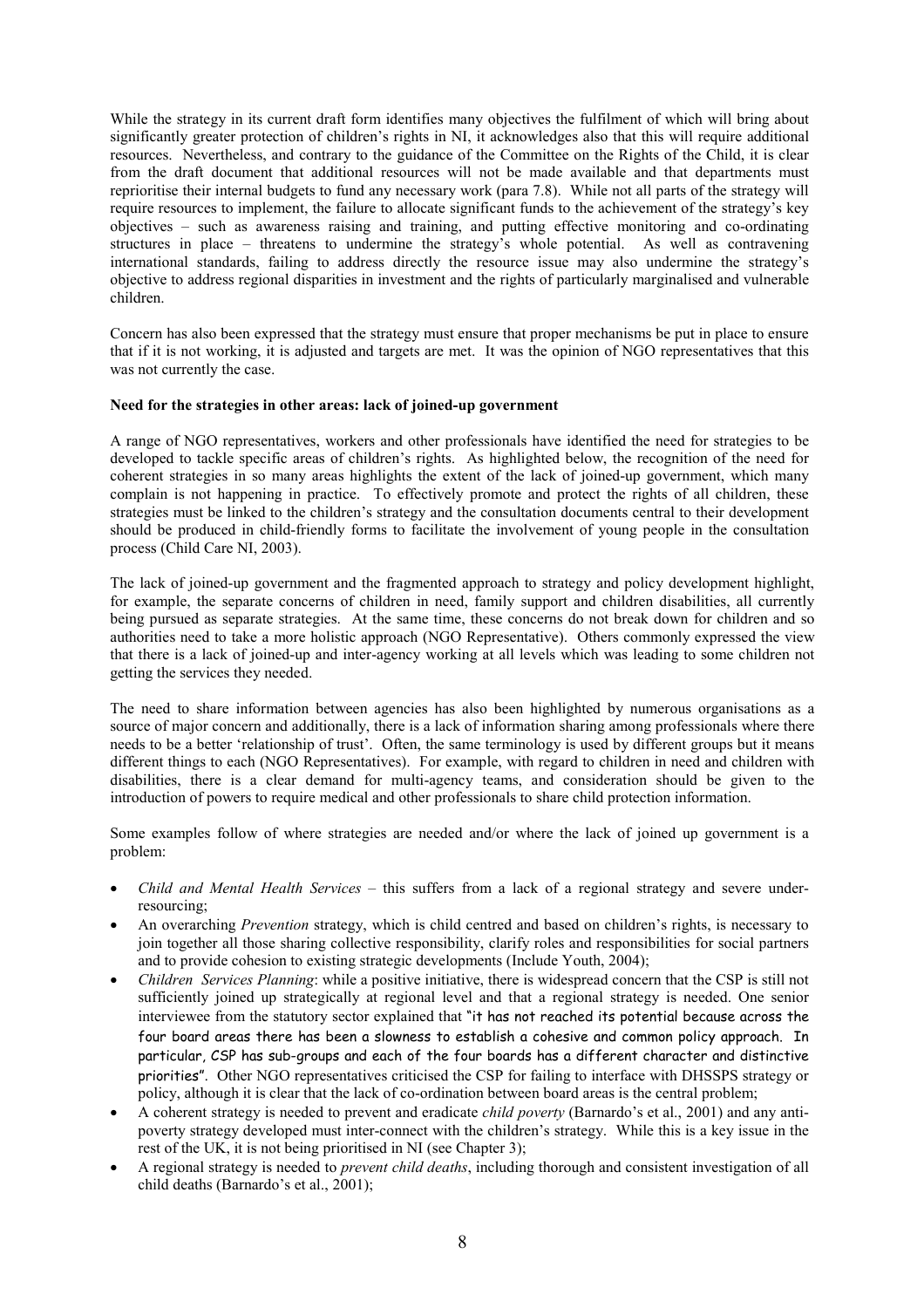- An inclusive approach to support services which focuses on the needs of disabled children and delivers such services via joined up policy and practice is needed (Barnardo's et al., 2001);
- The lack of a clear co-ordinated strategy for taking forward *youth work* is a key stumbling block to the development of the youth service in NI (NGO Representatives);
- A Positive Parenting Strategy has been called for in submissions made to the Physical Punishment Consultation process and as part of the Children are Unbeatable Campaign. This will not be delivered until  $2006$  (see Chapter 2);
- There is currently no single over-arching *family strategy*, although the Family Policy Unit has begun work in this area. NGO representatives expressed concern that this must involve wide consultation and that the Unit should take the lead in developing Family Support within NI to ensure a co-ordinated approach (NGO) Representatives) (see Chapter 2);
- There is a need for a Regional Assessment Framework for Children In Need;
- There is a need for a coherent framework for Court Support Services for children and young people and an adequately resourced family justice system (Children Order Advisory Committee, 2004) (see Chapter 2);
- There is a need for a review of the use of restraint and seclusion in respect of children and young people and the need for specific overarching guidance in this regard (NGO Representatives) (see Chapter 6);
- There is no regional strategy for play in NI (see Chapter 5).

#### **Key Issues**

- There is concern about the on-going delay in the finalisation of the children's strategy and that it appears to be moving away from the model, recommended by the Committee on the Rights of the Child, which is rights based and a vehicle to implement the Convention and children's rights generally.
- There is a need to develop a series of inter-linking strategies and approaches to address the current fragmentation and lack of co-ordination in the provision of services which is undermining the protection of the rights of children in a variety of areas. These individual strategies must all be linked to the children's strategy to prevent an on-going fragmented approach.

## MECHANISMS AND STRUCTURES TO CO-ORDINATE AND MONITOR **IMPLEMENTATION OF THE CONVENTION AND CHILDREN'S RIGHTS**

Effective implementation of the Convention requires visible cross-sectoral coordination to realise children's rights across all government departments, between different levels of government and between government and civil society including children and young people themselves (UNCRC, GC No 5: 11).

A special unit with high level authority would contribute to the overall purpose of making children more visible in government and to co-ordination to ensure respect for children's rights across and at all levels of government (UNCRC,  $GCN$ o 5: 11).

#### **Co-ordinating Implementation of the Convention**

The OFMDFM established a Children and Young Person's Unit (CYPU) in January 2002 principally to work towards the creation of an office of Commissioner for Children and Young People and a long term strategy for children and young people in NI (although the strategy has been developed by a high level inter-departmental steering group).

While the work of the CYPU is to be commended, there is concern that it is neither a statutory body and that its mandate does not include the co-ordination between government departments of either the Convention's implementation or service delivery. In this regard, it does not meet internationals standards as it does not have the high level authority, influence or resources of an inter-departmental statutory committee or a Minister for Children

There is no government body with the duty or power to co-ordinate implementation of the Convention in NI. While the strategy proposes to establish an inter-departmental group for children, the role of this body will be limited to overseeing the development of the strategy and will not, it appears, have a role in wider service provision or implementation of the CRC. Moreover, the draft strategy proposes to give the CYPU responsibility for monitoring the compliance of the NI administration with the Convention, and states that the strategy  $\dots$  will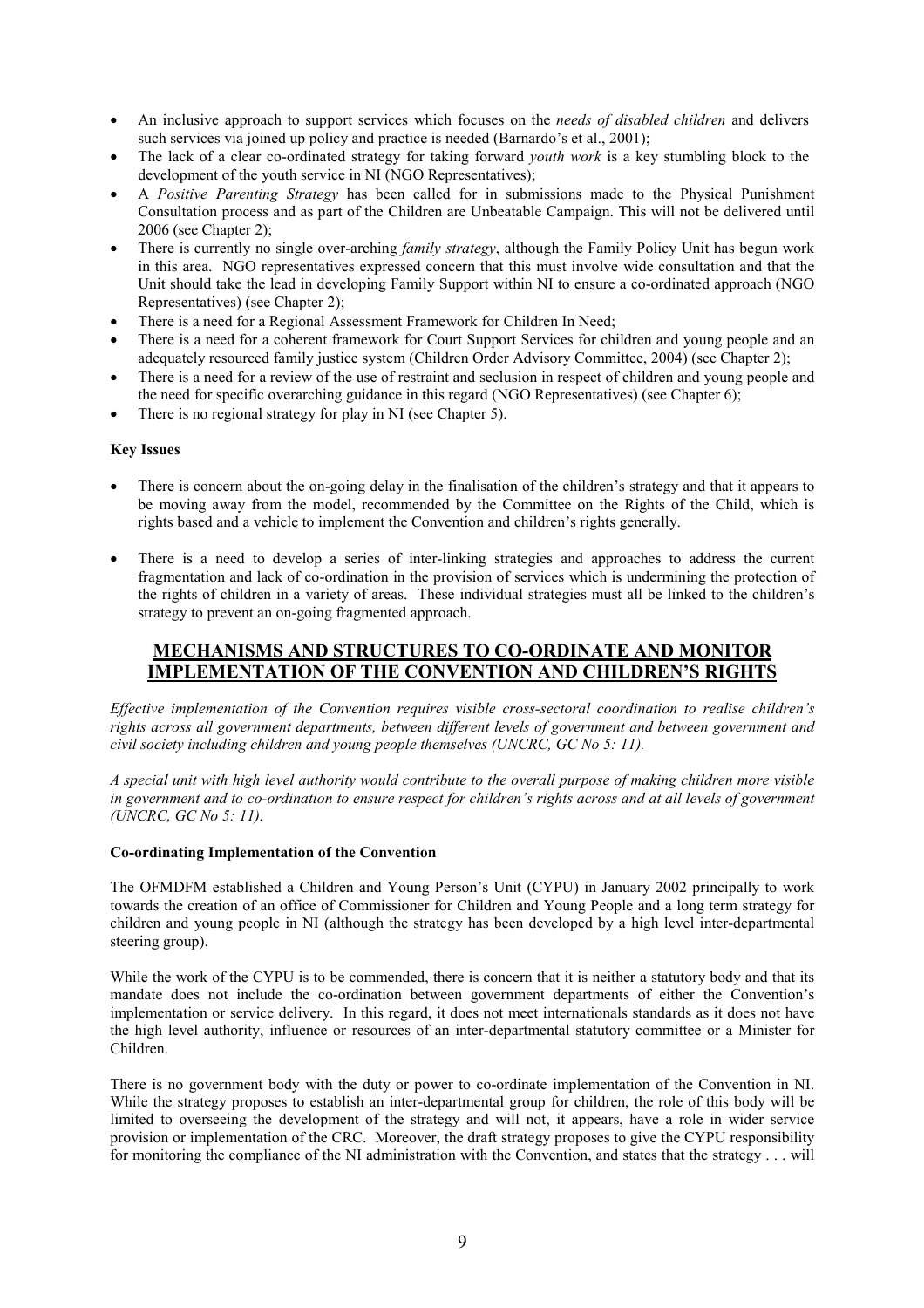be the main mechanism for monitoring this (para 7.3.4). However, this will only work if the Unit is given the statutory authority, power and resources to carry out this work effectively.

It is clear that in its current form the strategy does not envisage the establishment of a central co-ordinating authority, a Minister for Children or a statutory Assembly committee with the power and resources to coordinate and monitor implementation of the Convention raising serious concerns that the lack of structures in this area does not meet international standards.

Many interviewees expressed strong support for a post within the NI Executive dedicated to cross-cutting children's issues and with sufficient political weight to make progress on policy and legislative issues in respect of children. They complained that the current structure of government means that children's issues fall across a whole range of departments with no one department having a clear focus or lead. Many supported the recommendation of a Minister for Children with a Children's Unit established in OFMDFM to ensure a cohesive and strategic approach to children across all aspects of government (Barnardo's et al., 2001; NGO Representatives). Others propose a similar model of a Minister for Children combined with a Department of Children which would centrally manage all children's services and co-ordinate the implementation of the strategy and the Convention (Include Youth, 2004; NGO Representatives). The common view here is that, as one NGO representative put it, "a single figure would be insufficient" without the necessary resources, staffing and remit

It is clear that NI is lagging behind in establishing meaningful government structures to co-ordinate implementation of the Convention and children's services. In contrast, the equivalent CYP unit in Westminster (which has now been dissolved into the Children's and Young Families Directorate within the Department of Education and Skills) works alongside a Minister for Children and other jurisdictions, including Ireland and Scotland and many European countries, have established dedicated Ministers for Children with varying remits.

In 2002, the Committee criticised the absence of a central mechanism to co-ordinate the implementation of the Convention throughout the UK, while also noting that the process of devolution made the need for effective coordination of implementation of the Convention even more compelling. In 2002, it recommended *inter alia* that the Government assign co-ordination of the implementation of the Convention within NI to a 'highly visible and easily identifiable permanent body with an adequate mandate and sufficient resources' (UNCRC, 2002 para 14). This recommendation has not vet been implemented.

#### **Child Impact Analysis**

Ensuring that children's rights are respected in law and policy and implemented at all levels of government demands a continuous process of child impact assessment which predicts the impact of any proposed law, policy or budgetary allocation which affects children and the enjoyment of their rights, and child impact evaluation, evaluating the actual impact of implementation. This process needs to be built into government at all levels and as early as possible in the development of policy (UNCRC GC No 5: 13).

There is currently no system in place to ensure that the impact of legislation or policy on children or their rights can be measured. The widespread view expressed by those in the children's sector was that "children's rights" proofing is non-existent" and that "there is no comprehensive or systematic means of evaluating the impact of legislation or policy on children" (NGO Representatives). Nor is there any statutory or legal obligation to undertake children's rights proofing of law and policy despite recommendations from the Committee and the requirements of Article 4 CRC (NGO Representative). The only current strategy to evaluate the potential impact of policies on children's rights is in the form of S.75, about whose effectiveness concern has been expressed.

On a more general level, concern has been expressed about the lack of systematic and regular analysis of children's well-being in NI (Barnardo's et al., 2001) and NGO representatives expressed the need to develop indicators that would enable the assessment of how well children are doing and how well their rights are respected in NI as compared with other European states (NGO Representative).

Neither the draft Children's Strategy nor the DHSSPS Strategy for Children in Need envisage the development of proactive indicators of child welfare such as child well-being indicators to assist in service planning and outcome measurement and monitoring. While the strategy proposes the use of strategic indicators to measure performance in the area of children's services, it does not appear to propose the development of a specific model of child well-being analysis.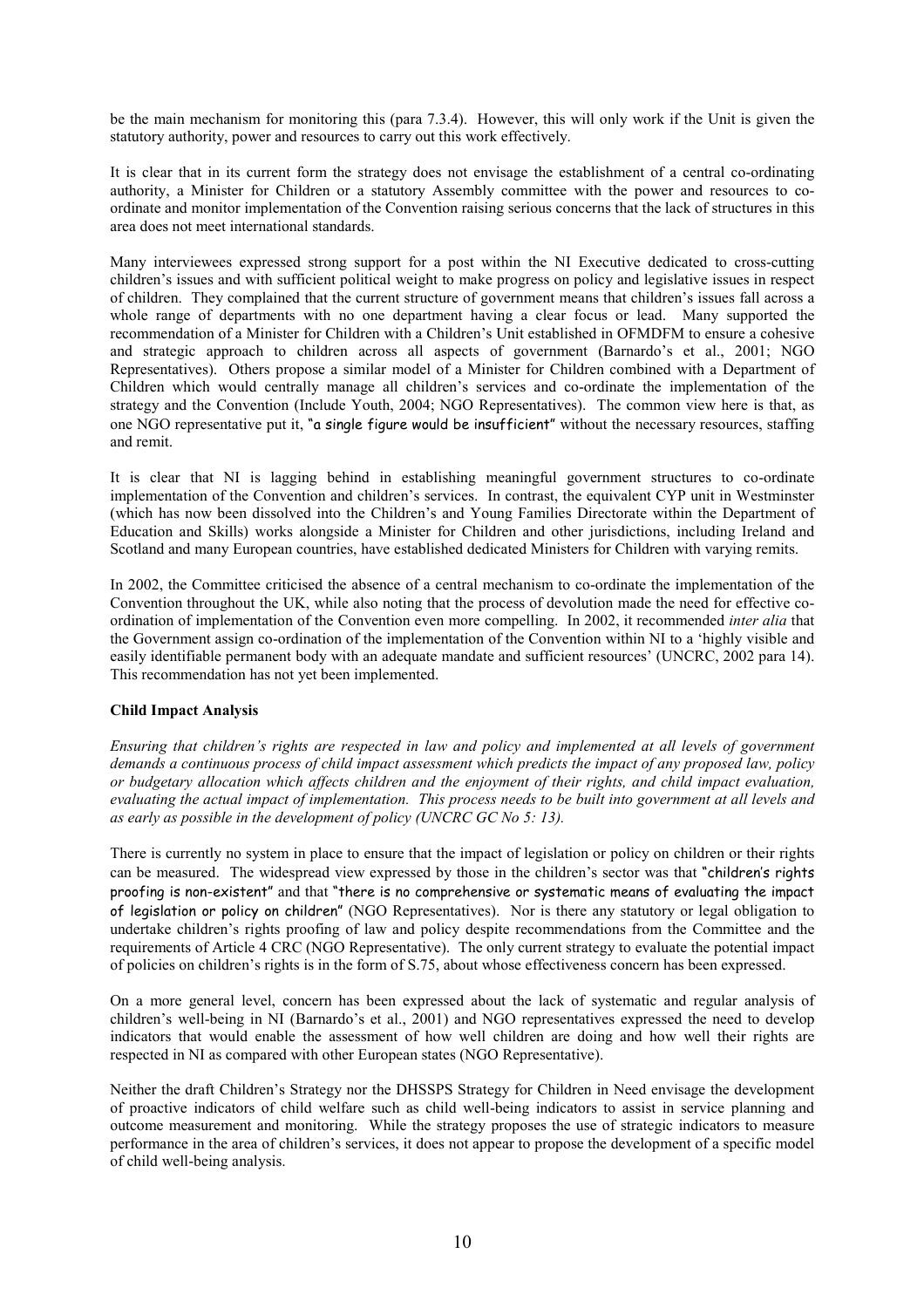Good practice is evident elsewhere. For example, a major project to develop and consult on child well-being indicators is currently being undertaken by the Irish National Children's Office and work has also been carried out by the Annie E. Casey Foundation in the USA (Kids Count project). Other jurisdictions have incorporated child impact statements into the process of passing legislation and both the Flemish and the Swedish Parliaments have passed laws requiring child impact studies on all proposed laws affecting children (NCB, 1998).

#### **Making Children Visible in Budgets**

According to the Committee on the Rights of the Child, a state cannot tell whether it is fulfilling children's economic, social and cultural rights 'to the maximum extent of available resources' (required by Article 4 CRC) unless it can identify the proportion of national and other budgets devoted to children, both directly and indirectly (UNCRC, GC No 5: 14).

Children's budgets are necessary to be able to measure that decision making and planning at all levels of government is being carried out in line with respect for the rights of the child, and that children are being protected from the adverse effects of economic policies or financial downturns.

It is not currently possible to establish from budgetary information the impact of individual and cumulative budgetary changes on the rights of children and young people in NI (CLC  $\&$  SC, 2004a) and according to one NGO representative, "there are major issues in terms of the way in which money and budgets come to NI meaning that a 'centralised budget for children' must be a priority". NGOs widely criticised the failure to take measures to undertake child-proofing of budgets in NI and the problems caused by the current lack of information.

According to the Department of Finance and Personnel, there are inherent difficulties involved in producing a children's rights analysis of the budget due *inter alia* to the fact that among the range of services provided by the administration there are a number of services which benefit not only children but the wider community. However, other countries have managed to develop models in this area and to undertake the required budget analysis from a children's rights perspective. In South Africa, for example, a children's budget is attached to the overall budget.

The fact that some states have published 'children's budgets' is proof that it can be done and research developing models has already been carried out (SC, 2004; The Children's Budget Unit, 2004). In 2002, the Committee recommended that the UK undertake an analysis of all sectoral and total budgets, including in the devolved administrations, in order to show the proportion spent on children, identify priorities and allocate resources to the 'maximum extent of ... available resources' (para 11). This has not yet been done.

#### **Independent Monitoring**

Independent monitoring structures are vital to measure progress towards implementation (UNCRC, GC No 5:  $13)$ .

In 2002, the Committee on the Rights of the Child welcomed plans to establish an independent human rights institution for children in NI and recommended that the institution;

- have a broad mandate and appropriate powers and resources in accordance with the Paris Principles to monitor, protect and promote all the rights of the Convention and for all children;
- $\bullet$  be easily accessible to children:
- be able to determine its own agenda:
- be empowered to investigate violations of children's rights in a child-sensitive manner and to ensure that children have an effective remedy for violations of their rights;
- have formal advisory functions with the relevant legislative bodies and establish formal links, including co-operation, with other similar bodies;
- have adequate resources and appropriate staff;
- involve children and children's organisations effectively in their establishment and activities (paras 16- $17$ ).

The Office of the Commissioner for Children and Young People was established under the Commissioner for Children and Young People (NI) Order 2003 and the Commissioner took up office on 1<sup>st</sup> October 2003. The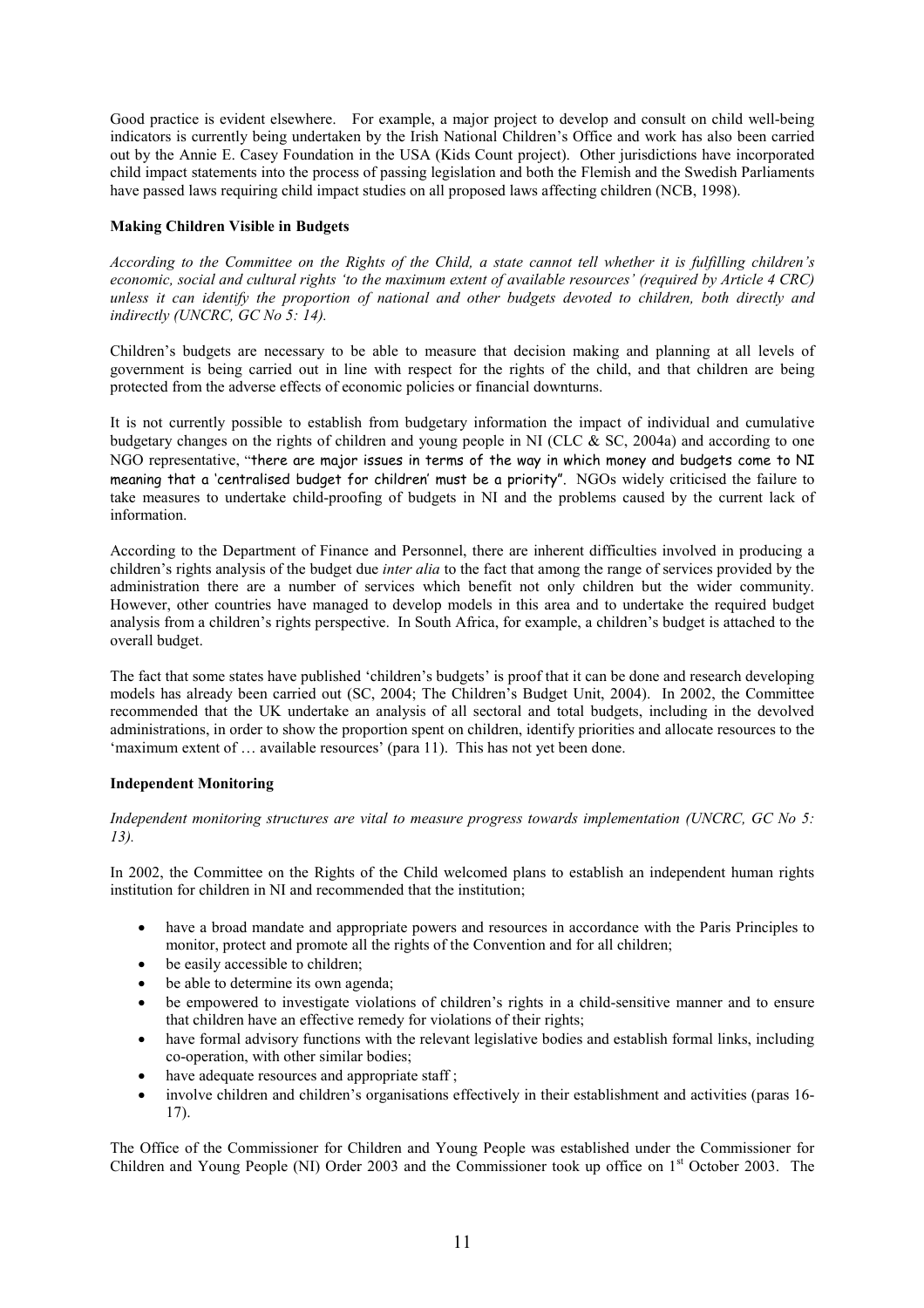Commissioner's principal aim is 'to safeguard and promote the rights and best interests of children and young persons'.

While NICCY has a wide range of powers which largely fulfil the requirements of the Paris Principles set out above, concern has been expressed that the Commissioner has limited powers in respect of non-devolved bodies, particularly those in the area of youth justice, and there is concern that in practice this may fail to ensure that the rights of all children in NI are protected. A similar concern was expressed that the Commissioner's Office would be adequately resourced to enable it to use its powers effectively.

While there is widespread optimism among the children's rights sector about the establishment of NICCY, and considerable goodwill exists to help the Commissioner become established, concern was also expressed that the Commissioner would utilise all his powers to maximum effect. Considerable expectation exists also that the Commissioner would apply the highest standards of children's rights in the performance of every function of the office. Many examples are given below of where NGOs expect the Office to take a leading role. One key element of the office was the desire for the Office to be accessible to children and young people. As one NGO representative put it, "[NICCY] should be on all the billboards. They should be on the TV day and night. They should be everywhere. Every kid in NI should know who, not just Nigel [the Commissioner] is, but who all the staff are (and) they should be extremely approachable and extremely personable ... so that children know who they are and feel they can contact the office, come in and have a cup of tea with them".

In addition, all NGOs interviewed encouraged the Commissioner to make effective use of all of his powers, including its legal powers, with a view to furthering standards of children's rights in NI and raising the profile of children's rights issues. Clearly, enormous expectation exists among the children's rights sector, which worked so hard to achieve a Children's Commissioner with considerable powers.

It is also imperative that the government fully respects the role of the Commissioner for Children and Young People and that it proactively seeks and acts on the advice of the Commissioner in relation to the compliance of any legislative or policy initiatives with the Convention and other international human rights standards as they apply to children and young people. It will also be imperative that organisations working with or for children and young people take immediate steps to share their concerns in relation to children's rights with the Commissioner and that they quickly establish mutual information sharing procedures (CLC  $&$  SC, 2003).

Organisations which retain a remit and duties in this area - such as the Equality Commission and the Human Rights Commission - should establish joint working protocols at the earliest possible opportunity to ensure effective co-ordination of their roles and to prevent individual and general children's rights issues falling between them. This has not yet been done and should be pursued as a matter of urgency.

#### **Key Issues**

- There are no cross-departmental structures in place with the authority to ensure effective co-ordination of implementation of the Convention and protection of children's rights. There is no Minister for Children and no statutory Assembly committee on children.
- There is no system in place to measure the impact on children and their rights of developments of law and policy, and no mechanism in place to evaluate the impact of budgetary decisions on children.

#### **DIRECT RULE**

While the Committee on the Rights of the Child has warned that devolution may lead to fragmentation and a lack of co-ordination in government (UNCRC GC No 5: 12), it is apparent that in NI it is direct rule, rather than devolution, that has caused problems in the protection of children's rights.

Serious concern was expressed by children's sector NGOs about the impact of direct rule on current policy and law development. A number of issues were identified:

The democratic deficit created by direct rule was a matter of serious concern. As one NGO representative put it:

"the advantage of the Assembly and local government ministers is that their constituency is NI and they will be held accountable for that so it's in their best interest to deliver to their constituents".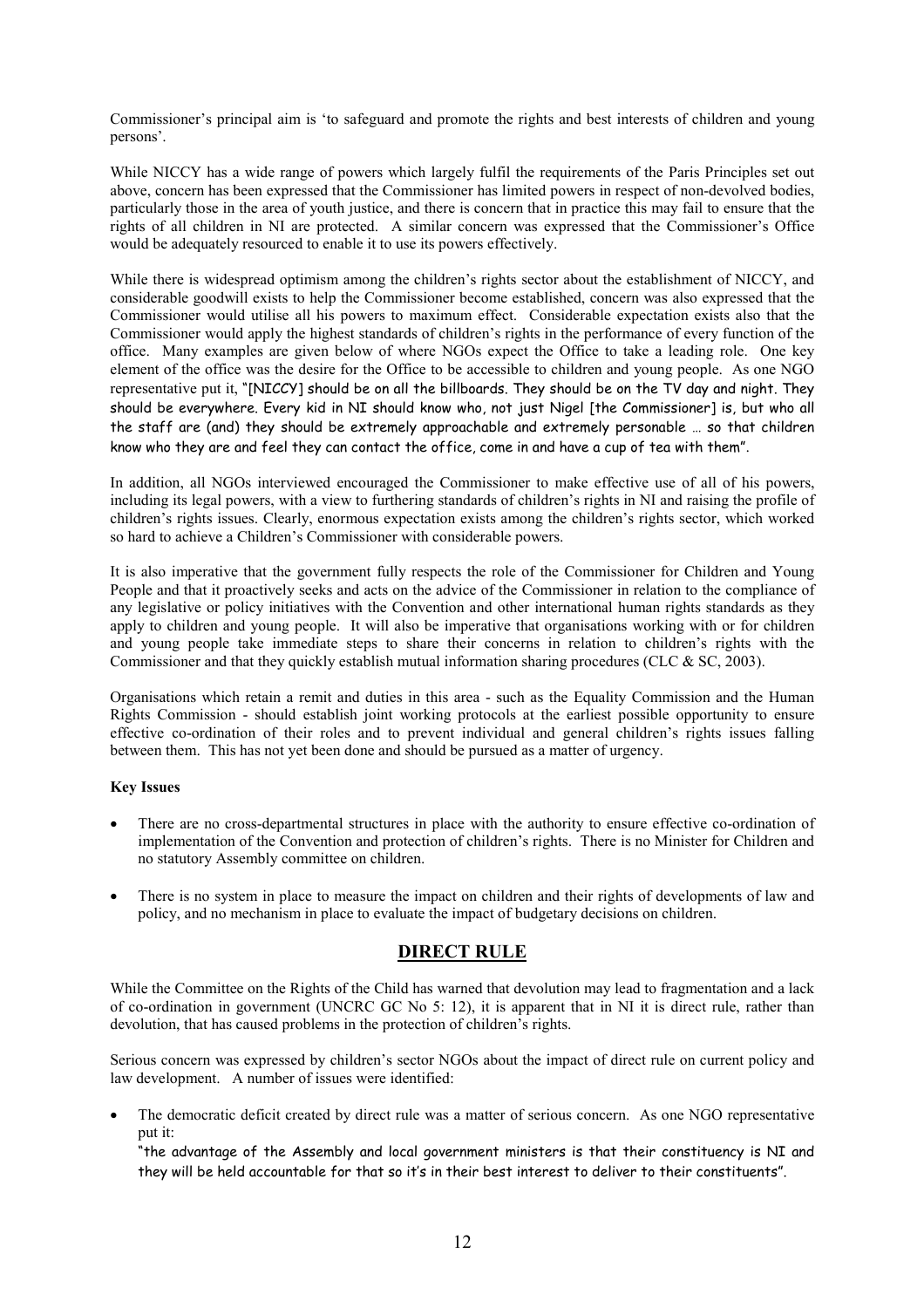- Some contrasted the Assembly ministers who were "very involved, really accessible and very approachable on a daily basis" to the current position under devolution where ministers "who spend very little of their time here in NI" and are just "too far away from the normal person on the street to have a say" make it much more difficult to influence change (NGO Representative). Serious questions of accountability were raised by several interviewees and one NGO representative expressed concern over the "democratic deficit that we're living in [in] terms of trying to encourage change in NI. It's soul destroying". Another expressed how important it was for young people to see democracy at work saying "we were able to organise for them to go to see ministers, very influential people ... and it was also good in terms of positive role models for people to see that look I can do this ... somebody from ... working class areas or towns were able to become MLAs and you know it was very positive that way" (NGO Representative). In contrast, under direct rule, as another NGO representative commented "we're on nobody's political agenda".
- Concern was also expressed regarding the current ministers' failure to introduce legislation and policy that is specific to the needs and circumstances of NI. Currently, as many view it, they simply apply legislative and other models from England & Wales to NI without question (NGO Representative). Focus groups of key professionals also raised this issue with two groups specifically complaining about the lack of devolved government to hold politicians accountable and force departments to work across sectors and more effectively responding to peoples' needs. Many highlighted, by way of illustration, the way in which ASBO legislation was introduced here without consideration for the particular circumstances of NI and without meaningful or adequate consultation. The inability of NI's agencies and NGO sector to stop the introduction of ASBOs raised serious issues about what one NGO representative described as "the capacity of the (youth) sector to access and influence the agenda".
- The view was also widely held among interviewees that many of the positive initiatives undertaken or initiated under devolution had taken a "step backwards" since direct rule was re-introduced. As one NGO representative put it "[with devolution], there have been a number of policy developments and also failures of policy in different areas which I feel if we had devolution wouldn't have happened".
- Lack of consistency is also a problem with one NGO representative expressing it as follows: "the difficulty when you're dealing with the civil servants is that ultimately it's dependent on the masters and the masters have changed round here several times in terms of local politicians and Westminster".

#### **Key Issues**

- The suspension of the NI Assembly and the imposition of direct rule in NI has led to a tangible  $\bullet$ democratic deficit which has had a knock-on effect on the work of the children's sector.
- The commitment of Westminster politicians currently responsible for NI departments to children's  $\bullet$ rights and a range of on-going policy initiatives was questioned.

# DATA COLLECTION, ANALYSIS AND RESEARCH

According to the Committee, sufficient and reliable data collection on children, disaggregated to enable identification of discrimination and disparities in the realisation of rights is an essential part of implementation of the Convention (GC No 5: 13).

An annual publication of a comprehensive report on the state of children's rights in the jurisdiction is recommended, together with publication, wide dissemination and debate of such reports in parliament and in public (UNCRC GC No 5: 14).

#### Translations of such reports and child-friendly versions are essential to engage children and minority groups in *the process* (ibid.).

In 2002, the Committee recommended that the UK establish a nationwide system whereby disaggregated data are collected on all persons under 18 for all areas covered by the CRC and that these data are used to assess progress and design policies to implement the CRC. Despite this recommendation, there is still a serious lack of data on many aspects of children and young people's lives in NI (SC & CLC, 2003). The statistics produced in relation to the state of children and children's rights in NI are limited and those that are produced cross different parameters, timescales and ages (Barnardo's et al., 2001).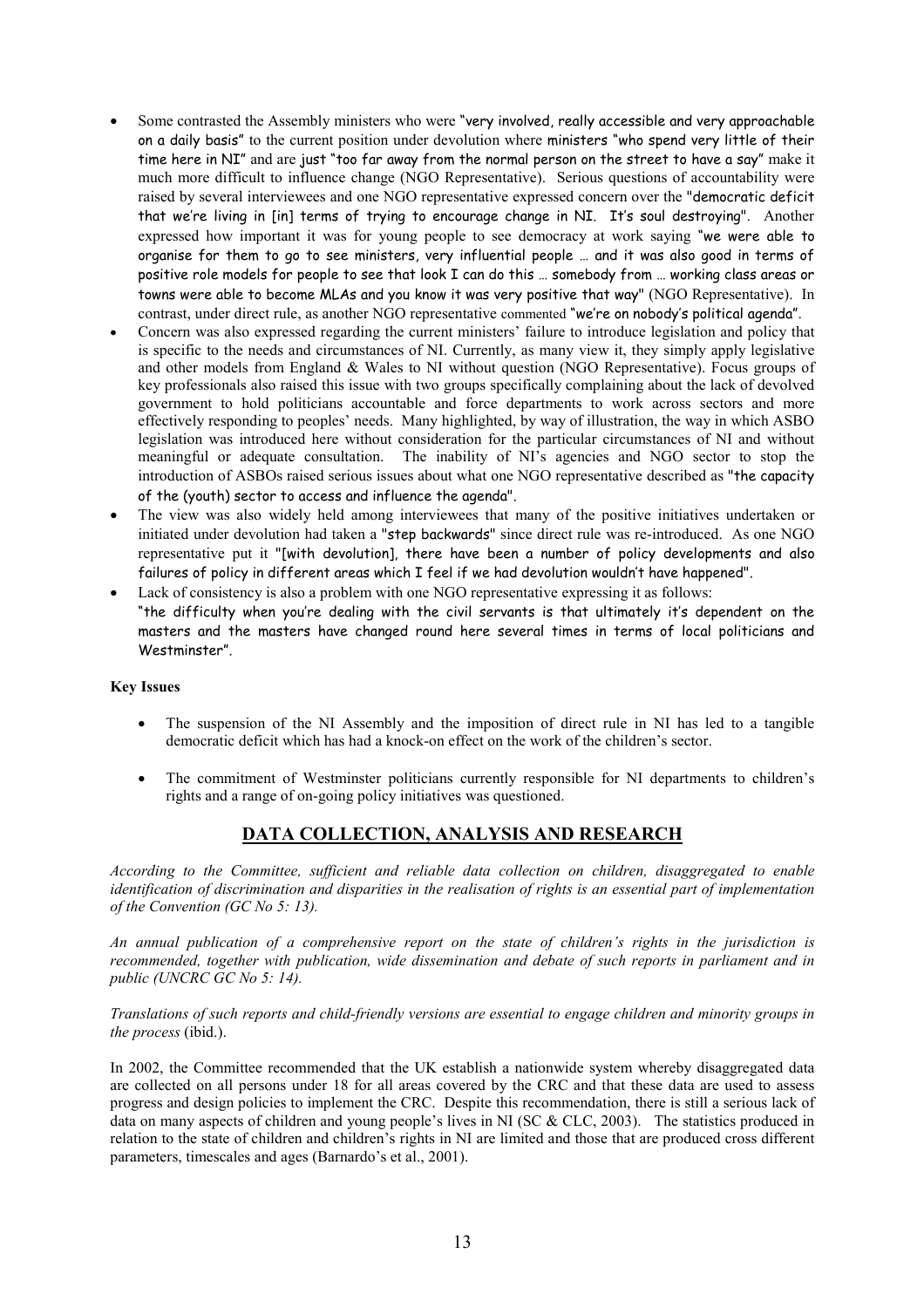While the publication of the Key Indicators of Personal Social Services in NI, compiled by the NI Statistics and Research Agency and the Social Services Inspectorate, has brought about an improvement in this area, there are wide variations across Trusts. There is no in-built quality control mechanism in either the collection or interpretation of data. More needs to be done to mainstream the practice of producing and maintaining up-todate and disaggregated data across government departments and agencies.

Problem areas include:

- Child poverty: failure to agree a methodology for measuring child poverty makes it almost impossible to measure progress in this area particularly with regard to children living in severe poverty. In this regard, it is welcome that OFMDFM has commissioned research on child poverty which is due to be completed in January 2005 and one element of this is to make recommendations for the most suitable measure for monitoring child poverty. However, concern was expressed that this information was always one-report-away and that a sense of urgency was needed in this area, alongside a longitudinal study which would look at the impact of child poverty (NGO Representative);
- Children with disabilities: There is an absence of current data on the prevalence and circumstances of children with disabilities (the last major study dates from 1990 and was published by PPRU in 1996). However, it is welcome that S 2 of the Children (NI) Order 1995 required the establishment of a register of disabled children and a project is currently underway to develop this register;
- Policing and Criminal Justice: PSNI do not collect reported offences against 16 year olds and there are also major gaps in the prosecution data for adults proceeded against and convicted for offences against children:
- General statistics on the *Traveller community* are very difficult to find and those that do exist are inadequate. For example, the census statistics count caravans and not people, which leads to problems of under-representation (NGO Worker);
- Concern has also been expressed about the inadequacy of data for certain groups of children such as young carers and children from ethnic minorities;
- There is a lack of statistics on the extent of children in *families who are homeless* and on the reasons for homelessness among young people (NGO Representative);
- There are major problems sourcing statistics on *child refugees and unaccompanied minors* in NI primarily because no-one agency compiles all of this information and the British Home Office, which does collect data, does not break the data down either by region or by children who enter the country with families or alone (NGO Representative);
- There is no definitive guide to the *health* of NI's children. Although a range of surveys have been carried out by some Boards and Trusts and a report published by DHSSPS ('Equality and Inequalities in Health and Social Care in NI') contains a lot of data on children's health, there is no child health survey covering young children in particular;
- There is a lack of research and knowledge on the impact of domestic violence and its relationship with child abuse (NGO Representatives);
- There is no available data on children who have been sexually exploited (NGO Representative) and consequently little understanding of the scope of the problem and the services required to address it;
- The problems of certain groups are unresearched and largely unknown, for example, the experiences of children from the Portuguese community (NGO Representative);
- There is a perceived lack of detailed information on the nature and extent of *substance misuse* among young people. There is a need for more research in this area to identify gaps in service provision (NGO) Representative).

In addition, there is no annual publication setting out the state of NI's children and their rights and no regular survey of the state of children's rights protection in NI. This lack of up-to-date, comprehensive and holistic data on children's lives, combined with a lack of appropriate consultation with children and young people generally, raises questions about how the impact of government policies on children and the state of implementation of the CRC can be effectively and accurately measured (CLC  $&$  SC, 2003).

#### **Key Issues**

There are gaps in the availability of quality up to date data on the lives of children and young people in  $\bullet$ NI, including children in the justice system, on the health and health care of certain groups, and relating to asylum seekers and unaccompanied minors.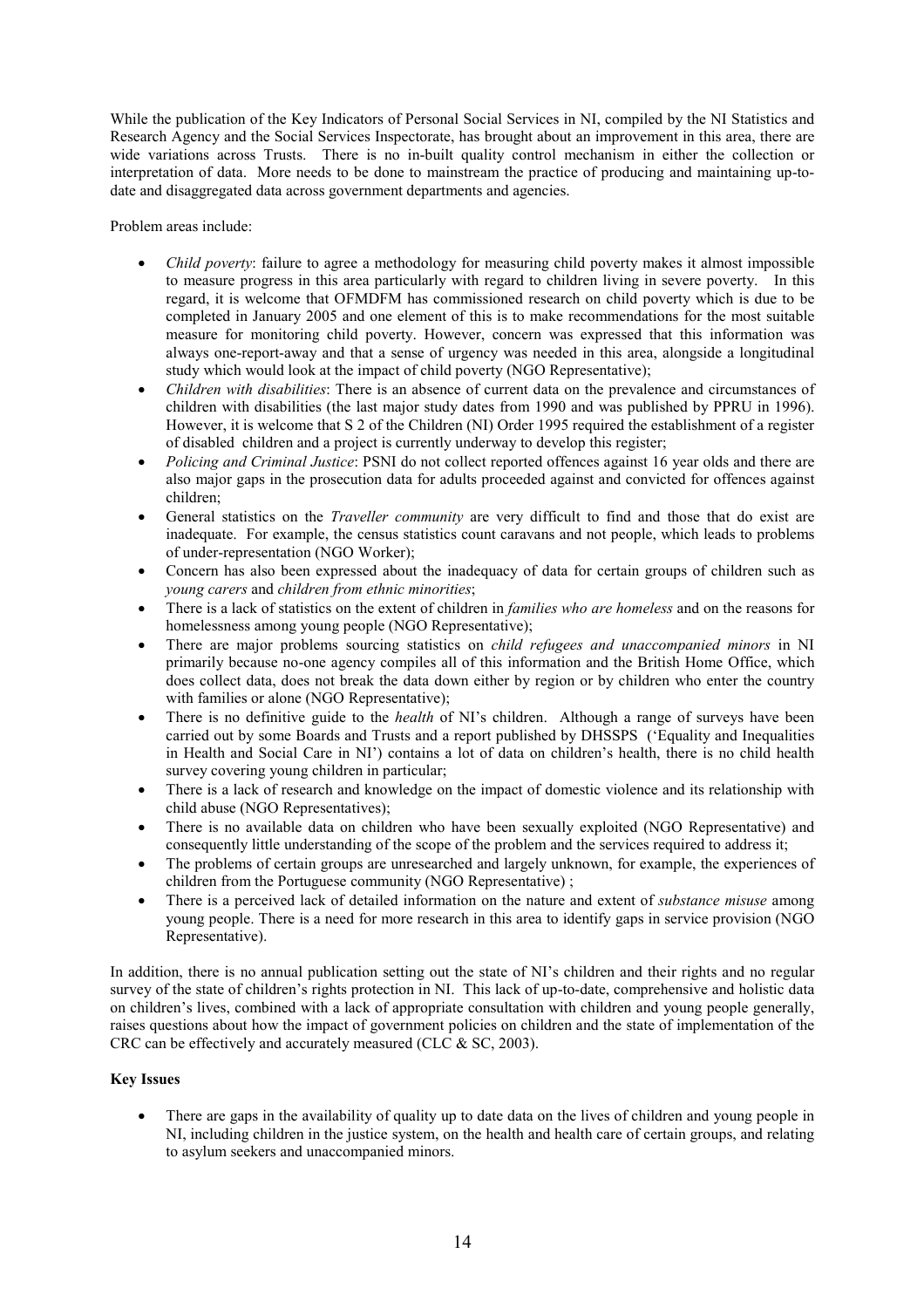- The practice of producing and maintaining up-to-date and disaggregated data across government departments needs to be mainstreamed.
- There is no annual publication of the state of children's rights in NI. Such a report, once compiled, should be the subject of public and parliamentary debate.

## **CHILDREN'S RIGHTS TRAINING AND CONTINUING PROFESSIONAL DEVELOPMENT**

States Parties are required to make the principles and provisions of the Convention widely known to adults and children (Art 42 CRC).

The State has a duty to develop training and capacity-building for all those involved in the process of implementing Convention rights and for all those working with and for children and it should be integrated into all professional training codes and educational curricula. This training needs to be systematic and ongoing with the purpose of emphasising the status of the child as a holder of human rights, to increase knowledge and understanding of the Convention and to encourage respect for its provisions (UNCRC GC No 5: 19).

Periodic evaluation of the effectiveness of children's rights training reviewing the knowledge of the Convention as well as the extent to which it has contributed to developing attitudes and practices which actively promote enjoyment of children by their rights must be undertaken ( $\overline{UNERC}$  GC No 5: 15).

#### **Children's Rights Training**

In 2002, the Committee expressed concern that the UK had not undertaken adequate dissemination, awarenessraising and training activities concerning the CRC in a systematic and targeted manner. It recommended that the Government 'substantially expand dissemination of information on the CRC and its implementation among children and parents, civil society and all sectors and levels of government including initiatives to reach vulnerable groups' and "develop systematic and ongoing training programmes on human rights, including children's rights, for all professional groups working for and with children" (UNCRC, 2002 para 21).

Despite this, the Government has failed to carry out an information campaign of any kind to raise awareness among adults, including those working with and for children, of the CRC and children's rights. While some agencies and professions have undertaken training on the CRC, training on the Convention is not mandatory for government officials in all departments or even personnel working with or delivering a service to children and young people (CLC  $&$  SC, 2003).

The Children's Law Centre, together with Save the Children, has been actively and exclusively involved in the provision of dedicated children's rights training to government and non-governmental bodies in NI for several years and it has built up considerable experience and expertise in this area. However, CLC receives only limited and temporary funding for this work and currently, in fact, has no funding for this specific purpose despite clear demand and obvious need for its training programmes. Many NGO representatives identified the need to mainstream and deliver to statutory bodies the excellent children's rights training delivered by bodies like CLC and SC. One NGO representative noted that:

"practitioners and statutory agencies need children's rights training across the board and there's expertise in the voluntary sector that can deliver that training. They just need to be resourced to do it".

Concern has been expressed that particular groups have an outstanding need for children's rights training. There is currently no or inadequate education on children's rights in the education and training curricula of lawyers. police, social workers, teachers and health professionals. The new curriculum for the training of youth workers does not appear to be rights based although principles such as participation are reflected in practice.

Other concerns are as follows:

several legal professionals expressed the view that that solicitors who represent parents and children should be specially trained and that judges also need to receive training on children's rights. According to one legal professional. "In looking at children's rights it is not enough to look at the children you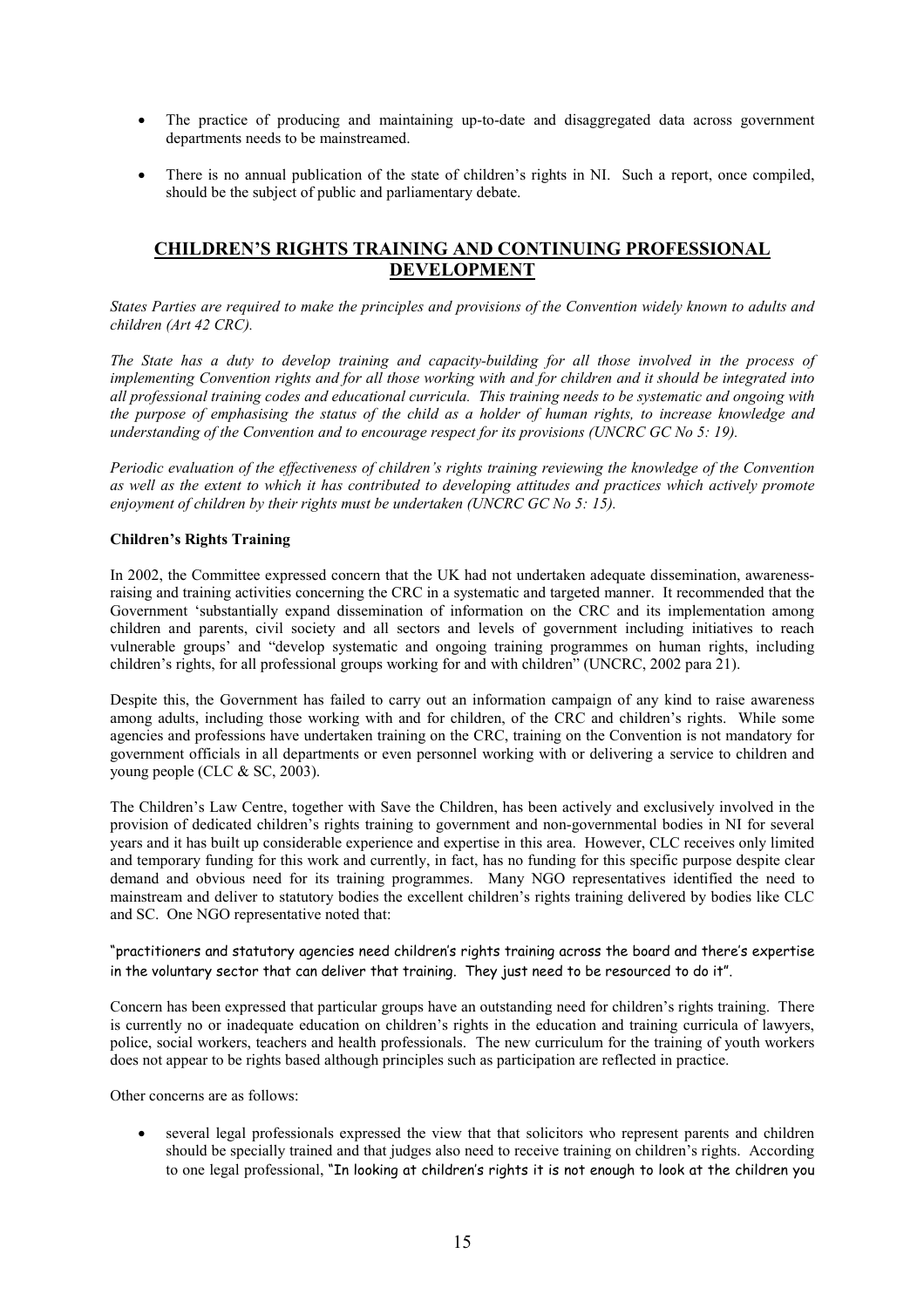have to look at those who are dealing with the children and that they understand what the rights are. Another advocated the need for accreditation of solicitors who work with children saving that "if you want to do Children's Order type work ... whether public or private, that they should have this particular qualification" (Legal Professional).

- many professionals identified the need to undertake inter-disciplinary training on children's rights to integrate professional approaches and improve communication and understanding of children's rights. As one legal professional put it "social workers have to understand lawyers and lawyers have to understand social workers" As another said, "Training is a key element, judges lawyers, social workers, doctors, need to be trained in this multi disciplinary approach. That is the key to children's rights".
- the NIHRC has focussed on providing human rights training and materials to teachers and school management in the light of the vital role they play in the education of children and in teaching human rights. Their education officer has highlighted the need for more support for teachers who lag behind other professionals in their understanding and awareness of children's rights and a dedicated human rights education officer has been proposed to support the development of human rights in the school curriculum;
- numerous NGO representatives and workers expressed the view that police personnel needed further training on children's rights and how to work and communicate with children.

In March 2004, the NIHRC commenced an independent review of the human rights education and training being provided in NI. This review will help to define the NIHRC's own role in this area as well as the work its education officer does with others in the area. This is an area where NICCY also has a mandate and there is a need for the Commissioner to learn from, as well as to liaise and co-ordinate with, both the NIHRC and the CLC with regard to the provision of training and education on children's rights.

#### **Continuing Professional Education**

Numerous reviews and consultation processes have identified the need for greater professional training, continuing professional development and capacity building among those who work with and for children. Some examples follow:

- education and training on child protection arrangements in each jurisdiction has been recommended, as well as greater use of cross-jurisdictional placements and secondment opportunities (Barnardo's et al.,  $2002$ :
- some organisations expressed the view that teachers need additional training on child protection, domestic violence, special educational needs, child welfare and emotional development (Barnardo's et al.,  $2001$ );
- front line housing staff and child-minders were identified as those in need of specialist training in child protection:
- there is a need for particular training in dealing with children who cannot communicate verbally and have special needs as social workers feel that they do not have the necessary skills and experience to communicate effectively with disabled children (Kelly, 2002). This is important to ensure that "all children are listened to and concerns acted on in an appropriate way" (Educational Professional).
- medical professions and teachers need specialised training to alert them to the particular cultural issues that arise for ethnic minorities and some interviewees thought that nurses need training in getting the consent of children to certain (minor) medical procedures and in communicating effectively with children regarding surgical procedures;
- because of the stressful and difficult conditions in which they work, staff in residential care institutions may be unable to avail of the training necessary for their continuous professionals development. Concern was expressed that many newly qualified social workers are being asked to deal with complex child protection cases without the necessary experience and training (NGO Representative). The use of unqualified staff raises very serious issues of child protection and protection of the rights of these vulnerable children in custody and secure care. One example was given that staff who were untrained to deal with mental health issues tended to respond inappropriately to young people following a selfharm incident (NGO Representative). This research identified serious gaps in this context which, reflected throughout the report, identifies a need to improve the professional development of staff in areas of education, health and justice.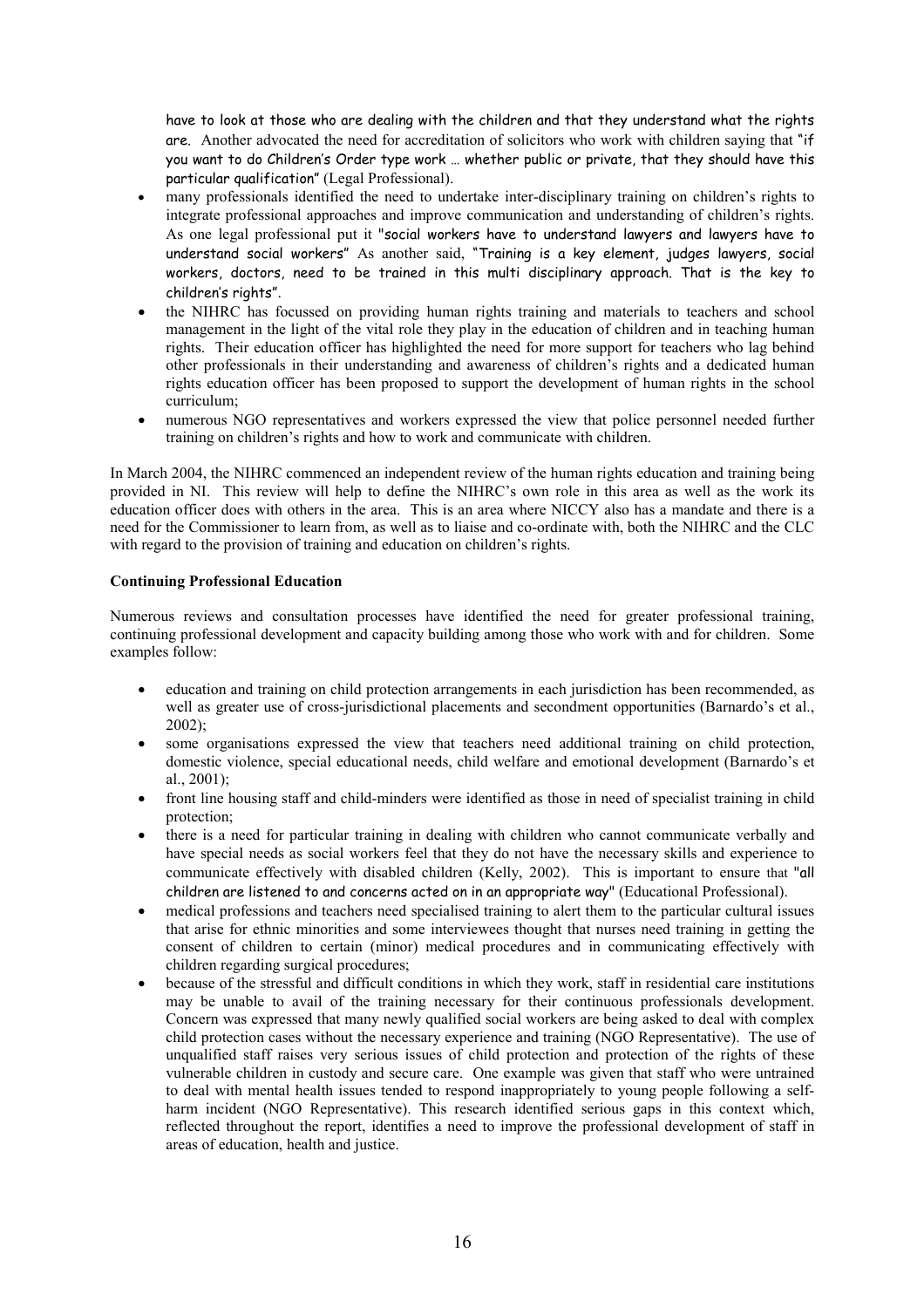In addition to children's rights training, those who work directly with children should be specially trained on how best to effectively engage with them. In particular, NGOs recommend active training that would tease out the issues, and allow discussion and debate of issues involving rights and responsibilities, and competing rights. This was something that many felt NICCY should be spearheading.

#### Vetting of those who work with Children and Young People

Concerns have been expressed about the failure to implement effective and timely vetting procedures for all staff who work with children in any capacity. Particular concern was expressed about the following groups:

- All police staff who work with children in NI, as well as in the Republic of Ireland given the essential nature of cross-border co-operation;
- Health care professionals including dentists;
- Legal professionals;
- All volunteers who work with children and young people.

As a rule, all those who work directly and indirectly with or alongside children and young people, including in the provision of services, should be vetted (See Chapter 2).

#### **Key Issues**

- There has been no government campaign of any kind to raise awareness about the Convention or children's rights.
- Training on the Convention and children's rights is not mandatory for government officials or for those  $\bullet$ who work with and for children.
- There is serious concern about the lack of training on children's rights being provided to those who work in key positions with and for children, for example, judges, teachers and education welfare officers, police, social workers, lawyers and staff in residential and care institutions.
- Failure to implement effective and timely vetting procedures for those who work with children in any capacity raises a serious child protection issue.

#### **Adults' Need for Information Relating to Children**

Children frequently turn to adults, particularly those who work with and for them, for information, advice and practical support. Yet, it is apparent from this research that those adults are frequently not equipped to meet children's needs for information about their rights and the services to which they are entitled. As a result, these adults themselves have an unmet need for child-specific information. Some examples and recommendations follow:

- *Child Protection:* A recent survey discovered that only half of the NI population could recall seeing child protection material in the last 12 months, mostly in the form of television advertisements and leaflets (NSPCC, 2003). NGOs have called for national public information campaigns targeted at specific areas such as heightening awareness of and reducing child abuse (Barnardo's et al., 2001). The view was expressed that the DHSSPS has failed to take the lead on avoiding physical punishment, running awareness raising programmes or the introduction of regulations to outlaw the use of physical punishment by registered child minders (see also Chapter 2).
- Concern was expressed about the severe lack of information for professionals and workers who act as service providers for lesbian, gay, bisexual and transgendered young people (NGO Representatives and Workers). Confidentiality between these young people and their doctors is also a problem. Information and awareness about the issues faced by these young people should be built into youth and social work provision and teacher training programmes (NGO Worker).
- Youth workers get asked a lot of questions by young people on housing issues but they cannot answer them due to the lack of child-specific information available (NGO Workers).
- Those working with parents expressed concern that they do not always know what support is available as there is no information pack covering education, drugs and other health issues (NGO Representative). This lack of information is an additional problem in rural areas where the poor public transport exacerbates parents' isolation.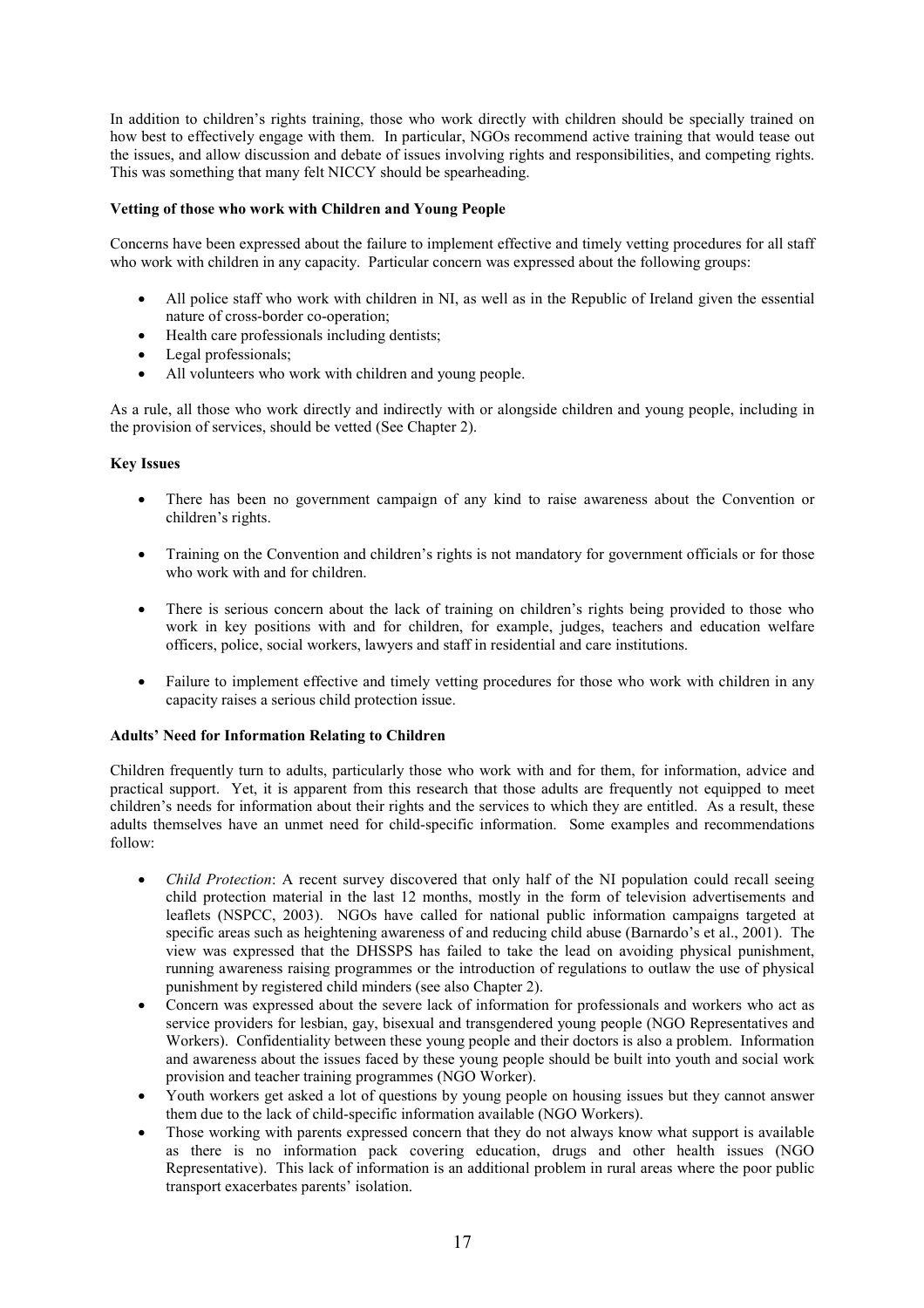More generally, concern was expressed by a range of professionals working with and for children and young people that parents also need to receive more information on the rights of their children as they are often the gatekeepers for access to children's rights and services. For example:

- parents going through contact/residence disputes frequently lack the capacity to promote the rights of their children in the process;
- there is also a lack of support for parents with lesbian, gay, bisexual or trans young people who may not know how to deal with the issues their children face (NGO Representatives and Workers). According to one NGO Representative there was a need for "resources for them... a helpline or a meeting and something provided by social services as well".

In the absence of obvious statutory sources for this information, many adults contact the Children's Law Centre for this information. However, more needs to be done to target this information at specific groups of people who need to be able to meet the needs of children but who may not work exclusively with them. NICCY has a clear role and remit here and needs to give serious consideration to how best to fill the serious gaps in information that exist. One recommendation was to develop a directory of all the voluntary schemes available to children and young people (Legal Professional). It is recommended that NICCY should consider consulting with NGOs as to how best to approach this problem.

## THE RIGHT TO ADVOCACY SERVICES, COMPLAINTS MECHANISMS AND **INDEPENDENT REPRESENTATION**

Because children's special status creates real difficulties for them in pursuing remedies for breaches of their rights, there must be effective, child-sensitive procedures available to children and their representatives, including child-friendly information, advice, advocacy - including support for self-advocacy – and access to independent complaints procedures and to the courts with necessary legal and other assistance (UNCRC GC No  $5: 8$ .

#### Child-sensitive procedures and complaints mechanisms

Despite the evidence that children do not avail of adult type services and require child-specific ones, there is a lack of child-sensitive procedures and information in NI. In this regard, the point was made by one NGO representative that "even just using complaints procedures can be quite daunting for adults never mind for children". Another NGO representative commented that "children would say to us that they would find themselves very much excluded from the processes ... and that they are very much adult processes and adult structures that kids are expected to fit into". A further consideration is that children often do not identify what is happening to them as a rights violation and so awareness raising is needed around this. It was also highlighted that it "just kills a part of a person to have something happen to them and have no one to defend them" (NGO Representative). Access to child sensitive procedures, remedies and complaints procedures is clearly vital in this context.

The following specific problems were identified in relation to the lack, unavailability or inaccessibility of complaints procedures for children:

- many children and young people do not know where to go to access the information they need in childfriendly form, or to get advice, advocacy or support. This is a particular problem for school aged parents and young people leaving care (Include Youth, 2003);
- children and young people complained of 'nowhere to go' in respect of complaints that their rights are being violated by paramilitary bodies (Include Youth, 2001);
- Young people and NGO representatives said that often the area of most concern for young people was their relationships with adults and "the power relationship dynamic". In this regard, concern was expressed that the problems faced by children and young people may not be taken seriously by adults -"they fear that they will not be well received or that they will not be believed" (NGO Representative);
- in many areas under the Race Relations Order, the Sex Discrimination Order and employment legislation as well as the Police Ombudsman for NI - there are no child- or youth-friendly complaints mechanisms (CLC, 2004b; NGO representatives). Concerns have been raised about the accessibility of the general complaints system to children and young people who are unlikely to be able to advocate on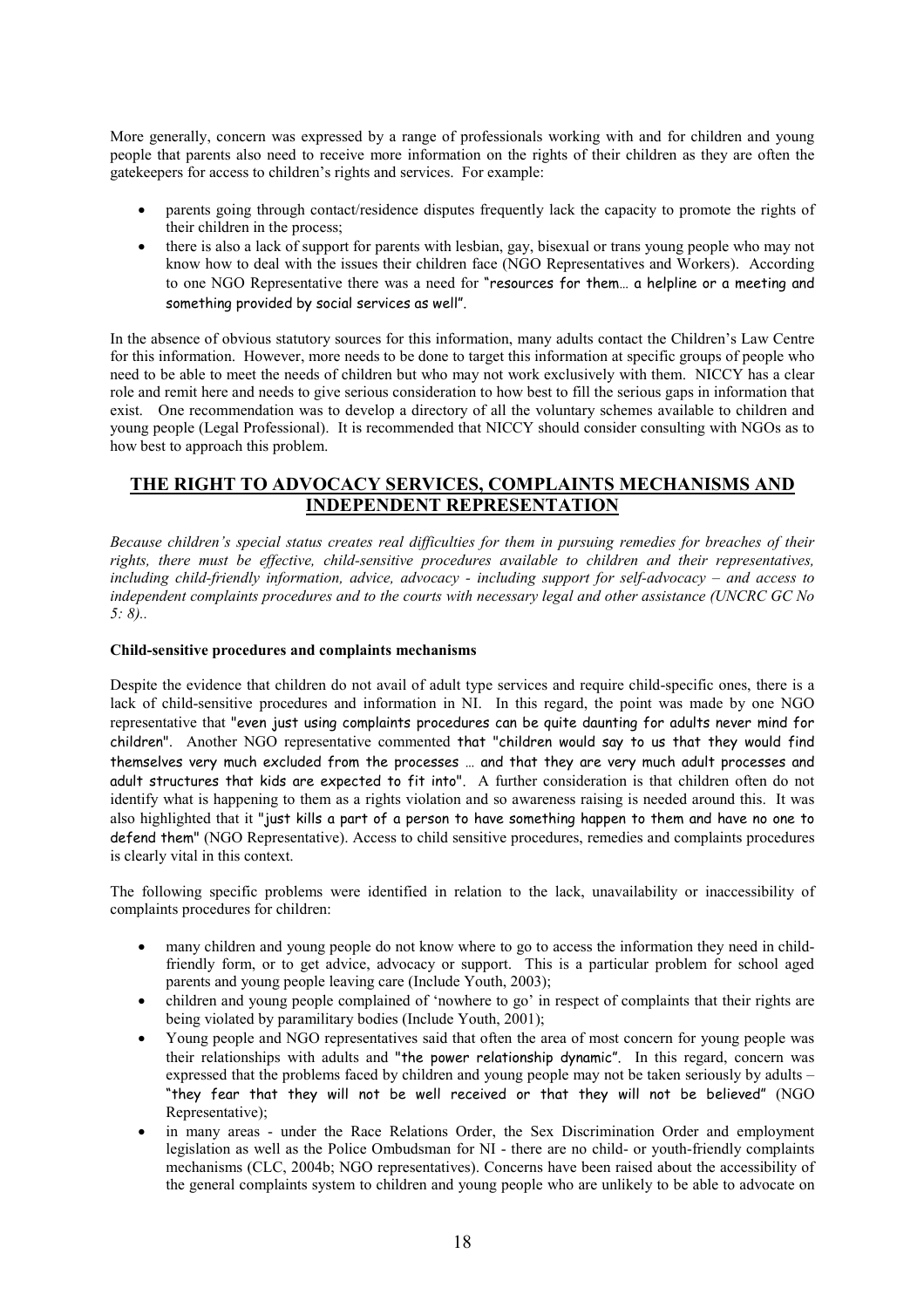their own behalf and who may be reluctant to give evidence. Moreover, the denial of legal aid to children means that they are denied access to effective remedies in areas such as employment disputes (CLC & SC, 2004).

- research has found that the dual set of complaints systems in operation within the DHSSPS (the Children Order procedure for complaints relating to children's services and the Wilson Procedures, which apply to services provided by health and personal social services in NI including hospitals, social services, or family practitioners) has the potential to cause confusion particularly for children and young people attempting to make complaints on their own behalf (Cousins et al., 2003). A key professional working in the sector agreed that the complaints system needs to be overhauled because it is not always clear whether complaints should be dealt with under the adult and/or children procedures. The Trusts should also engage in pro-active complaints publicity and awareness raising about rights and complaints procedures among vulnerable groups of children and young people;
- concern was expressed by several NGO representatives that children in care and in custody are not aware of the existing complaints processes and, where they do exist, have little confidence in them. According to one NGO representative, young people never or rarely make a formal complaint when in custody and she/he questioned what information they had received about the process, how it worked and how easy it was to use, not least due to the literacy difficulties experienced by some young people. Young people may also be reluctant to use the complaints process because of fear of reprisals or because their problem is an urgent one which will be unlikely to resolved in time. Another NGO representative agreed strongly and recommended that on arrival in secure care, young people should receive a pack of child-friendly information which they feel confident to discuss and question with staff. They should also be given the CHALKY freephone helpline number (NGO Representative);
- adults who work with young people do not always appreciate the need to provide age-appropriate explanations, particularly regarding complaints procedures. For example, one worker involved in providing a service to young people explained to us that they fully understood the terms of the placement, whereas it was clear when we spoke to the young people themselves that they did not have this understanding. In this regard, failure to use complaints procedures should alert workers to their potential inaccessibility to young people.

Both the NIHRC and the NICCY have the power to support individual complainants. While NICCY is the more appropriate body to provide assistance to children in this area, there is concern that it will not always be given adequate resources to do so. Moreover, it is important to avoid confusion among the public about which organisation has the remit to assist individual complainants. In this regard, the NIHRC has confirmed that it will pass individual complaints from children and young people to NICCY, while making it clear that the complainant can come back to the NIHRC if they do not get satisfaction there. A memorandum of understanding to this effect is being drafted between these bodies. It should be completed without delay and communicated widely.

#### Counselling

Few counselling services exist throughout NI and hardly any are targeted at children in general or particularly vulnerable children although some NGOs, like Barnardo's, have plans to establish such services. Childline is currently the only 24-hour freephone counselling service available in NI (CHALKY at CLC is a broad based service offering information, advocacy and legal advice to young people. According to NSPCC, Childline is contacted by around 160 young people in NI every day, although it is estimated that due to a lack of funds, only about half of the children who call actually get through to receive the comfort and advice they need (Childline website, 2004).

The importance of making confidential counselling available to children and young people is more pronounced where children have suffered from domestic violence or sexual exploitation and do not have anyone else in their lives that they can talk to (NGO Representatives). A recent study of children who live with domestic violence. parental substance abuse or parental health problems found that such children do not know where to get formal help and rarely seek the help of professionals initially fearing stigma and unwanted intervention (NCB, 2004). They want some-one to talk to, who they trust, who will listen to them and they may be more encouraged to approach a professional for help through a helpline. Their most persistent plea is for more age-appropriate information to help them understand what is going on in their family. There is also a need to establish support networks for children to disclose violence within the family and within the community (NGO representative)

Children and young people have themselves identified a need for more services like Childline. They have also identified a need for more drop-in centres and counselling services and for access to counselling services in all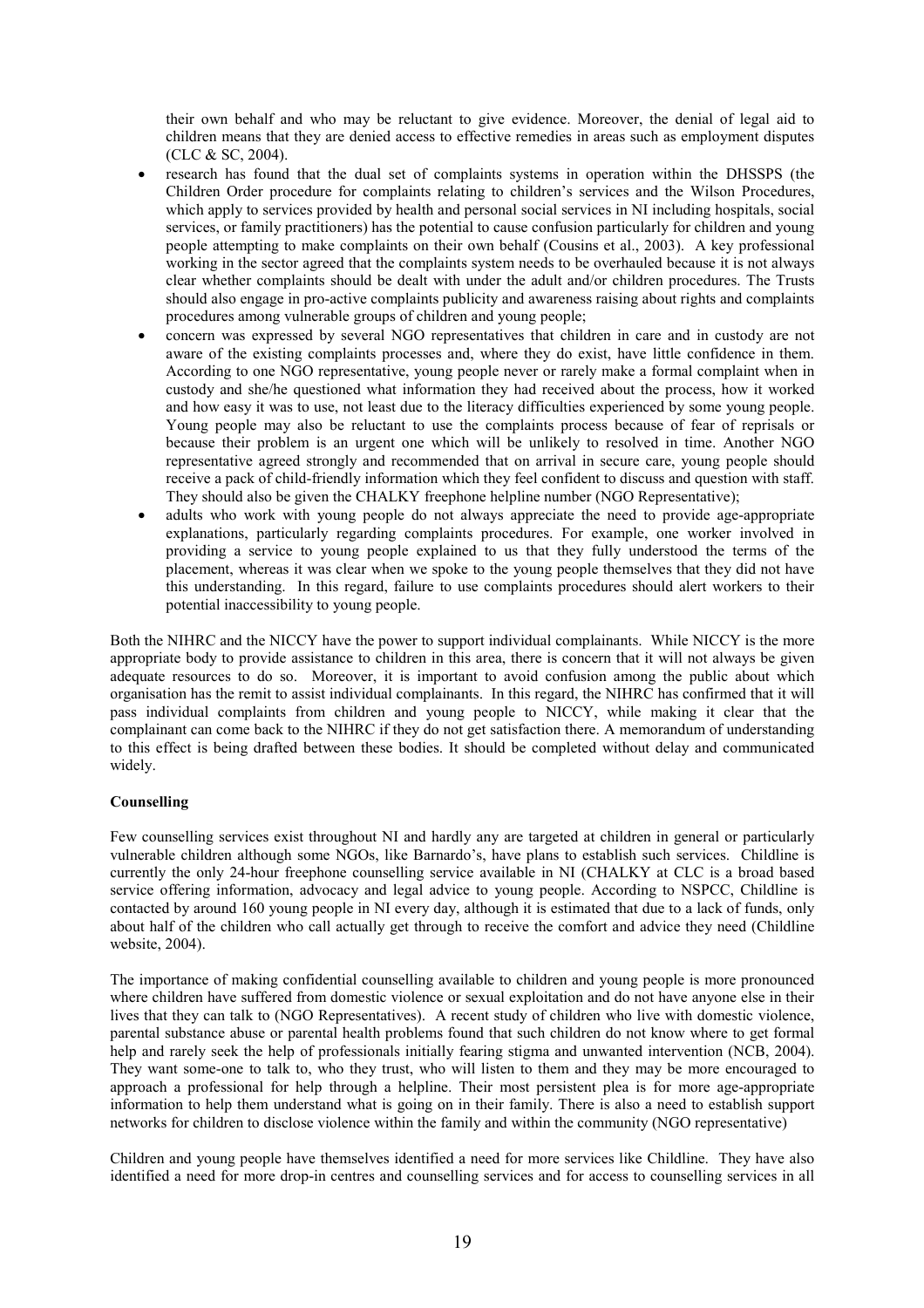schools (CYPU, 2003). In particular, they have said that they could not or would not approach teachers regarding sensitive issues and in the absence of school counsellors and other forms of support feel they are vulnerable to bullying, teenage pregnancy and other stresses in their lives (CLC, 2004c; See Chapter 5). Young people told us that sometimes access to the counsellor in a school can be difficult because of the timetable or the counsellor's availability (Young Female, aged 16 - Youth Group) and clearly wider and more open access to counselling services must be a priority.

#### **Advocacy**

Advocacy is understood here to mean the provision of independent information, advice and representation (including legal advice and representation) to children and young people with a view to realising their rights. An advocate is not a neutral party but some-one who will support and act on behalf of a child or young person in a particular situation.

NGO representatives expressed the view that information and advocacy services for children and young people in general are very underdeveloped in NI. There are significant gaps in relation to children with educational difficulties, children from ethnic minorities including Traveller children, children with complex medical needs, homeless young people, children in secure accommodation, psychiatric care and juvenile justice centres, children involved in separation and divorce proceedings, and unaccompanied minors. Specific independent advocacy services are needed for all these children who may have difficulty accessing the limited independent advocacy services that are available. There is concern that without this access they cannot get information about their rights or find out about remedies for possible breaches of their rights.

Looked After Children (LAC) have been identified as a particularly vulnerable category of children to whom advocacy services are especially important in order to promote their self-esteem and knowledge of their rights (Barnardo's et al., 2001). Although VOYPIC has an Advocacy Service for children and young people in care and aftercare, which young people can access through a designated officer in their Trust or directly by telephone or email, the following issues nonetheless arise:

- many NGOs expressed the view that advocacy arrangements for looked after children need to be improved through strengthened access to independent advocacy and the provision of independent visitors for all looked after children (NGO representatives);
- there is concern that the statutory basis for advocacy services which exists in England and Wales (under s 119 Adoption and Children Act, 2002) does not exist in NI. As a result. Trusts under the draft guidance for the Children (Leaving Care) Act (NI) 2002 must only 'allow' young people to access an independent advocacy service; they do not have a duty to do so. It is also of concern that the draft guidance connects advocacy services to the complaints process and does not appear to recognise the importance of independent advocacy for children in the wider sense;
- Some interviewees expressed concern for a greater recognition of children's rights in the LAC system and, in particular, an investment in advocacy systems and legislative reform of article 36 of the Children Order (NI) 1995 re independent visiting.

Children in secure care or custody are particularly vulnerable and several NGO representatives expressed concern about their ability to access advocacy services. In this regard, the NIACRO Independent Representative (IR) Service provided in both Lakewood secure care unit and Rathgael Juvenile Justice Centre is important insofar as the representative meets young people either individually or in a group and brings their concerns to management staff. While this is an important mechanism, which allows young people to have their concerns represented by an independent advocate, Independent Representatives are understandably not always successful in resolving complaints and may encounter hostility from staff at the centres who need training as to the importance of their role. Also, IRs are not trained to provide information to young people on their rights and this is currently a gap in the service in this regard.

Concern has also been expressed about the complex needs of children asylum seekers, particularly unaccompanied minors, given the difficulties they experience having their needs met (NGO Representative; Legal Professional). One suggestion made was that there should be a voluntary befriending service to help vulnerable young people through the trauma of asylum seeking. It was also pointed out that the use and availability of interpreting facilities was central to enabling young people to access necessary medical facilities. Simple key information regarding advocacy services should be translated and located at points of entry to the UK for child immigrants and asylum seekers e.g. ferry terminals, airports, train and bus stations although this may not reach everyone particularly those who are smuggled into the country.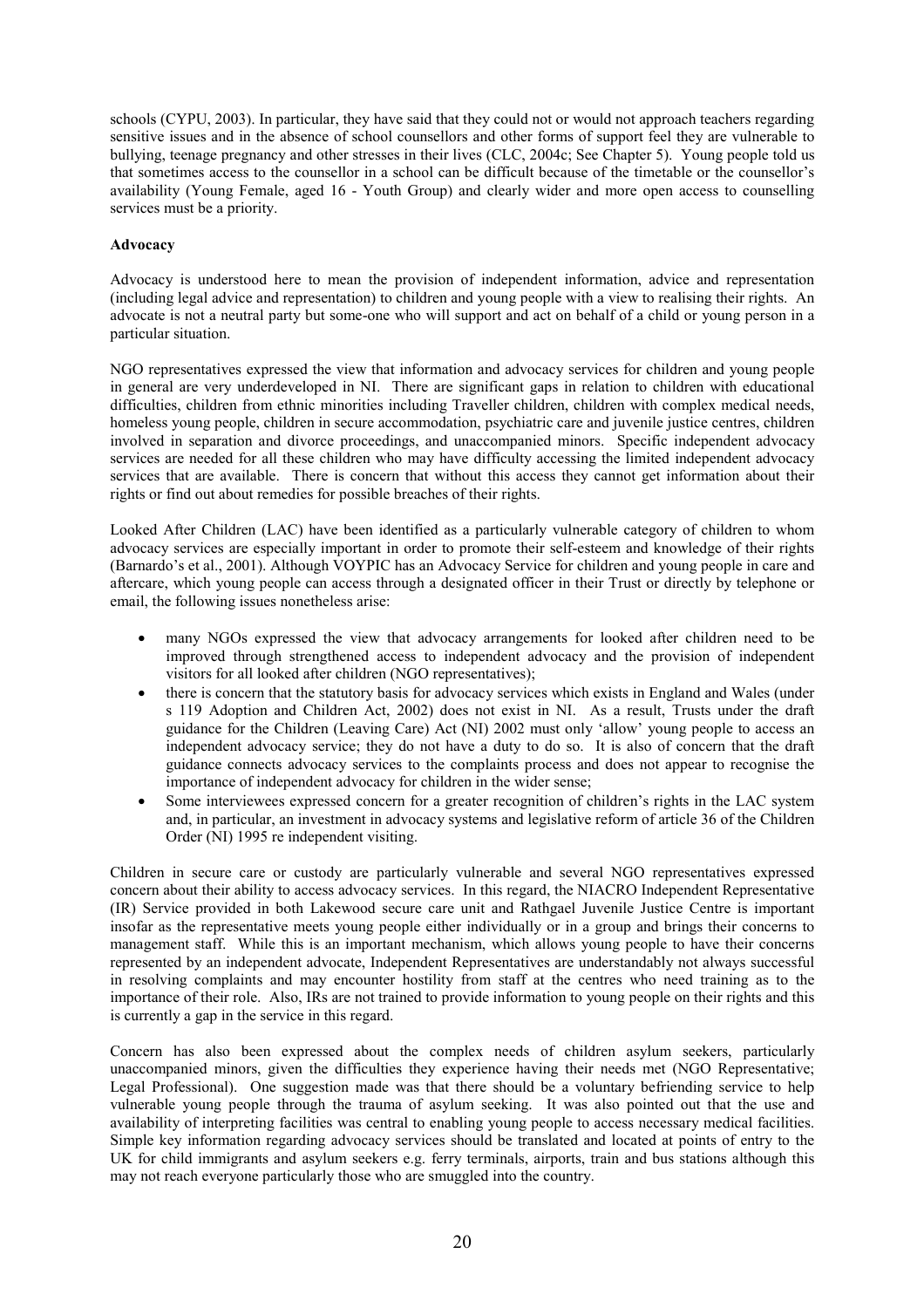Concern was also widely expressed about children's experience of the courts system both as defendants in the criminal process where the court's response is frequently not sympathetic or caring, as third parties in residence/contact proceedings where they lack independent representation, and as witnesses. It was stressed that changes need to occur to the way children are treated in court and that relevant personnel being specially trained, particularly with regard to engaging with young people in this process (Legal Professional).

Some interviewees highlighted particular concerns regarding the advocacy needs of children who make complaints of sexual abuse and the potentially damaging experience of child witnesses and victims in the process. Others have identified the need for regionally consistent high quality support for all children giving evidence in court including defendants (Barnardo's et al., 2001). In this regard, NSPCC is funded by NIO to provide child witnesses with support facilities including pre-court preparation and support as they give evidence. It is also welcome that PSNI officers are currently being trained in how to interview children. There is also a recognition that child protection training is required (PSNI Representative).

NI has only one dedicated freephone helpline (CHALKY provided by the CLC) which provides information, advice and legal assistance to children and young people on a wide range of children's rights issues including family, education, youth justice, care, social security, employment and health and social services provision. Despite the invaluable nature of the service and the clear gap that it fills – something which is widely recognised among other children's NGOs - funding for this service is due to run out in March 2005.

#### **Independent Representation**

In 2002, the Committee expressed concern that the right of the child to independent representation in legal proceedings is not systematically exercised. It recommended that the UK take further steps to consistently reflect the obligations of both parts of Article 12 in legislation, and that legislation governing court procedures and administrative proceedings (including divorce and separation proceedings) ensure that a child capable of forming his/her own views has the right to express those views and that they are given due weight (para 30).

The following concerns continue to exist in this area:

- despite this, widespread concern exists among NGOs and legal professionals that children and young  $\bullet$ people involved in private family law proceedings do not enjoy access to independent representation;
- concern was expressed about the extent to which children are aware of and exercise their right to attend court. Where this does not happen, decisions may be made about children when they are not in court, and without any clear structure for whose role it is to inform the young person about what has happened in their absence (Legal Professionals);
- it is feared that the review of the Children Order may lead to a cut back in the service currently provided by the NI Guardian Ad Litem Service, which is already under-resourced (Legal Professionals and NGO Representatives).

#### **Key Issues**

- Few complaints mechanisms have been adapted to meet the needs of children and young people and those directed at children need to be made more accessible...
- The availability of independent counselling services is poor.
- Advocacy services are not available for children and young people in care, in custody and refugee  $\bullet$ children. Current services do not have the long-term funding they need to meet children's needs.
- Children in private family law proceedings have no right to independent representation.

## THE RIGHT TO INFORMATION

Every child has the right to access information from a variety of sources to enable them to make decisions and choices in their lives (Art 17 CRC).

States Parties are required to make the principles and provisions of the Convention widely known, by appropriate and active means (in all languages and in child-friendly forms) to adults and children (Art 42 CRC).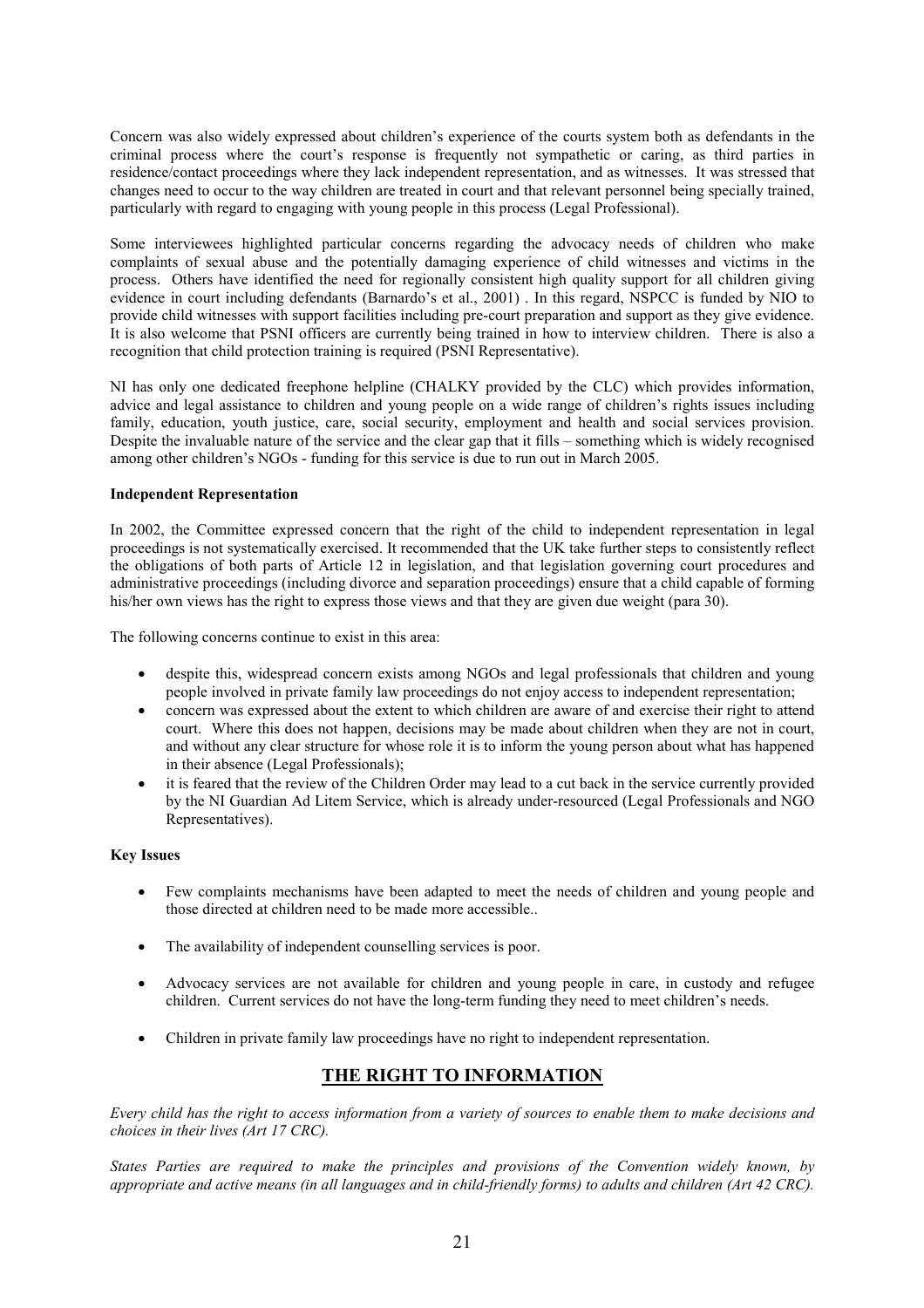Understanding and knowledge of human rights must also be promoted to children themselves, including through the school curriculum (Art 29 CRC; GC No 1; GC No 5: 19).

#### Rights Awareness among Children and Young People and Information on their Rights

There is an almost universal lack of awareness on the part of children that they have rights and an even greater knowledge deficit as to how to realise those rights (CLC, 2002). There is widespread concern about the poor awareness among children of their rights and the lack of knowledge among young people as to how to access this information. Importantly, awareness levels have been found to be higher among those young people who have participated in a consultation process such as that around the Children's Strategy or the Bill of Rights (Keenan, SC et al., forthcoming).

While the perception may be expressed that children know their rights, this is not widely shared among those who work with and for children, or among the children themselves. Typically, one educational professional commented:

"I think now with people talking about rights and saying that all young people know their rights nowadays and you can't put a step wrong and all that there, it's not actually true. Young people don't know and their parents don't know".

There is little information available for children and young people on their rights. CLC has produced and made available on its website a series of 'Do You Know Your Rights ?' leaflets for children and young people on with the CRC, the Human Rights Act 1998, Suspensions and Exclusions, In Care/Looked after Children, Youth Justice, Policing, Employment, Social Security and Admissions to Post Primary Schools. The CLC website has received 1.3 million hits in the last year making it clear, by any standard, that this service fills a need among both children and young people, and adults who also use the service.

Particular young people suffer from a rights knowledge deficit. For example, young people in the justice system lack appropriate information regarding their status and their rights in the system (CLC & SC, 2003a). Inconsistencies also exist in relation to how young people are informed about their rights especially the right to legal advice, and there is concern over the extent to which they understand the police caution (Quinn & Jackson,  $2003$ ).

Children themselves have complained that more child-friendly and accessible information is needed (CYPU, 2003). One group of young people interviewed for this research felt uninformed about their rights and complaints procedures, and complained that a booklet they were given was far too technical for them to understand its content. According to one young person, "you'd need to have an understanding of law, there's a lot of terms in it" (Young Male, aged  $16 - at$  risk of becoming homeless). In relation to the lack of information and its potential impact, another young person commented "they're complaining about the rates of homelessness in NI, but if they told ye what you're entitled to and all that crap like, the rates of homelessness would go down like" (Young Male, aged 17 - at risk of becoming homelessness). These young people described learning the system from each other and also complained about what they described as 'signing away their rights' on entering independent living accommodation. As one young woman put it "You have everything signed and all before they say 'right take it away and look at it" (Young Female, aged  $18 - at$  risk of becoming homeless)

The lack of availability of information about their rights and issues relevant to them was supported by NGO representatives and workers who were concerned that information relating to children is often written in adult language and needs to be made more accessible. Three focus groups raised the additional problem about the lack of available information for children at pre-school age.

Given the popularity of the internet among young people, it is a useful way to make information on their rights available and accessible to children and young people, although admittedly it will not reach everyone.

The Children's Commissioner has a duty to promote an understanding of the rights of children and young people as well as a duty to promote an awareness of the importance of those rights.<sup>1</sup> Many interviewees highlighted the need for NICCY to take a leading role in the provision of information to children and young people and those

<sup>&</sup>lt;sup>1</sup> S  $7(1)(a)$ . The Commissioner for Children and Young People (NI) Order 2003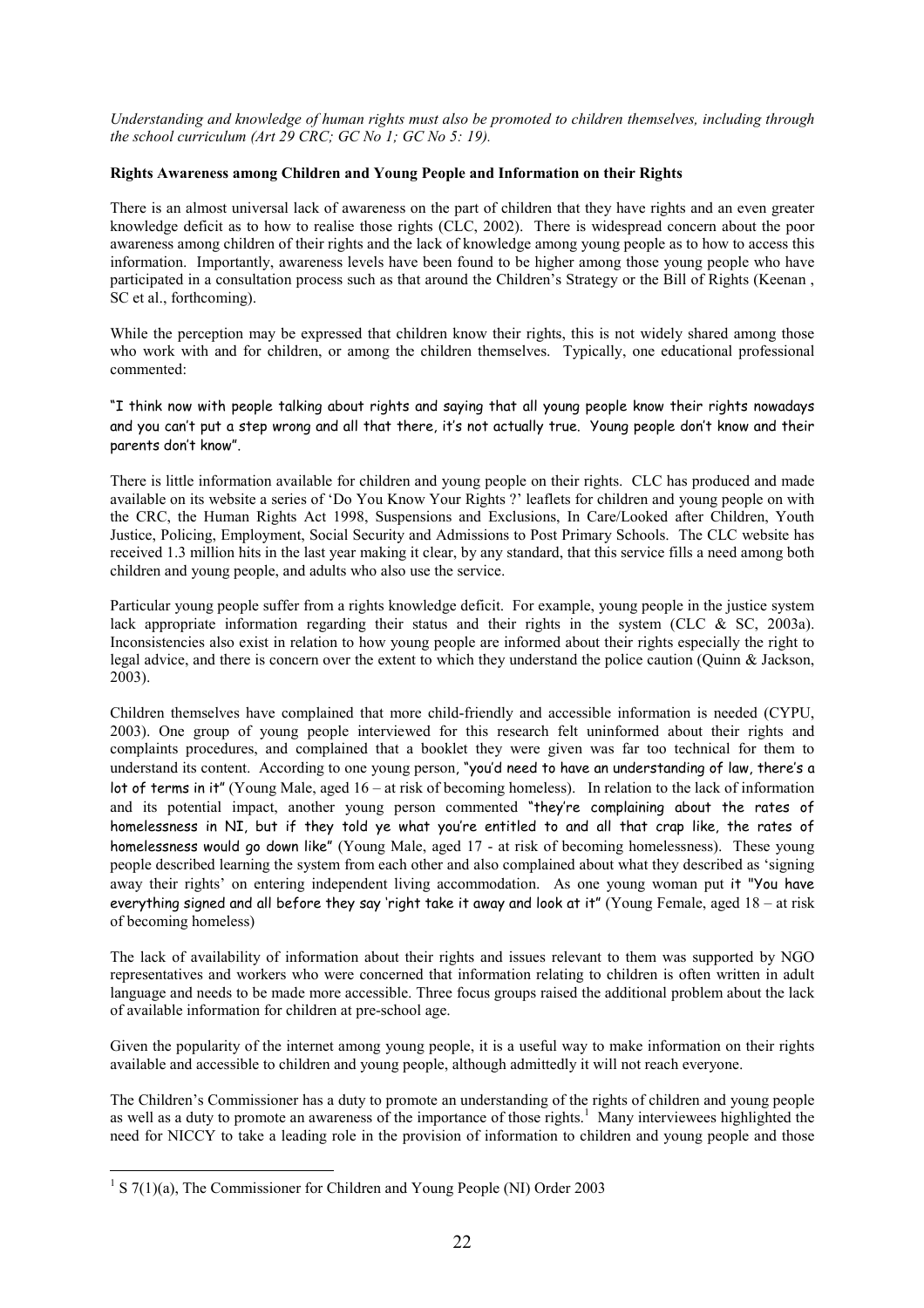who work with and for them, and expressed the expectation that NICCY would establish itself as the primary source for all such information in NI. As one NGO representative said "we would see this as being one of NICCY's central roles and functions". Another NGO representative said "NICCY has a huge role to play here. (NICCY) should be on all the billboards. They should be on the TV day and night. They should be everywhere. Every kid in NI should know who, not just Nigel (the Commissioner) but who all the staff are' and 'they should be extremely approachable and extremely personable ... so that children know who they are and feel they can contact the office, come in and have a cup of tea with them".

The Children's Commissioner has a duty to take all reasonable steps to ensure that children, young people and their parents are aware of the powers of the Commissioner, where the office is located and how they can communicate with the Commissioner.<sup>2</sup> The Commissioner must also take reasonable steps to ensure that children and young persons are encouraged to communicate with the Commissioner.<sup>3</sup>

The NICCY website is already averaging 107 visitors per day although no policy or strategy has yet been developed as to how the website will be used to fulfil its role of protecting and promoting the rights of children and young people in NI. Clearly, this is an important area of work that needs to be undertaken as a matter of some urgency It is also advisable that NICCY learn from the experience of others who have considerable experience of providing information to children and young people, and adults working with them, via the internet and other media so as to maximise the website's potential as a central source of information on the rights of children and young people. Young visitors of varying ages and backgrounds should also be consulted directly as to the potential content of the site and how their needs for information would best be met.

Many NGO representatives identified schools as the ideal place to provide information to children and young people on their rights stressing that there must be comprehensive human rights education in schools that is both accessible and participative. However, concerns were raised that young people often do not identify what is happening to them as a breach of their rights because they don't think in this way. In this regard, many stressed that the Commissioner has a huge responsibility in terms of making information 'accessible and meaningful and engaging and exciting for children and young people' (NGO Representative).

#### **Human Rights Education in Schools**

Human rights education should provide information on the content of human rights treaties. But children should also learn about human rights by seeing human rights standards implemented in practice, whether at home, in school, or within the community (UNCRC GC No 1, 2001 para 15).

The new statutory curriculum will introduce human rights onto the school curriculum as a specific theme within Local and Global Citizenship. This subject will include the content of the major treaties including CRC (although children's rights are not mentioned expressly). More specific statements and materials include detail on the CRC. According to the Council for Curriculum Examinations and Assessment human rights is also a concept which underpins everything else such as the statements on diversity, and a significant amount of educational resources have been developed in both the formal and informal education sector.

While the citizenship programme is at present being piloted in post primary schools, it has not yet been mainstreamed throughout all second level schools. Moreover, there is no equivalent programme being developed for primary schools (CLC  $&$  SC, 2003).

Considerable work has also been done by the NIHRC, together with the Department of Education, to educate teachers and school management about the Human Rights Act 1998. Moreover, the Commission is about to launch an extensive set of teaching aids, including the Bill of Rights in Schools project (BORIS) materials for KS1 and KS3, which aim to provide teachers and young people with the skills and language to engage in the Bill of Rights process, and serve also to raise awareness about children's rights generally.

#### **Information on Services**

Various services for providing information to young people in Great Britain do not exist in NI. For example, Connexions is the government's information, advice and guidance service for  $13 - 19$  year olds in England

 $2 \text{ S } 7(5)(a)$  of the Order

 $3 \times 7(5)$ (b)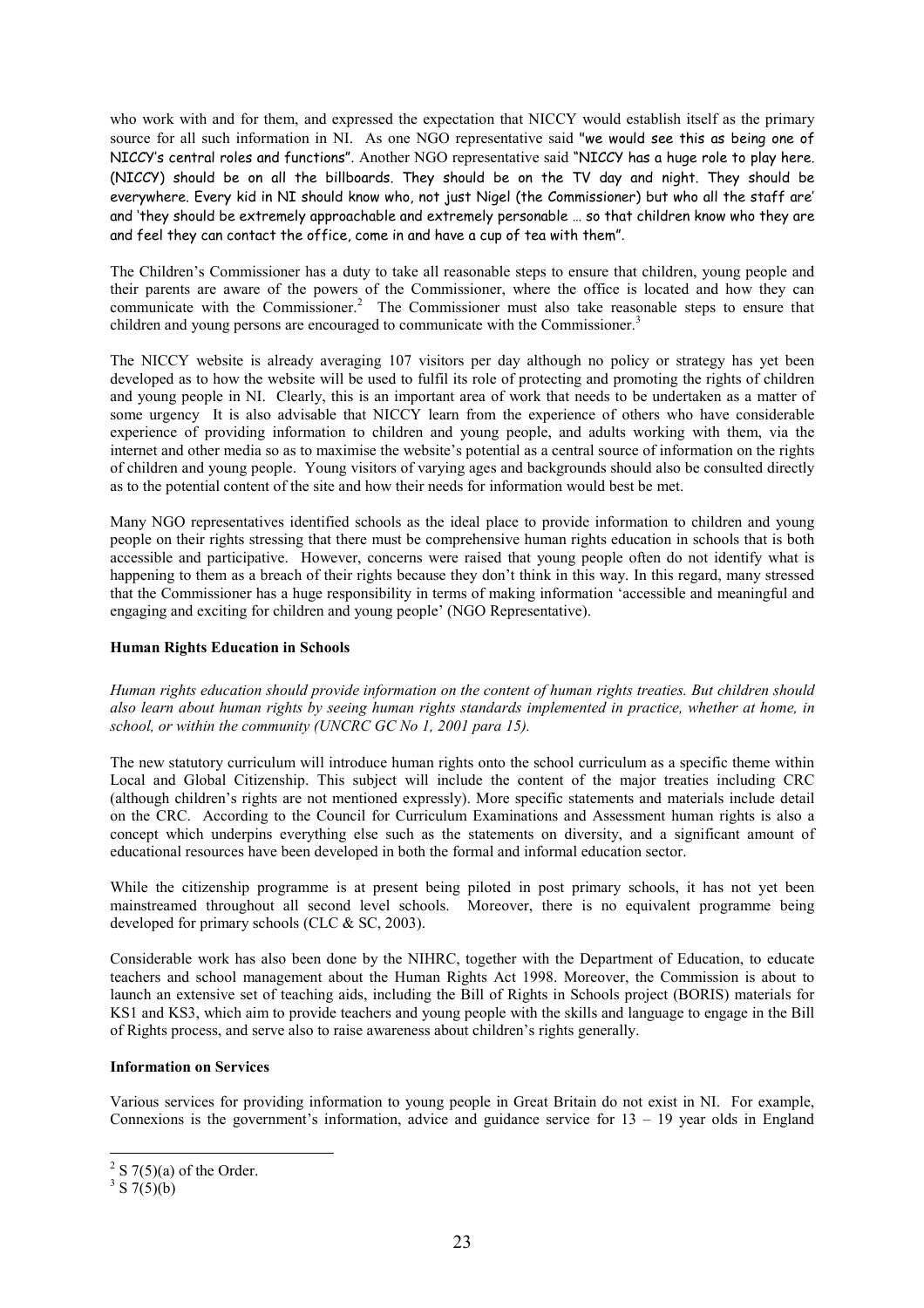which is delivered locally through 47 Connexions Partnerships. Connexions provides a wealth of information both at local offices and on its website, covering the following topics – learning, careers, housing, money, health, relationships, getting active and your rights. However, the Connexions service does not exist as a separate entity in NI and organisations working with and for children must have contact and on-going working relationships with a wide a range of different information providers, such as Government Departments, statutory agencies and others working in the sector in order to access this information.

Certain groups of children have particular problems accessing reliable information and details of services. For example, lesbian, gay, bisexual and transgendered (LGBT) young people complained that they could not access reliable sources of information and felt isolated from centralised services based in Belfast. Cards left in youth clubs, schools or church halls often 'disappear' or are removed, leaving these young people without necessary information and advice. Another NGO worker who works with LGBT voung people commented "it's difficult for a young person to pluck up the courage to find some support but often when they try the mediums aren't there for them". These young people tend to use the internet as their source of information due to the lack of information elsewhere. One NGO representative explained "A lot of them [young lesbian women] actually got a lot of support on the internet, web pages and stuff which is why they designed their own, they thought it would be good for other young lesbians to access information on the web page". Having said this, a representative from a men's project explained that some schools had put controls on internet searches so that when the word 'gay' was put in a search engine that no pages holding this information would be displayed. This obviously has a direct effect on young people who do not have internet access at home and rely on school computers for accessing information. In addition, those looking for information about drugs do not find this information is widely accessible and they usually have to "phone up for it" (NGO Representative).

Sometimes the staff working in particular areas are not sufficiently aware of the entitlements of young people. An example given by one NGO worker was that those working in the benefits office are not aware that 16 and 17 year olds are entitled to claim benefit. A similar lack of information arises in relation to children with employment problems who do not get the information they need on contacting the office because of the staff's lack of familiarity with these issues. While the numbers may be small, it is likely that young people's lack of awareness of the availability of a remedy means that they do not challenge their ill-treatment.

#### **Sex Education and Information on Sexual Health**

While it was not previously part of the school curriculum, it is proposed that sex education will be part of the new statutory curriculum and the Council for Curriculum Examinations and Assessment is currently producing comprehensive guidance on content and materials. However, there is no specific requirement as to content which a school must include and there is concern, therefore, that schools may pick and choose subjects for omission (e.g. homosexuality). The only enforcement of the curriculum will be through the Education and Training Inspectorate (ETI).

Those who work with and for LGBT young people have expressed concern that the focus in sex education is on sex, not sexuality. One NGO worker put it thus "it's very much young people talking about safe sex ... not getting pregnant and that's the worst thing that can happen is get pregnant. So very sort of traditional". Interviewees also expressed the view that programmes are needed that give information in an unbiased way about sexual health issues.

NGO workers also identified a need to start educating children at a young age about lesbian and gay issues in order to normalise such relationships. One worker remarked, it is important to begin education children from a young age "basically just for the normalisation of the whole thing. They're going to be growing up and realising that this isn't such a big taboo ... And it can even be as simple as images. You see all these posters in youth clubs and stuff and it's a boy and girl holding hands. If it was two girls holding hands or two boys holding hands. But even if it hadn't a big message about LGBT people that itself is a perfect subtle way to say this isn't wrong you know".

Young people have also expressed dissatisfaction with the sex education they receive feeling that are not given information in a way that helps them to make an informed choice. Instead, it tends to be couched in moral terms of 'right' and 'wrong' and they want trained education workers to give health education classes not "scared and embarrassed teachers" (CYPU, 2003). As one young person explained "we done sex education in science but we had a male teacher and he wouldn't do it with us" (Young Female, aged  $18 - at$  risk of homelessness) or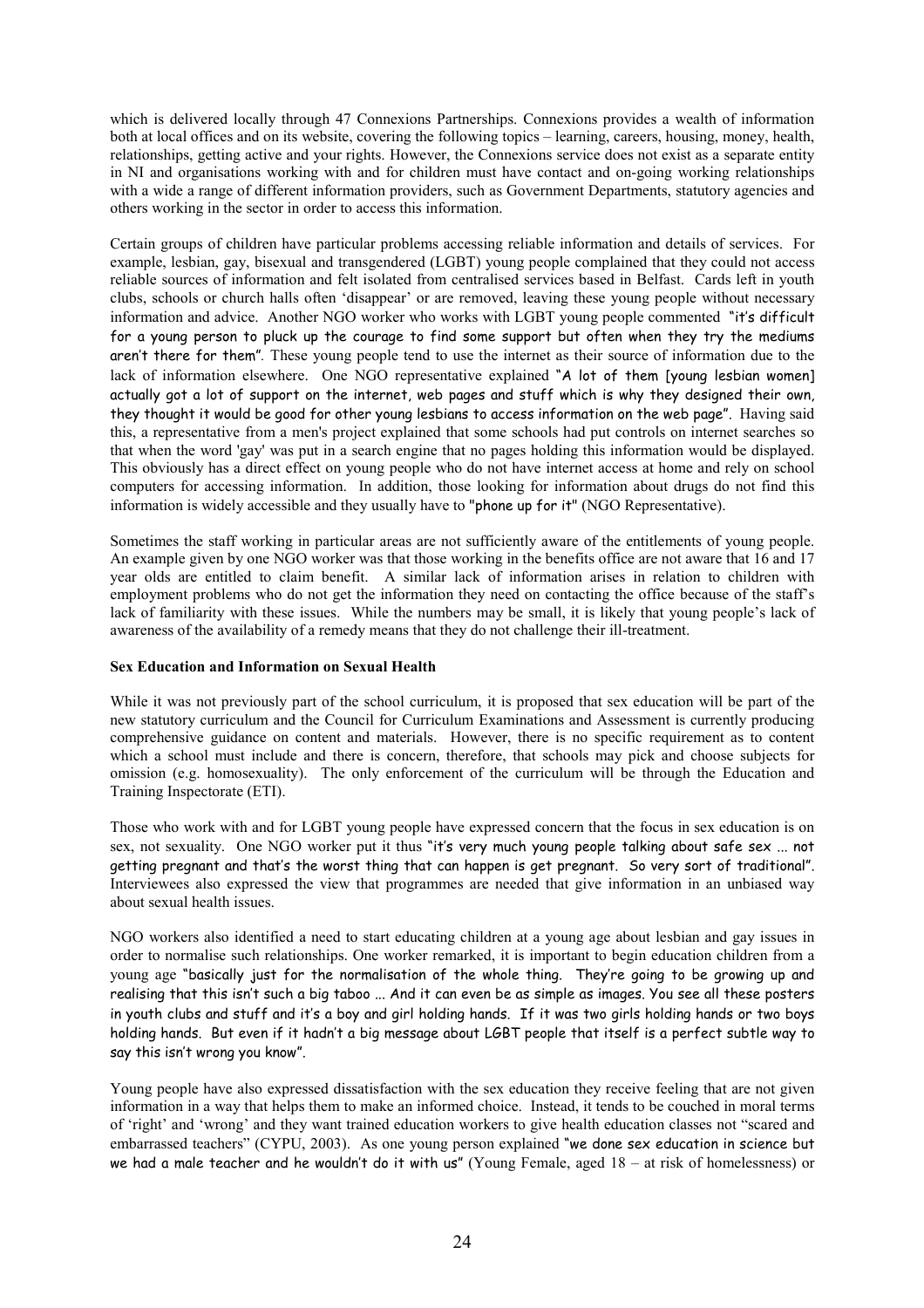where it is done it provides them with inadequate information, e.g. "in school like all you have about sex, is keep away, that's it but there's STIs like" (Young Male, aged  $17 - at$  risk of homelessness).

Looking at the wider, but related issues, of the age of consent, contraception and sex education a young man (aged  $16)$ commented: "I think the age of consent for sexual intercourse should be lowered! I also think that contraception should be available because if young people want to have sex before the age of consent and they cannot get contraception or they're afraid, then they have no protection! I think more sex education to be promoted to give awareness".



For others, sex education simply comes too late:

"Yesterday we had a 'love for live' talk which explains the risks of sex and the consequences...the talk was useful but it is a bit too late. We should learn about the risks and consequences of sex and using drugs at the end of primary school. People should know this stuff before they ao into high school" (Boy, aged 15).

In the consultation document 'A Five Year Sexual Health Promotion Strategy and Action Plan' published by DHSSPS, one of the actions is for Education and Library Boards to ensure that appropriate training which implements RSE guidelines and takes account of the needs of the S.75 groups is made available to teachers and youth workers involved in sexual health promotion. The target date for this initiative is 2005.

Regarding information about their sexual health, NGO workers identified a lack of understanding among doctors with respect to lesbian women in particular. As one worker put it "There is a complete lack of understanding of lesbian health issues. I mean the whole concept of two women engaging in sexual activity just does not register... I mean I don't know how many women I've met who could be thirty, forty, or fifty, sixty and have never had a smear test in their lives because they're considered virgins and they're overlooked for all other regular health checks because they are not coming in having babies and all of those things of what their view of women's health is".

Barriers also exist in relation to other vulnerable young people getting access to reliable confidential information about matters of sexual health. For example, while there are a number of support agencies for young people in NI, the choice for young parents is very limited. Services in this area have long waiting lists even for adults and there is a real lack of local, confidential services in this area. Cultural and religious barriers to adolescents using such services also exist meaning that ethnic minority children are listened to even less.

#### **Health and Related Information**

NI has no single guide to children's health, their health rights and the extent to which they are being observed. It was suggested that NICCY and the Health Promotion Agency should write such a guide together.

Overall, children and young people want health education to start young, in primary school. Those in contact with medical and health care staff often feel that they are not told all of the information they need. Some say their parents get the information instead of them, while others feel that the selective dissemination of information is aimed at getting the young person to opt for a particular form of treatment (CLC  $&$  SC, 2002).

Concern was also expressed by health professionals about the lack of information available to young people about health matters, drugs and sexual health matters. They felt that children should be getting this information as early as possible and that peer education should be developed to facilitate this. They also recommended that health professionals should be on the board of governors in schools to encourage the development of health and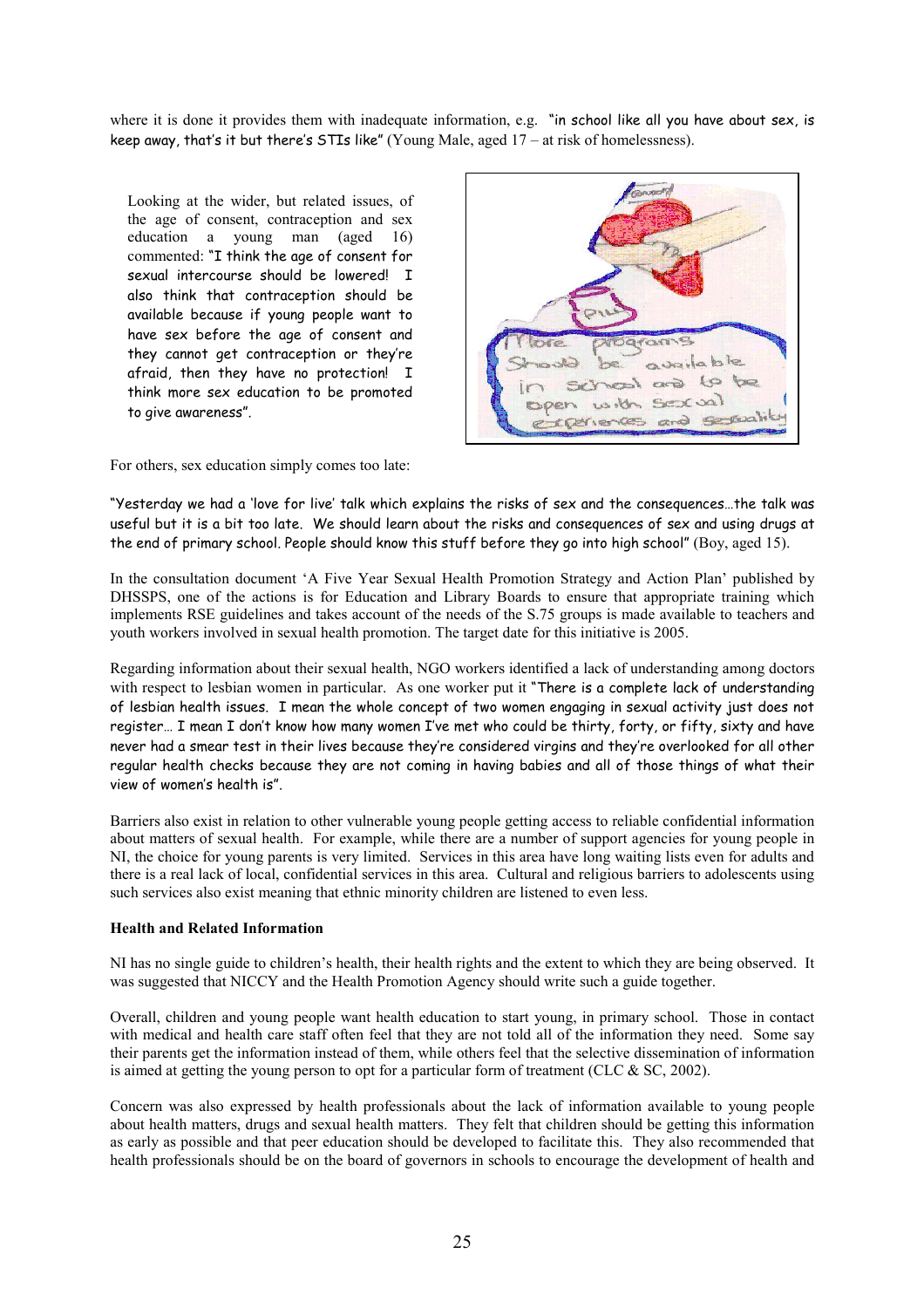well-being by focusing on the wider issues of health in schools including safety, mental well being, bullying and healthy eating. Schools should also have health strategies (See also Chapter 3).

Other interviewees have expressed the need for 'one stop shop' health and welfare services for certain groups of children including children with disabilities and their families, and those from minority ethnic communities which would give health care as well as advocacy, support and advice (Barnardo's et al., 2001; Health Professional). A particular barrier to giving and receiving advice on contraception exists among the Traveller community and this needs to be addressed with a dedicated health strategy for the Traveller community (NGO Representative). For example, a National Strategy for Traveller Health was published by the Irish Government in 2002 (Department of Health and Children, 2002).

The concept of a one-stop-shop for young people over 16 years has also been identified as important to allow this group of young people whose needs are not otherwise addressed holistically to access a whole range of voluntary and statutory agencies in order to have their health and social needs met (NGO Representative).

These initiatives are flowing from the Greenpaper 'Every Child Matters' in England and Wales but have not yet generated the same degree of support in NI.

#### **Career Information and Information for Life**

Young people have criticised current careers advice provision and suggested that teachers are not sufficiently equipped to provide adequate advice. They propose that careers advice should be standardised and become a regular part of the schools timetable and not just the 'odd session'.

Young people feel that they do not get useful information when trying to choose subjects at school or during career guidance (CLC & SC, 2002). As one young person told us: "I think schools are quite well informed about drugs etc with many information days at school dedicated to this. But I feel that other things such as career advice is not looked at much and time is not dedicated to letting people use their facilities that there is for careers. Decisions within schools are not made by consulting us and our opinions are not asked" (Boy, aged  $16$ ).

Young people have also expressed the view that alot of the information they receive about their lives focuses on the negative aspects. Instead, they would like to see information produced that will positively enhance their lives in other aspects. They also feel that there is not enough time in the curriculum dedicated to 'real life' issues and 'education for life' such as personal health, sex, pregnancy, relationships, alcohol, drugs and smoking.

It has been suggested that young people believe that schools should prepare young people for employment with a greater emphasis on vocational and more practical skills, than academic ones (NI Assembly, 1999). This has been one of the key objectives of the curriculum review - Learning for Life and Work - across a range of issues and a range of materials have been produced. It remains to be seen whether the implementation of this new curriculum will meet the needs young people themselves identify in this area. However, several young people complained that neither school nor further education prepared them for 'adult living'. As one young person commented: "The teachers don't give you enough information. They don't teach you basic life skills" (Young Male – at risk of becoming homeless). Another complained about the lack of cooking classes "All they teach you is to make buns and cakes...they don't teach you to make proper meals, proper dinners so that you know what to do like" (Young Female – at risk of becoming homeless). Nor was the situation any better in independent accommodation. As one young person described it: "Lucky enough when I moved on I knew how to cook and I knew how to do my own washing from I was fifteen. I found out myself but when you move on here [independent living accommodation] like they say that they will teach you how to cook and shit like that, but as she says, she was here for a while and they didn't teach her how to cook or nothing" (Young Male - at risk of becoming homeless)

#### **Key Issues**

- Awareness of the Convention and children's rights among children and young people is very low.
- The citizenship programme teaching children's rights has not been mainstreamed throughout all secondary schools and there is no equivalent programme for primary schools.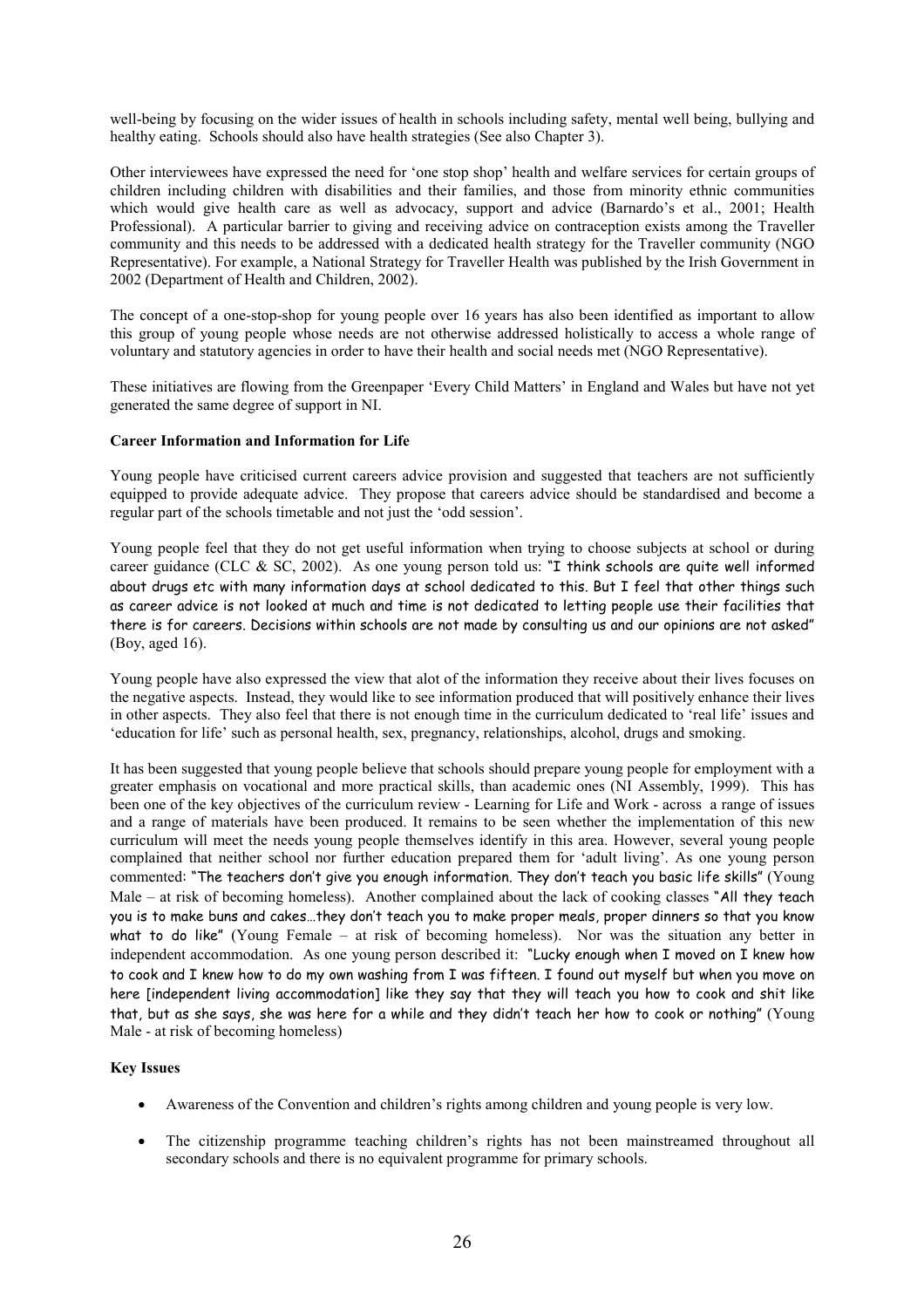- Young people do not get adequate access to the information they need in appropriate and accessible forms, for example regarding careers and subject choice, objective information on sex education and matters of sexual health, and life and vocational skills.
- There is no single guide to the children's health in NI and no one-stop shop to provide health information for young people with special needs.

# SUPPORT FOR AND CO-OPERATION WITH THE NGO SECTOR

The Committee on the Rights of the Child has frequently urged States parties to enter meaningful partnerships with NGOs in the children's sector stressing their expertise, familiarity with the situation on the ground and direct contact with children and young people. According to the Committee's General Comment on the role of National Human Rights Institutions (NHRIs) in the protection and promotion of children's rights (GC No 2, 2002), it is essential that such offices work closely with NGOs and that Governments respect the independence of both NHRIs and NGOs

In NI, NGOs carry a considerable burden in the area of children's rights and have, at their disposal, valuable experience and expertise in protecting and promoting the rights of children. This has been recognised through the establishment of the NGO Forum set up to develop the model of Commissioner for Children and Young People and the children's strategy which many rate as "quite effective" (NGO Representative). In this regard, some expressed the view that the forum should become a permanent structure allowing NGOs to inform and respond to policy and legal developments in the areas in which they have considerable expertise and that there is a strong future for the children's voluntary sector to act as a social partner in government (NGO Representatives).

However, many of these NGOs struggle financially without core funding and must spend disproportionate amounts of their time putting together funding applications and proposals. They also find that because they have to chase funding, the proposals have to fit the funding and not the other way around. Two focus groups of key professionals raised the issue of core funding for voluntary organisations as a priority issue. Another NGO representative from a children's organisation explained that he had completed twelve funding applications in recent weeks, said "I feel that I haven't served the kids to the best of my ability because I have also been involved in doing fundraising". Another NGO worker commented that "you're constantly running after money rather than building on the good work that's been done". Others explained that they have had to cut the services they offer because of a lack of funding. Typical comments included: "you get into communities and start to build trust and then the money is cut or they have to move on to other communities" (NGO Representative; AEP Worker). Another worker involved in Alternative Education Provision explained the impact of this on staff morale: "it's just the same aul deal, the voluntary sector struggling on short term grants and funding and it puts stress on staff ... I suppose people aren't thinking long-term ... they are thinking to themselves they don't know how long they are going to be there".

The constant burden of fundraising also has a direct impact on the role NGOs play in major consultation exercises like that around the Bill of Rights process. As one NGO representative said, "we have hand to mouth existence so we're not always able to attend all the meetings".

Despite the enormous importance of the work they do in the area of children's rights, the NGO representatives in the community and voluntary sector interviewed expressed serious concern that in the absence of 'peace money' and the reduction in the availability of funding in the statutory sector important projects providing training. education and information, playgroups and out of school facilities will not be able to function in the future. As one NGO representative put it "the lesson for me is that the sector in NI is grossly under-funded and that would reflect, I suppose, in the government priorities around young people". Another commonly held view was that there is a lot of bureaucracy in terms of the way you account for spending money with many NGOs feeling that they are under more pressure to be accountable and transparent than the statutory agencies (NGO Worker).

#### **Key Issue**

Despite their various direct and indirect roles in the promotion and protection of the rights of children and young people in Northenr Ireland, NGOs suffer from a lack of core funding and long-term government support.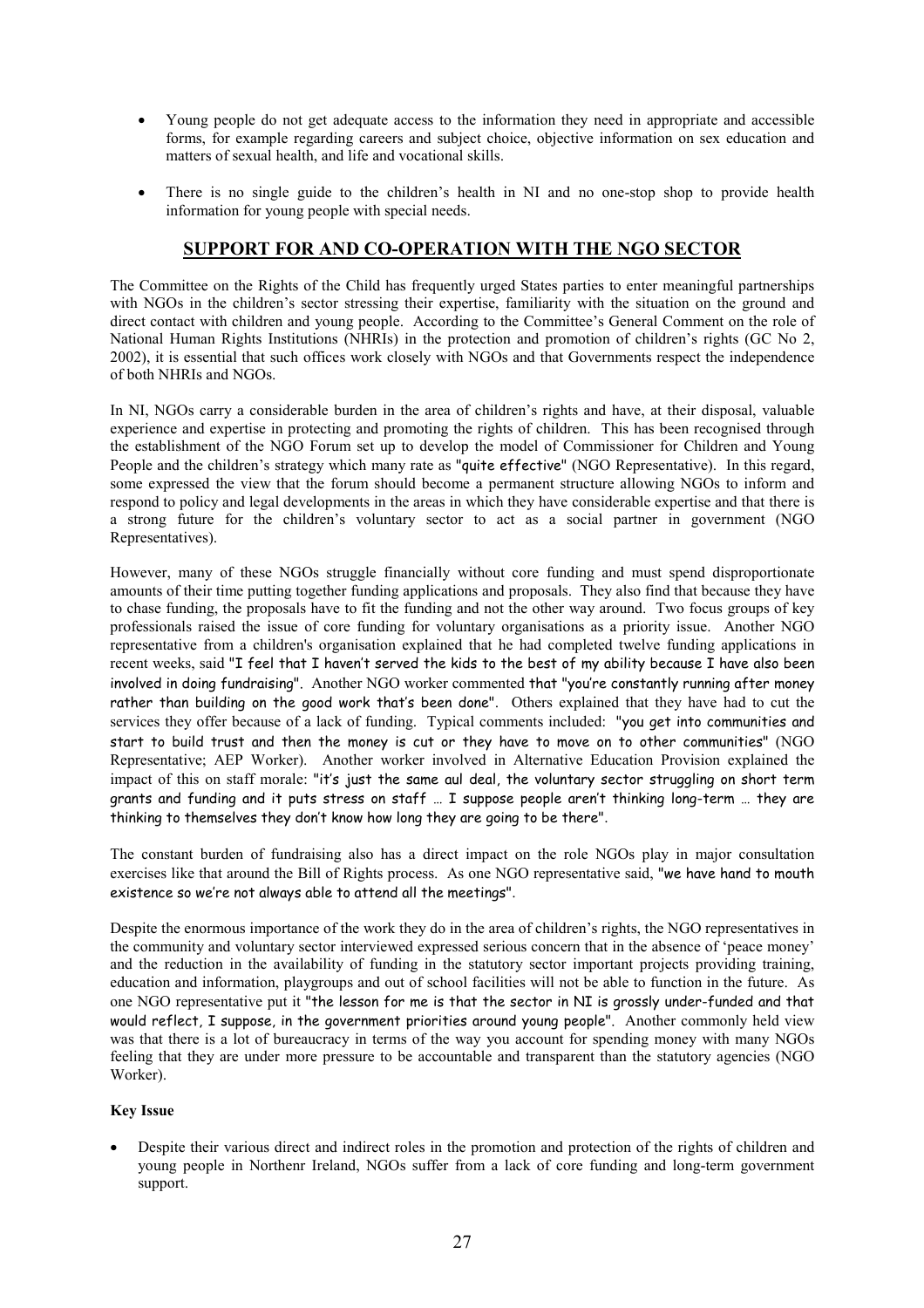# THE RIGHT OF CHILDREN AND YOUNG PEOPLE TO BE HEARD, TO HAVE THEIR VIEWS GIVEN DUE WEIGHT AND TO PARTICIPATE IN DECISION **MAKING**

Article 12 (1) CRC provides both for children's right to express their views on all matters concerning them and the right to have their views given due weight in accordance with their age and maturity. Article 12 (2) provides for the right of the child to participate effectively, directly or indirectly, in legal and administrative proceedings and decision making processes concerning them. Taken together, these provisions are invariably described as the child's 'right to be heard', 'right to participate' or 'right to be consulted' (GC No 5, 2003: 5)

It is a widely held view that children and young people in NI are not involved in individual decisions concerning them; nor are they consulted on policy developments or encouraged to participate in the wider political process. Throughout this research, serious attention was paid to whether genuine commitment exists to listening to children's views and giving them due weight. The level of meaningful participation in decision making was questioned by many interviewees including the young people themselves. For example, NGO representatives were unable to identify very many examples of organisations that included young people in exercising power. This is despite the fact that many recognise the importance of, as well as the duty to listen to children. As one NGO representative put it: "I think if you involve children and young people properly, it improves their self esteem and confidence and if they think that decisions that they're making, they are helping to make, is having an impact, then that has a knock on effect for them".

#### The Right to be Heard

Serious concerns have been expressed about the failure of adults to involve children in decision making processes which concern them. Children and young people also have widespread concerns about the failure of adults to listen to them, to consult with them and to take their views into account. Children have a clear sense of the importance of being heard. For example, one girl from the Traveller community explained why it was important for adults to listen to children in the following way: "In case they get bullied and the adults say "No go away" and the children never get a chance to tell the adult that they got bullied or something is happening" (Girl, aged 12 - Traveller community). Another child put it thus: "sometimes other bigger children keep on bullying you and if you go to tell adults and show them what they did to you and sometimes they don't listen and they just walk away" (Girl, aged 10 - Traveller community). Others described how they felt "angry" and "annoyed" when they are not listened to (Girl, aged 12 - Traveller community). The children and young people we spoke to recounted many examples of not being involved in decisions which affected them and not having their voices heard. The drawing below highlights the views expressed by many - that children's views are often not sought and when they are, they are often not listened to:

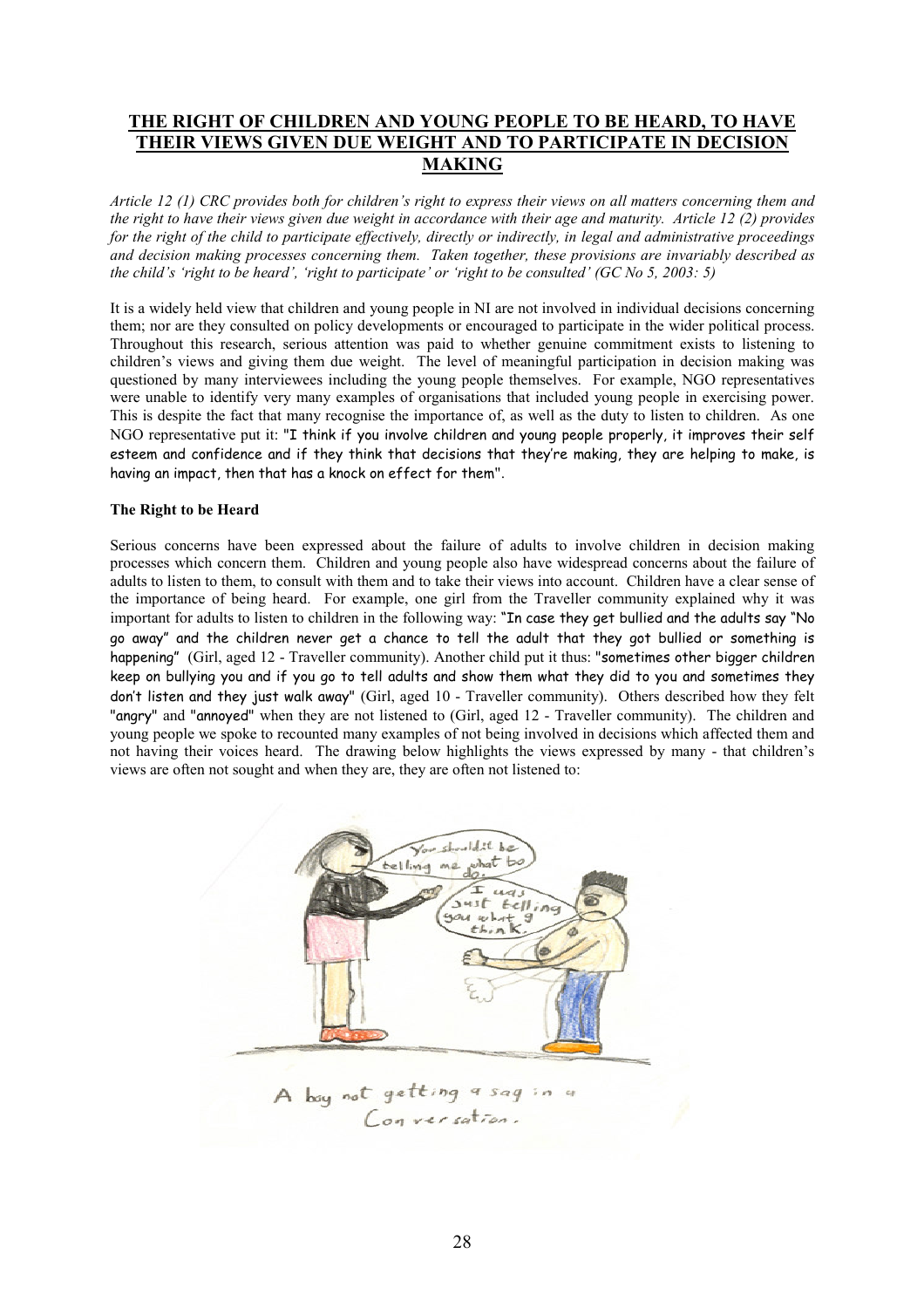Half of the focus group interviews raised the lack of consultation with children and young people as an issue of concern. They expressed the view that children are generally not consulted within all areas of their lives, and that decisions are made on their behalf by 'invisible people'. Two of the focus groups raised the need to consult with children in the family with regard to bad behaviour, divorce and separation and residential placement issues. Some questioned, for example, whether when children are misbehaving they are really trying to communicate a problem and thought that this highlighted their need and right to be listened to.

While it has been recognised that children and young people need to be involved in all aspects of their lives it was hypocritical, some felt, for children to be consulted in the flagship processes in the public sector only to have their views completely ignored at home and at school for example (NGO Representative). This research, particularly the schools research, highlighted that the failure to involve children in decision making in schools was a significant issue. In particular, children and young people complained that they are not sufficiently involved in every day decisions in schools and that their views on the curriculum are not sought. Widespread concern was also expressed about the failure to consult young people during the exclusion/suspension process. The establishment of school councils is patchy and needs to be mainstreamed along with best practice as to how the councils operate. According to interviewees, councils should allow pupils to be heard with regard to both their schooling and education policy matters generally. Others have argued for a statutory duty to set up school councils to involve pupils in decision making processes (Barnardo's et al., 2001). Young people told stories about being invited to join the school council but then not being given the opportunity to have a say, or alternatively when they raised a problem being simply told that there was no solution. This, they felt, was tokenistic. As one young person explained: "We have every class has a [rep] and I was [rep] last year and I thought this is great and I would be able to like put points across to people like at Form council meetings which were only once a month and as soon as you got in it was just like you got handed the minutes from the last meeting and you had to talk about this and this and it was mainly about the canteen and stuff and you really didn't get the opportunity to bring anything up" (Young female, aged 16 - Youth group).

Other areas where the failure to listen to children was a matter of serious concern were as follows:

- Criminal Justice: Children in the criminal justice system feel that their voices are rarely heard (NGO Representative). With particular regard to the court experience, the representative commented that for young people the court is still an "adult construct" and a place where "very often they don't understand what's going on" and they have "no real sense of their having been real participants in that process". Another NGO representative noted that young people have no say in most of the decisions made about them when in custody, leaving them to "just fit into the regime". For example, a common complaint is that they are not allowed to cut their hair very short when this is their normal style. The issue for them, therefore, is that they cannot choose - "this is about their own identity and everything else about their identity has been taken away from them" (NGO Representative).
- *The Family:* Within the schools sample, 18% of responses relating to having no say in decisions referred to this specifically within the family/home setting. Children wanted to be more involved in personal decisions made in the family regarding the level of their pocket-money, use of free-time and bedtime. They were also concerned about their lack of involvement in family decisions such as moving house, choosing cars and financial matters and decisions. Overall, there was a clear awareness among the school children that they were often not consulted on matters which affect their lives (See Chapter 2).
- Children in care expressed their frustration at not being involved in decisions made regarding their care plans. This was also reflected in interviews where those working with children in this sector expressed the view that children who enter the care system are often not consulted and are quite powerless. When asked who made such decisions, young people themselves referred to social workers, foster carers and teachers (VOYPIC, 2003). They felt they should be involved in decisions about their lives but found that generally they were not asked how they felt about their situation. By far the greatest contention was the lack of information or feeling of genuine involvement in reviews. They felt that no matter what was said, the decision-makers did not listen or 'had already made up their minds anyway'. They commented that 'no matter what you wrote you didn't know if they read them and nobody listened to you in reviews anyway' others complained that the professionals 'talked like dictionaries' (ibid.: 25). When asked what could help young people in reviews, they said that information should be discussed in a way that they could understand and that whenever the young person is talking the foster carer should be out of the room to facilitate them speaking freely. A further critical issue was the feeling that decisions made were rarely followed up, or if so, it was not explained how the work was completed. In general, young people felt that they should be involved more in decision making and that through this process they would feel better about themselves and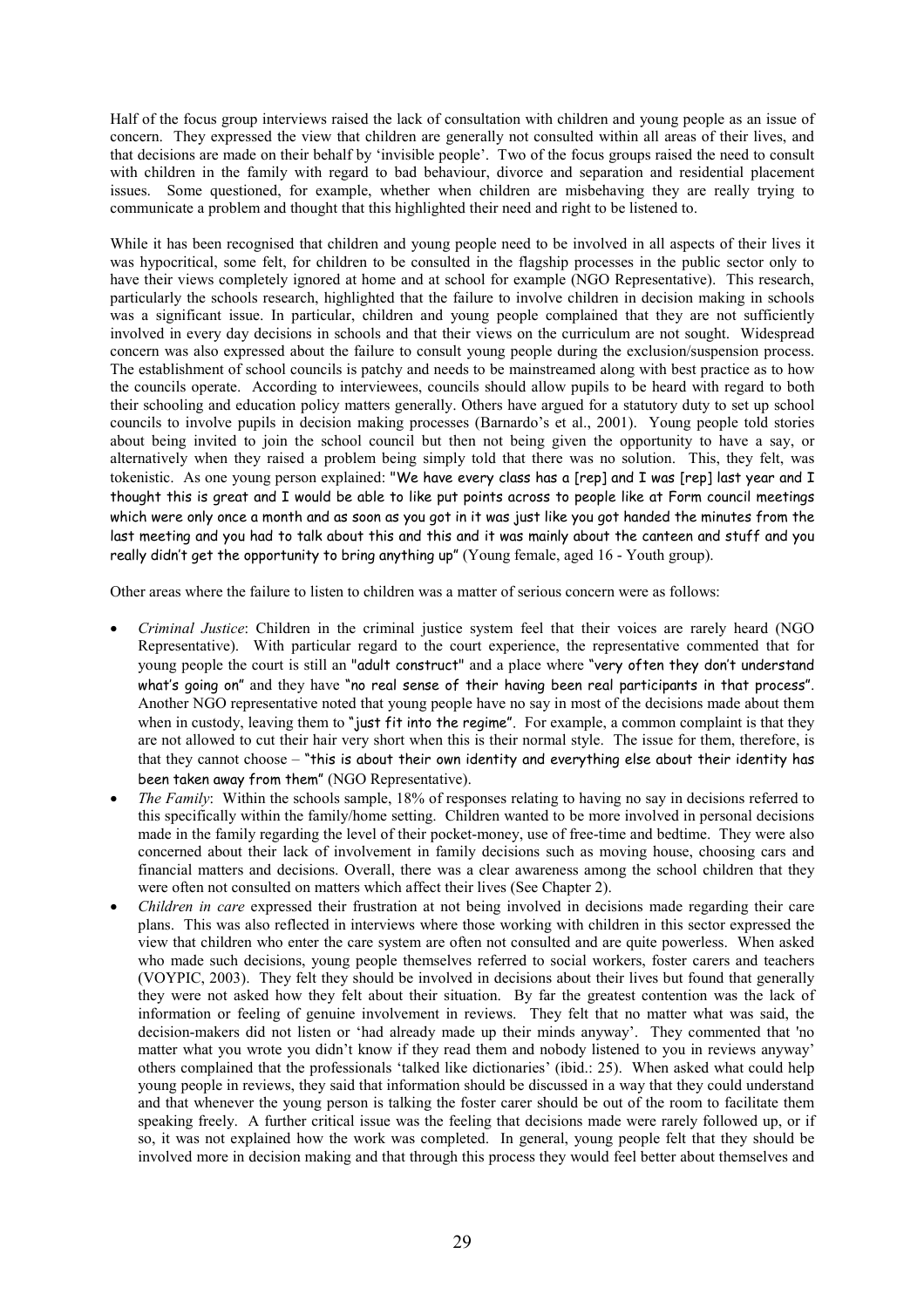their situation and it would also give them the opportunity to raise issues that were important to them whether they were big or small.

- Children with experience of bereavement also feel that they are not listened to, not told the truth and not asked for their views. As one NGO worker put it on their behalf "Bereaved children are ignored, not seen, and forgotten about. People don't realise that they have very specific needs". She told us that children themselves commented "no-one told me what happened". "I can cope with the truth - I wish people wouldn't lie to me".
- Concern was expressed that the participation of certain categories of children such as *Traveller children* and children with learning disabilities – is limited both by their own capacity and ability to communicate, as well as by the attitudes of others (Health Organisation and NGO Representative). There is a particular need to build capacity around consulting with children who do not have verbal communication.
- Legal System: Serious concern was expressed about the failure to hear the views of children in legal proceedings, particularly in contact/residence disputes between parents. A related concern was the raising of expectations among children about what the outcome of them being consulted in the court process might be. This is particularly pertinent in the legal system where children are inadequately prepared for the court

process around family breakdown. As one professional told us, "...they feel if they're heard it will change everything ... but if ... it doesn't change anything, it could ... make their views more intransigent and it can make them more against society and intervention". In this context, legal professionals expressed the need for greater preparation for young people coming to court and for those who engage with children in this context to be specially trained.

- Health Care: it was queried how genuine some nursing staff are about listening to children and was suggested that young children would not be given a lot of information in relation to being involved in such decisions (NGO representative). Concern was also expressed about the extent to which children have medical procedures explained to them in language that they understand. In this context, young people complained about medical staff who have 'swallowed a dictionary' and expressed frustration when a discussion is taking place between parents and medical staff at the end of their bed. The support of play therapists in explaining difficult issues to children can be vital but in NI this is seen as a luxury rather than an essential component of the health system (NGO representative).
- Play and Leisure: Children and young people are not involved in planning decisions about play, leisure, recreation and the arts (See Chapter 5).

Overall, there is widespread failure to listen to the views of children in decisions concerning them. This failure to enshrine both parts of Article 12 in all areas of legislation, as recommended by the Committee on the Rights of the Child has resulted in a consequent lack of commitment to implement Article 12 in practice. This is particularly pronounced in education and private family law proceedings.

#### Participation in policy development

While one-off or regular events like children's parliaments are positive, article 12 requires consistent and ongoing arrangements. Involvement of and consultation with children must avoid being tokenistic and aim to ascertain representative views. With a view to building communication channels with young people, Government must develop a direct relationship with them, not one simply mediated by NGOs, and it must ensure and encourage the active participation of vouth in all spheres of society and in decision making processes at all levels (UNCRC GC No  $5$ , 2003: 5).

Unenfranchised children's views must be heard in government and parliament. For consultation to be meaningful, documents and processes must be made accessible.

In 2002, the Committee recommended that the government 'take further steps to promote, facilitate and monitor systematic, meaningful and effective participation of all groups of children in society'. It also recommended that procedures be established to allow the views expressed by children to be taken into account in and to have an impact on developing programmes and policies affecting them (para 30).

The widespread view of NGO representatives and workers interviewed for this research was that the level of consultation with children is extremely patchy at best. It was widely recognised that an attitudinal shift leading to what one NGO representative described as a "culture of inclusiveness with young people" was still awaited. It was also acknowledged that experience in some areas - the children's strategy, the physical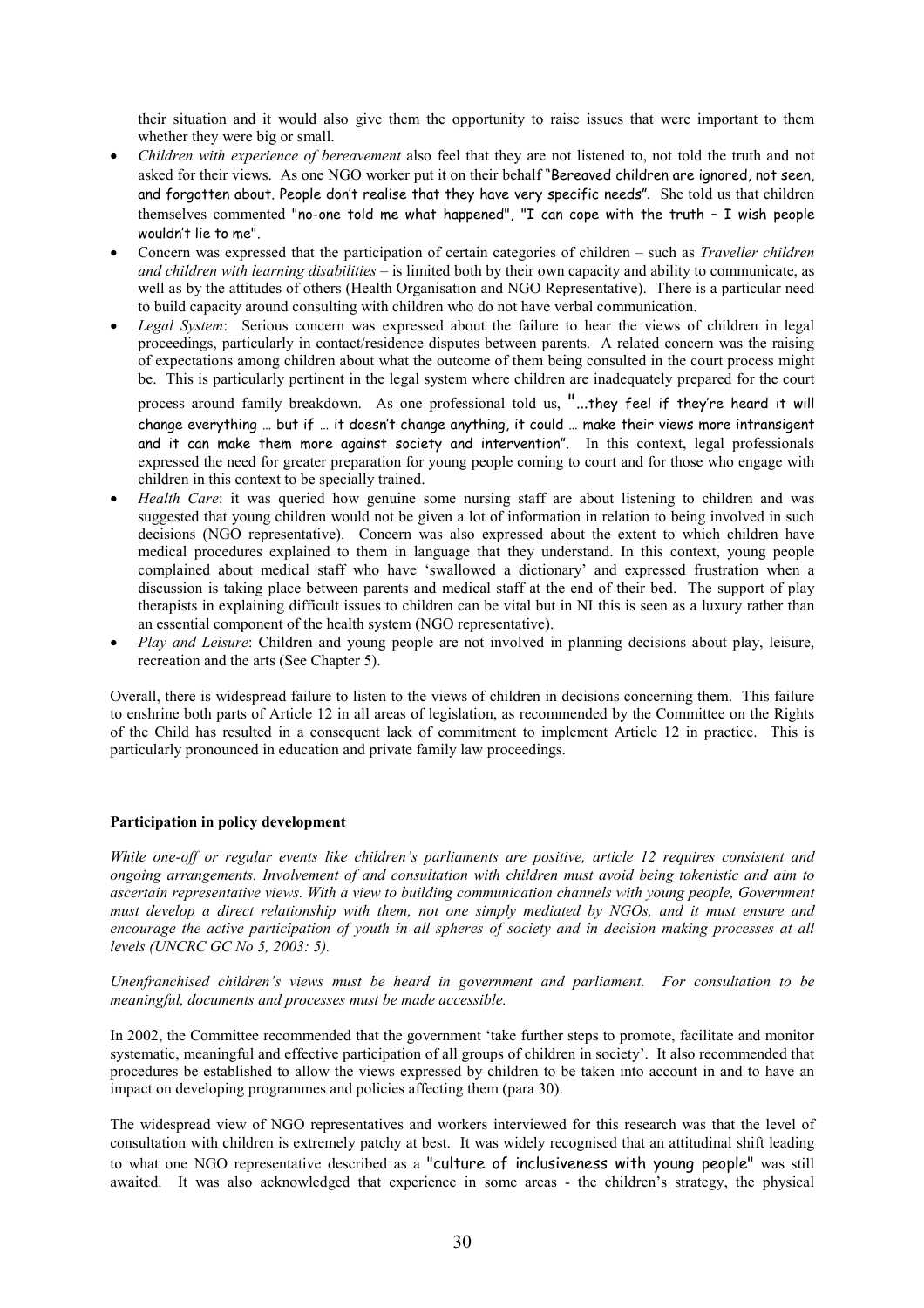punishment consultation and the children's commissioner - has been positive. In particular, in order to help the CYPU in OFMDFM to access the views of a representative group of young people for its work, an Advisory Forum was set up in October 2002. This group, consisting of approximately 50 young people, had a specific role in relation to the development of a strategy for children and young people and participated also in the appointment of a Commissioner for Children and Young People. While the proposal in the latest draft of the strategy is that the Forum has 'a continuing role in the development and roll out of the strategy' and is expected to be reconstituted for the next stage of the strategy's development, concern has been expressed that the Forum should not be accessible to other government departments for other purposes (NGO representative). Moreover, another NGO representative expressed anger and disappointment at the selection process for the original Forum and the way their young people were treated in the process. In particular, they complained that articulate A-level students were picked over others who are less well educated but nonetheless have much to contribute. According to the Committee, such for a must be genuinely and broadly representative and clearly efforts will have to be made to ensure that any future Forum is fully inclusive so that it represents the full experience of children and young people from a variety of backgrounds.

In this regard, it is significant that particular concerns have been expressed, more generally, about the extent to which the voices of those particularly disadvantaged or marginalised groups of children and young people are heard. While there are many articulate young people who are able to make their voices heard, the importance of involving marginalised or alienated young people in consultation processes was stressed, along with the proposal to establish partnerships with community and voluntary agencies to make that link with groups that are hard to reach (NGO Representative). As one worker involved in AEP commented:

"realistically you need to go out on the street and ask young people that are knocking about there because if you're getting them in youth centres or organisations you're preaching to the already converted, they already made a conscious decision to become involved in a youth service".

Apart from these significant positive experiences, Article 12 was said to have had "little or no impact" (NGO Representative). In particular, other reforms, such as the drafting of the DHSSPS Children in Need Strategy, the process of reviewing the national curriculum and the process of drawing up a race equality strategy, have not involved young people directly. Young people themselves complained about not being given a say in the reviews of the  $11+$  and the introduction of AS[2] level examinations as two areas which will have major impacts on their lives but on which they were not consulted (CLC, 2002). While those responsible for some of these initiatives involved organisations which they believed to be representative of children, some concern has been expressed about the need to be careful about making assumptions about the representativeness of children's NGOs; nor was the involvement of NGOs a substitute for consulting directly with young people. One NGO representative that we spoke to suggested the need to look at ways of developing "extended panels for young people who can be involved in all stages of consultation around individual pieces but on a rotational basis as well". This was seen as important so that the same one or two organisations are not always used as being identified as representative of all NI young people.

Many surveys of young people in NI have identified an overwhelming desire for inclusion within decision making although this is tinged with scepticism as to the extent to which their views will be genuinely considered and taken on board. While some adults have questioned the capacity of children and young people to make a contribution, the evidence is overwhelmingly to the contrary. For example, even the youngest children – those in the pre-school category - have shown that they have an important contribution to make to future planning (NIPPA, 2002). However, NGO representatives stressed the need to support children and voung people through consultation and participation processes and to equip them with the tools to participate in terms of skills to critically analyse and look at what's happening in their lives. Building esteem and convincing children and young about the value of their views and opinions is a vital part of this process.

Other problematic areas consistently raised by those interviewed were S.75 and the Bill of Rights project. The lack of effective participation by children in these processes threatens to undermine the goodwill generated through positive experiences elsewhere.

#### S.75: The Equality Duty

S.75 of the NI Act, 1998 places a duty on public authorities to promote equality of opportunity and includes the requirement that public consultations be conducted with reference to a number of variables including age. Guidelines on these statutory duties stipulate that consultation with advocacy organisations alone is insufficient, and that there should be direct consultation with persons who may be affected by policies. In the case of age,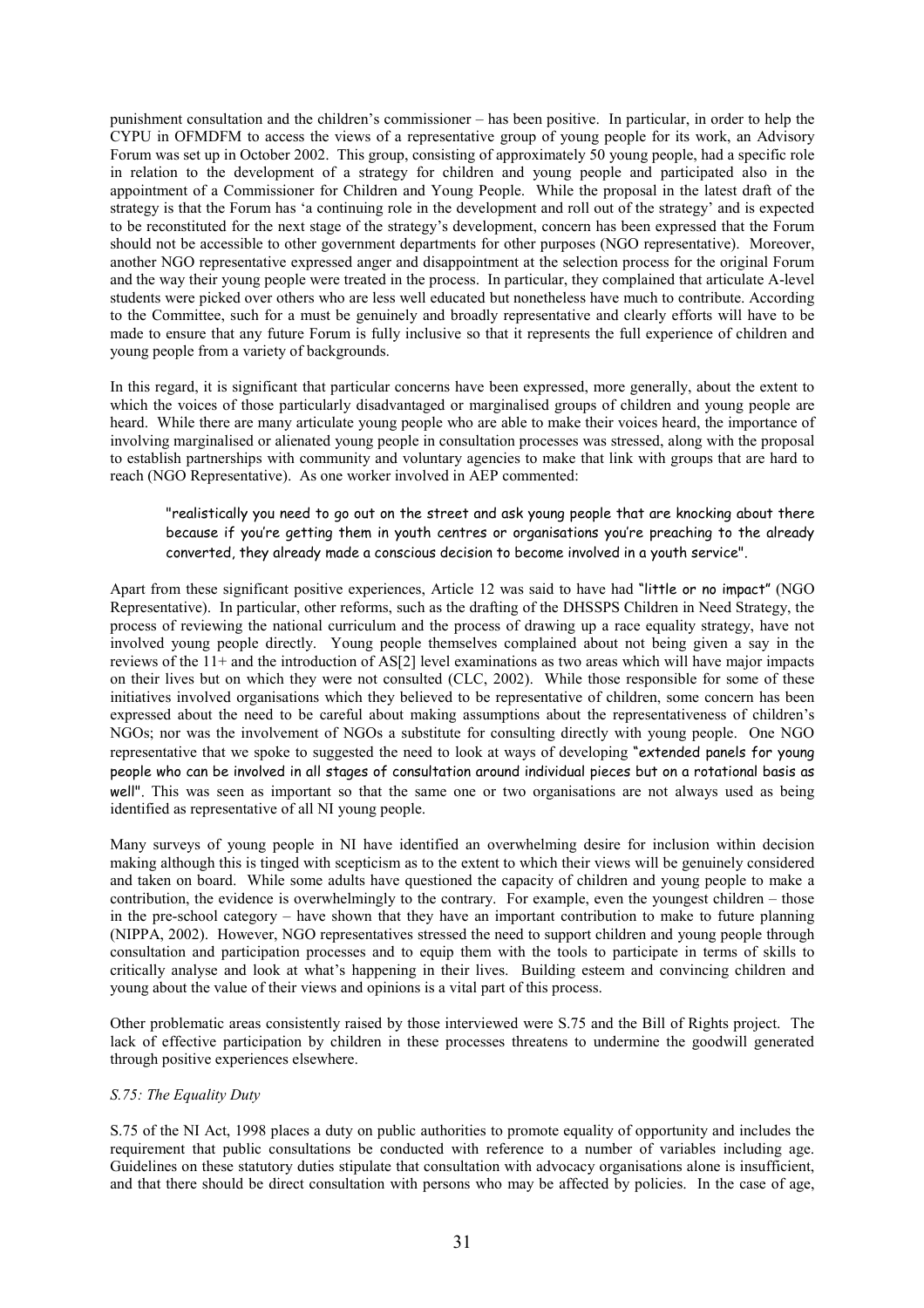this includes young people themselves. Despite this, however, several interviewees expressed the view that the duty to consult with children under S.75 is not being implemented effectively and there is widespread and serious concern over the commitment of the Equality Commission to children's rights in this context.

This was highlighted by the example of ASBOs where NICCY took judicial review proceedings challenging the lack of a S.75 assessment on the grounds of age. This challenge failed with Justice Girvan finding that there was indeed no duty under S.75 to consult children and young people directly about the draft legislation. According to J Girvan:

"It is argued that there are mechanisms in place for consulting children, though one wonders in practical and realistic terms what meaningful response could be obtained from children unless they were in a position to understand the legal and social issues to anti-social behaviour, the mechanisms of dealing with it, the shortcomings of existing criminal law and effectiveness or otherwise of the English legislation and its suitability for transplant to the NI context, and the interaction of Convention and international obligations. Token consultation would achieve nothing. A decision by the Minister to consult in the way in which he did could not be considered irrational or unlawful".<sup>4</sup>

Many feel that the future of S.75 and its application to children and young people is uncertain after this judgment. As one NGO representative said, "the ASBOs judgement has just created so much uncertainty and really just questioned the whole relevance of 5.75 and whether it has any clout at all" (NGO Representative). Others simply stated that "S.75 is not working well", had "real problems" and was not working to any way near its optimal potential (NGO Representatives). Many recommended that the commitment to S.75 should be renewed by working, root and branch, with all staff in statutory agencies, training people on how to consult and what it means, and engaging with sectors that need to be brought in (NGO Representative).

A formal complaint was lodged in May 2004 with the Equality Commission on behalf of 10 non governmental organisations under Schedule 9 of the NI Act 1998 in respect of the consultation procedures leading up to the introduction of ASBOS. Although the legislation has already been introduced, this complaint is still being formally considered by the Equality Commission. While many were appalled at the introduction of ASBOs into NI (see Chapter 6), as one NGO representative put it "what was really even more concerning was the way the quality commission interpreted 5.75 in this case ..., and how they have interpreted the NIO equality scheme to the effect that it does not include a duty to consult directly with children and young people. This has major implications for all future policy development".

Reassuringly, in a document submitted to this research, the Equality Commission (2004: 1) has stated:

'Equality schemes are the key mechanism for taking forward S.75, they are legally binding and include specific commitments around removing barriers to participation and meaningful and direct consultation with all S.75 groups including children and young people and those with learning disabilities' (their emphasis)

As to how this consultation would be done, the Equality Commission unequivocally rejects the notion that direct consultation is not required by S.75 by stating that

[t] here is a danger that the impact of public policies on children and young people can be left to be expressed by voluntary groups interested in promoting the interests of children and young people. This isn't the purpose of these groups and it puts extra strain on their already stretched resources. And anyway, it is not a substitute for direct consultation with children and young people' (their emphasis,  $ibid: 1)$ 

According to its Guidelines, the document says, 'specific consideration should be given to how best to communicate the Equality Scheme and relevant information to young people and those with learning disabilities' and that 'consultation on screening and impact assessments must be conducted in accordance with the guiding principles'. In addition, it says 'public authorities' impact assessments will have to take account of age' (ibid.:  $1$ ).

 $4$  NI Commissioner for Children and Young People, Re an application for Judicial Review [2004] NIQB 40 (23 June 2004), para 12.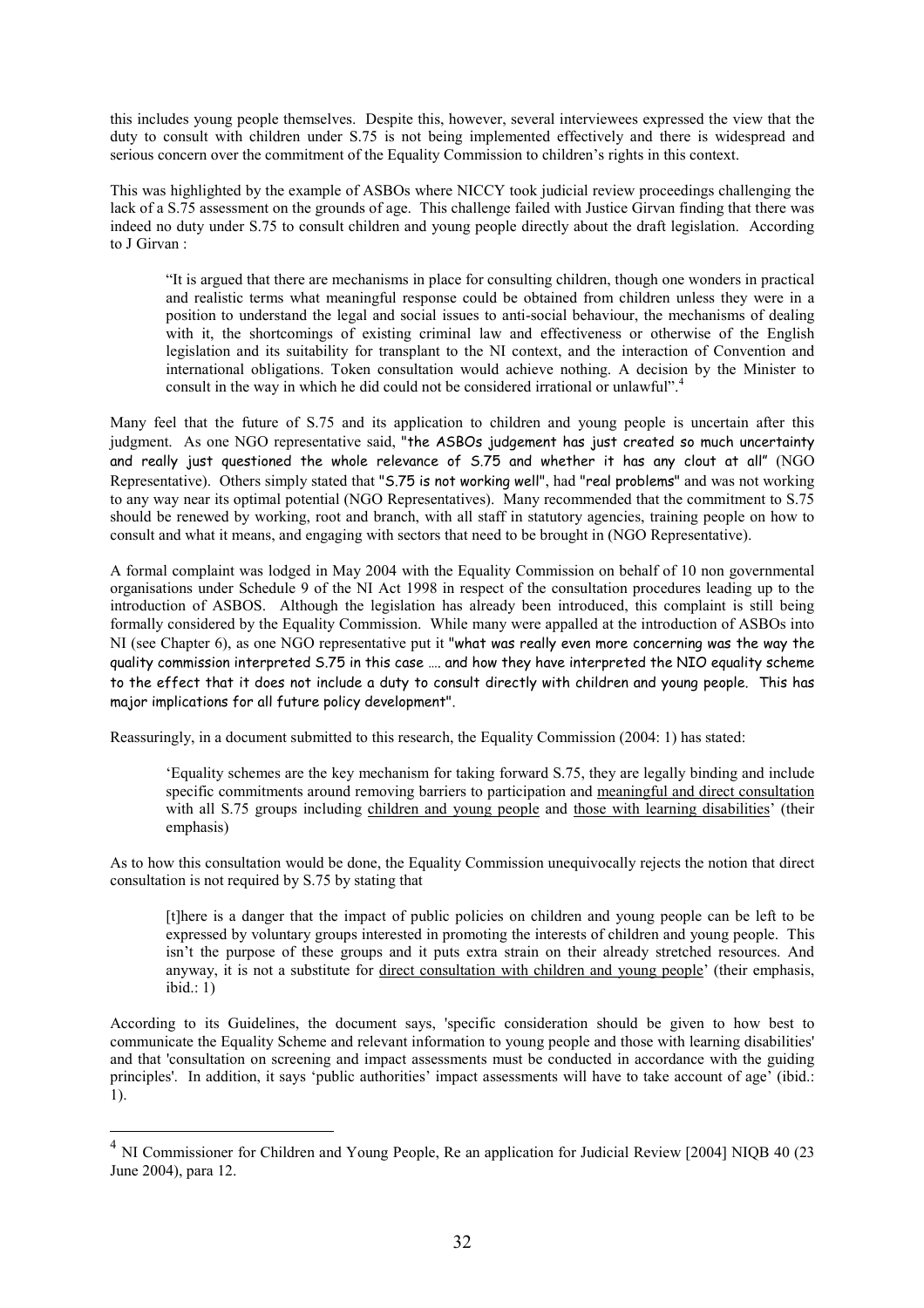Overall, many interviewees felt that the statutory agencies were not taking the lead in this area, that they were under a duty under S.75 to consult with children and young people, and were resourced to put such mechanisms in place, yet had failed to do so (NGO Representatives). As an AEP worker put it 'You see the 5.75 groups sometimes I think it's still a token...see unless something is actually actioned or acted upon I think it's just a waste of time, all these discussion groups and consultations ...'

The failure to see the connection between non-discrimination on the grounds of age and respect for children's rights is also evident, according to some NGOs, from the failure of OFMDFM to publish a child-friendly version of their consultation documentation on the Single Equality Bill for NI.

#### **Bill of Rights**

There is very serious concern among the children's sector about the lack of a transparent, objective framework and methodology for analysing and weighting the submissions made by children and young people and their representative groups to the NIHRC on the inclusion of children's rights in the Bill of Rights. While consultation with children and young people was carried out  $-1$ , 350 children were consulted – their views do not appear to have been taken on board. When the NIHRC published a summary of over 300 consultation responses in July 2003, this summary did not incorporate the views expressed by the children and young people; nor were children and young people's groups listed in the summary of submissions as consultees. The NIHRC has explained that this was because the views of children were published in the 'What you Said' booklet and that this was an adequate analysis of their views. However, NGO representatives have argued that the purpose of this booklet was to communicate with children and young people themselves rather than with decision makers or the wider audience actively engaged in the debate and that there was little distribution of the booklet.

Overall, it is felt that the omission of young people's views both from the summary of submissions and from the index of submissions raised real concerns about the weight attached to the views of children and young people by the NIHRC and the consideration they were then given when the NIHRC drafted the update report (NIHRC, 2004). As one NGO representative said "it's really quite insulting to children and young people and to the sector that has worked very very hard and worked in a very inclusive way. And the fact that it has cross the board support from 180 organisations from all shapes and sizes for a strong, separate chapter for children's rights that are enforceable. It's just a nonsense".

Thus, while it is positive that the NIHRC appointed some-one to consult with children and young people, it was felt that this was very hard fought for by the children's rights sector and that ultimately the NIHRC's response indicated a lack of serious commitment to facilitating the participation of children and young people throughout the entire Bill of Rights process (NGO Representatives).

These concerns were exacerbated by the very real dilution of children and young people's rights protections in the NIHRC's 2004 update report (ibid.: 61-64: See also NIHRC, 2001b). According to the NIHRC, its earlier proposals had been criticised because they gave 'undue prominence to the rights of children and insufficient attention to the other disadvantaged and vulnerable groups' (ibid.: 14). In response to this perceived criticism<br>(no evidence of this appears in the Summary of Submissions - NIHRC, 2003), the NIHRC decided to alter its proposals, seriously weakening the level of children's rights protection offered by the Bill of Rights. In so doing, the perception of the children's rights sector is that the NIHRC has largely rejected the views of children and young people and those organisations who have all argued for the inclusion of the maximum children's rights protections. As one NGO representative put it "the word disillusioned keeps coming up" with respect to this process, which lacks political will and leadership to take it on.

#### **Views of Young People on their Participation**

Children and young people have widespread concerns about the failure on the part of adults to listen to them, to consult them and to take their views seriously. Many socially excluded young people do not feel that government or others in positions of authority (teachers, police, lawyers, magistrates/judges, parents) listen to them, much less take their views into consideration. A number of these young people expressed disillusionment and a cynicism that 'nothing they say would make any difference' (Include Youth, 2003).

While surveys of young people repeatedly conclude that they want to have a voice, some young people are already deeply cynical about the sincerity of involvement initiatives when faced with the opportunity to participate (Youth Council, 2001). It is clear that children resent being consulted simply so that the consulting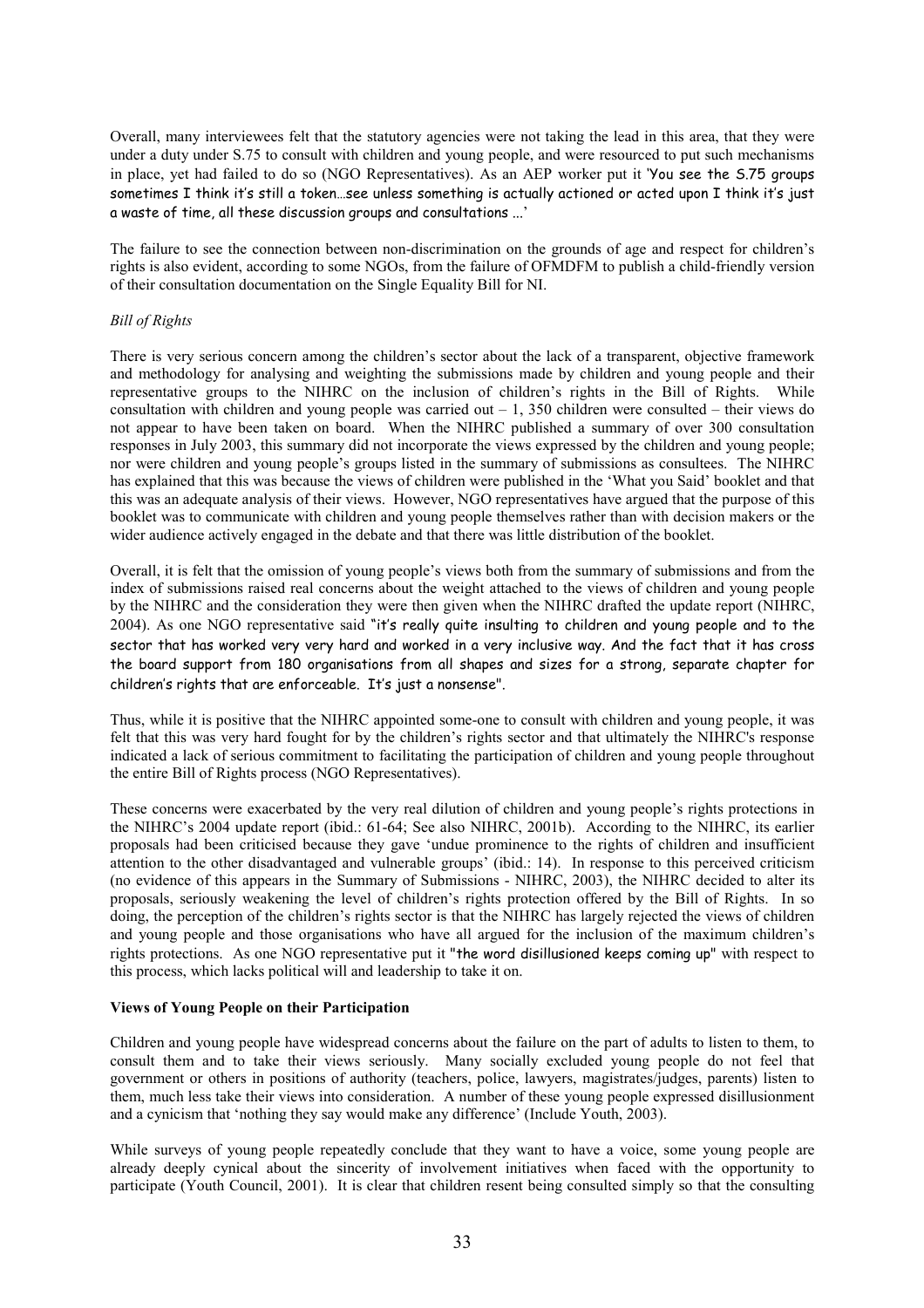body can meet its duty under S.75, for example, and instead, want to be consulted as recognition that they have something meaningful to contribute. There is a recognised need to move from getting the views of children and young people, to more active involvement and genuine participation. There is clearly much work to be done to build up the trust of young people with respect to their meaningful consultation and involvement.

Children who have been involved in consultation processes – such as the Bill of Rights, the Children's Commissioner and the drafting of the children's strategy – have expressed concerns about the impact of their involvement and they want to see the results of their participation. They expressed frustration at being unaware of what happened to their views and how the information was used or not, as the case may be (Include Youth, 2001). This view was also expressed by a number of children and young people in this research and there were clear examples of feelings of apathy or disappointment regarding consultations. For example, when a professional working with young lesbians asked her group to be involved in this research she told us that they felt that they had been 'consulted to death' and were not keen to participate in further research (i.e. they suffered from research fatigue). One young male interviewed as part of a youth group talked about it as follows:

"Yes that's the problem there has been so many people given responsibility of putting things together like there's three or four people out there saying we're advising on the strategy, which would be the best strategy or whatever. There's so many people devising these strategies and they're just put on a shelf and ah that was great we got funding for that we'll do this all over again, you know. Put up on a shelf then and nothing happens on the ground"

Another young female interviewed separately said in relation to previous expectations of consultation: "That happens over and over again that all this stuff is going to happen and you never hear about it again" (Young female, aged 15 - Youth group).

When young people are consulted, they say, it can quite often be seen as tokenism or an after thought. For example, some young people involved in the Save the Children research explained that they 'did not trust that their participation would influence decisions, and consequently were not motivated to become involved' (Keenan & SC et al., forthcoming: 16). There was a perception among such young people that 'statutory agencies are not interested in what young people have to say saying 'they usually don't want to know ideas', 'they don't listen' and 'they might not believe us!' (ibid.). They also stressed that 'poor communication' and 'lack of feedback' undermines participation and being treated with respect was a key factor to supporting young people's involvement. This view was widely shared by NGO representatives in our research who highlighted that equal terms and mutual respect must be part of the process of engaging with young people.

Significantly, evidence of one research project, which evaluated the processes in the statutory and voluntary sectors which involve children and young people in their decision making, found that less than half of those who did so evaluated the process (SC et al., 2001). The same survey found that 80% of respondents provided feedback to children and young people about the consequences of their contribution to decision making through direct or published feedback or implementation of ideas (ibid.). While this is positive, the concerns of young people clearly show that there is a need for this practice to be mainstreamed with further attention being given to implementation of ideas over publishing the responses of children and young people.

This is confirmed by Save the Children's more recent research (ibid.: 19) where the children and young people consulted explained that their principal desired outcome and expectation of participation was seeing 'real outcomes and positive change', not just the production of a report which was not evidence of change.

Regarding consultation, there is some acknowledgement that while flagship consultation processes are positive, they are not always necessary or possible (NGO Representative). There is recognition that different strategies need to be deployed for participation at different levels and that experience – positive and negative - of both long-term and short-term approaches with varying levels of participation and consultation with children and young people should be shared with a view to wider capacity building in the public sector (Youth Council et al.,  $2001$ ).

#### **Guidance and Training on Consultation**

While the flagship consultation processes are evidence that positive, meaningful and inclusive consultation with children and young people is achievable, there is a clear need to build capacity, mainstream best practice and undertake training in this area. Sharing the benefits of such experiences on a wider scale would allow others to avoid the same pitfalls and would also enable the choice of the most appropriate consultation model or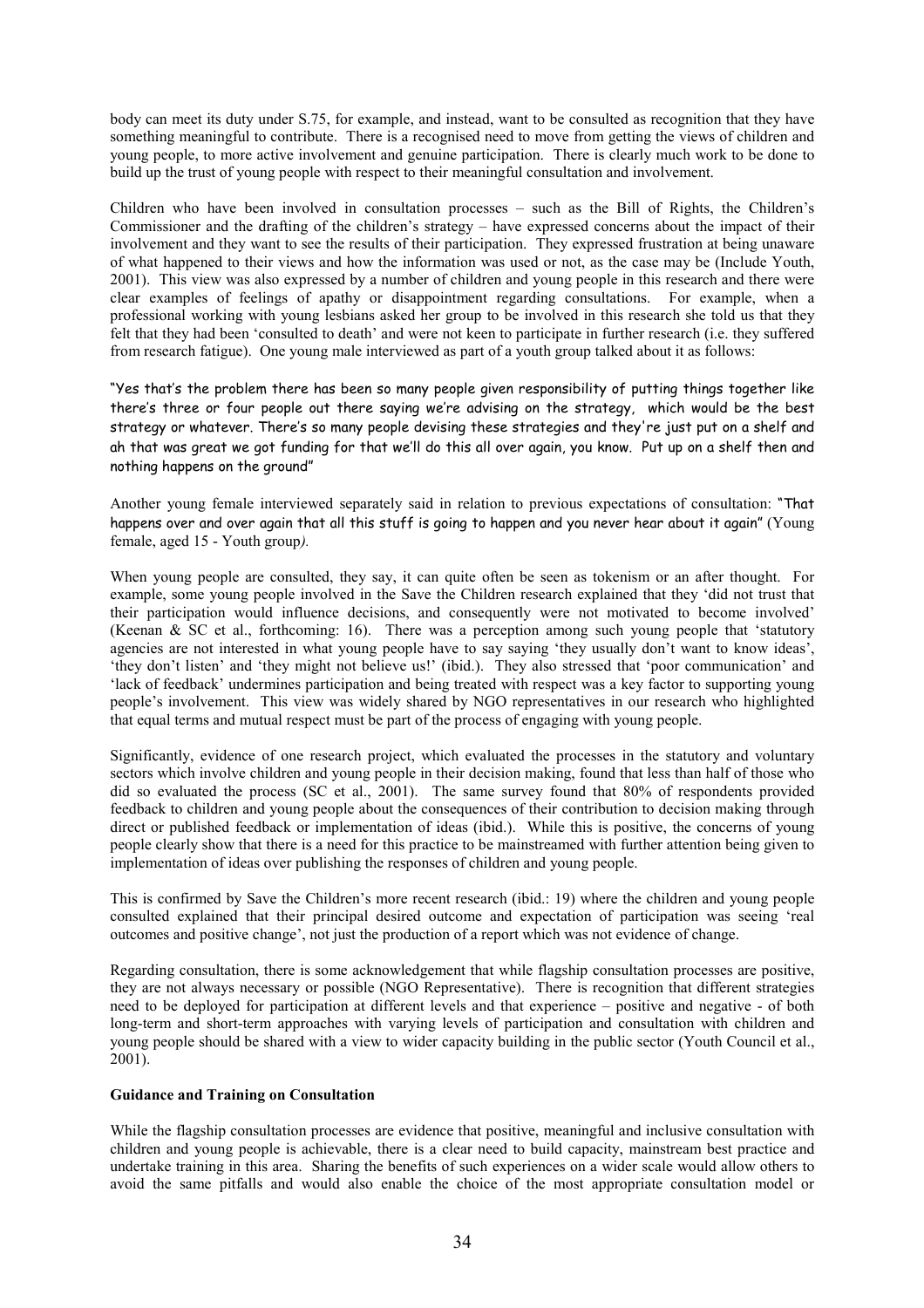mechanism. At least one NGO representative acknowledged that the view expressed by Judge Girvan in the ASBO judgment – that consulting children would always be tokenistic because they cannot be expected to get their heads around the lofty ideas at stake - articulated what, perhaps, policy makers and public bodies believe, i.e. that there is no point in engaging with children and young people. Thus, beyond being a duty under domestic and international law, NGO representatives expressed the view that much remains to be done to establish best practice and to mainstream ideas and mechanisms for involving children in a meaningful way in decision making at all levels. As one NGO representative put it: "it takes imagination, resources and commitment but it also takes you prioritising it' and 'none of these things are there across departmental and public bodies".

In this regard, there is scope for NICCY to become the focal point of best practice in consulting with children and young people in line with its functions which expressly provide that the Commissioner recognise the child's right to be heard. In the light of this duty, it is vital, therefore, that the Commissioner's own office is seen to demonstrate a genuine commitment to consultation with children and young people across the board, something which is required by the CRC and the guidance of the Committee. Clearly, the highest levels of capacity building within the organisation must first take place.

According to the General Comment on the role of NHRI's in the protection and promotion of the rights of the Child such institutions have a

'key role to play in promoting respect for the views of children in all matters affecting them, as articulated in article 12 of the Convention, by Government and throughout society. This general principle should be applied to the establishment, organisation and activities of national human rights institutions. Institutions must ensure that they have direct contact with children and that children are appropriately involved and consulted. Children's councils, for example, could be created as advisory bodies for NHRIs to facilitate the participation of children in matters of concern to them' (para 16).

The General Comment also provides that such institutions should 'devise specially tailored consultation programmes and imaginative communication strategies to ensure full compliance with Article 12 of the Convention. A range of suitable ways in which children can communicate with the institution should be established' (para 17).

It is apparent on some levels that the requisite level of guidance and training on how to engage in meaningful consultation with children and young people is not provided to those who need it. For example, while the Education and Libraries (NI) Order 2003 provides for school pupils to be consulted about anti-bullying policies. the Department of Education has no plans to issue guidance to schools on consultation with pupils (CLC & SC,  $2003$ ).

Moreover, while there are a number of very positive, individual initiatives, there is a need to mainstream best practice and to build capacity in certain sectors, such as among ethnic minorities and children with disabilities (NGO Representatives). It must be recognised also that this exercise is not resource neutral, rather that dedicated resources must be allocated to participation activities in order to build the requisite capacity in the public sector. As one NGO representative put it, "you can't have consultation with people if you don't have resources out there to facilitate that", although he also acknowledged that to date "there haven't been any acknowledgements that there will be higher costs in developing your programmes for particular groups of people". Materials should be produced that are accessible to young people and use terminology, which is easy to understand. This is not currently happening and some interviewees acknowledged that it was a challenge to do  $\mathbf{S}$ 

There is a lack of expertise and a strategic approach, particularly among the government agencies and departments, about how to consult with children and young people. There are good individual initiatives underway but good practice needs to be joined-up, standardised and more consistently applied. There is a need for details of previous consultation processes to be widely disseminated and to avoid duplication in the sector. Forthcoming research by Save the Children and others concludes that "while there is evidence of a great deal of excellent practice with children and young people in NI, the principles of effective participatory engagement are not always consistently applied" (Keenan, SC et al., forthcoming: 4). The research goes on to find that the majority of statutory agencies do not currently have, 'in-house' the requisite expertise to ensure that participatory practice is strategically and culturally integrated within their organisations' (ibid.). The fact that such consultation is required under S.75 of the NI Act, 1998 and is also a significant part of the forthcoming Strategy for Children and Young People makes it imperative that public bodies identify effective mechanisms and develop capacity to engage children and young people in their processes.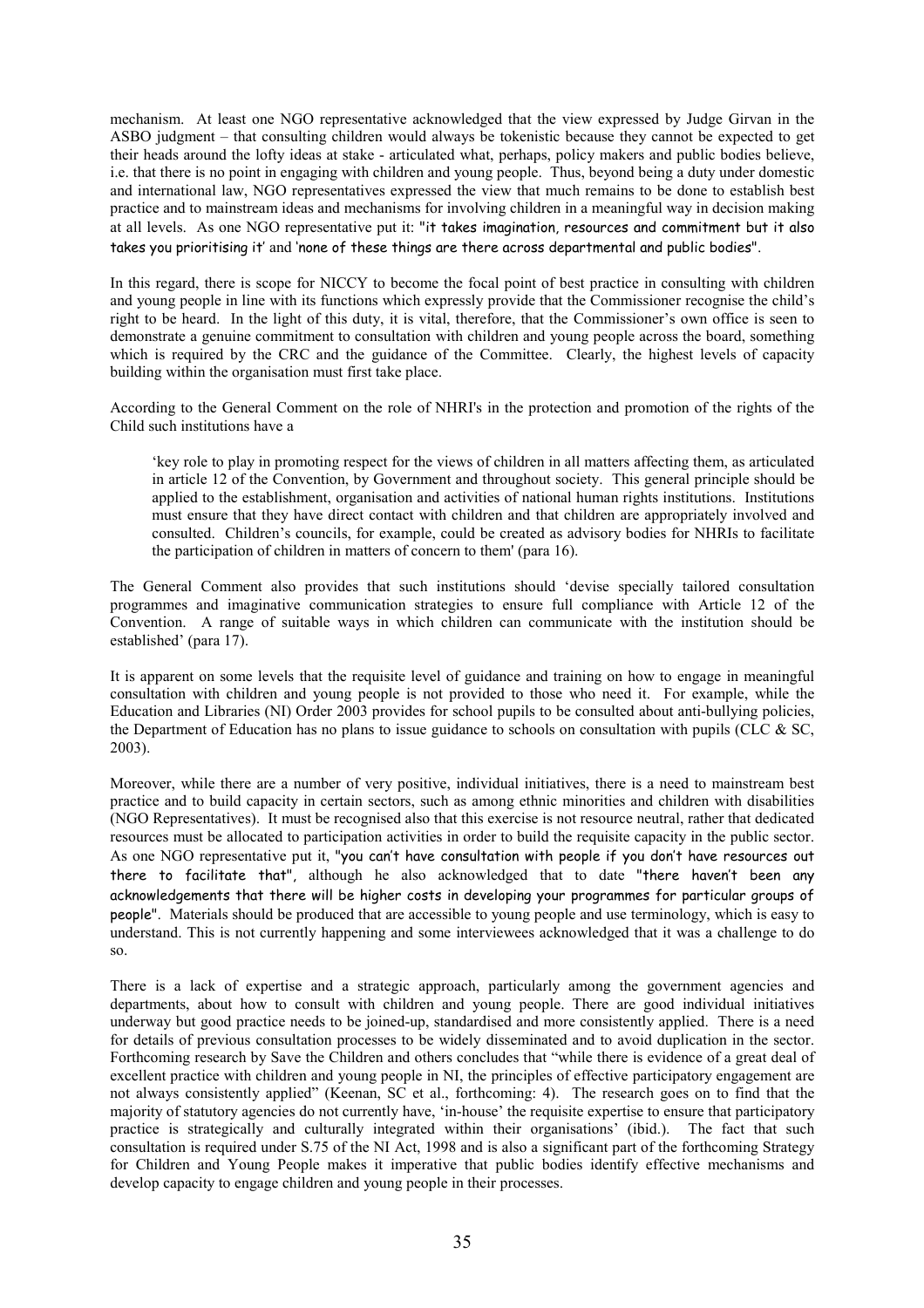There is also a need for permanent structures to be put in place to facilitate consultation. For example, it has been recommended that Children's Rights Officers or advocates be established in each Health Board or Trust area which would, *inter alia*, facilitate the involvement of young people in service development, provision and evaluation (Barnardo's et al., 2001).

#### **Political Participation of Young People**

Education and training in democratic processes and the spirit of citizenship should be undertaken with a view to strengthening and facilitating the commitment of young people to, participation in and full integration into society.

There are currently an insufficient number of structures to allow children and young people to participate in the political process. Young people have expressed little connection with government structures in general and little interest or knowledge of the workings of the NI Assembly and its institutions (Include Youth, 2001).

Young people expressed the view that, for the most part, they are provided with only token opportunities to engage in discussions about their social, economic and environmental futures and are seldom given the chance to express their preferences in adult dominated institutions (NI Assembly, 1999).

While Youth Councils are well established in Fermanagh and Derry/Londonderry, and proposals to set up a Council in Belfast are underway, there is a need to establish these initiatives throughout NI. Young people themselves support the replication of Youth Councils in other areas (although many are unaware of the existing structures and feel the need for more effective promotion of their outcomes) as well as the need to establish:

- A regional youth consultation body;
- Youth forum structures at local and regional level
- $\bullet$ A shadow youth assembly, and
- Young representatives on central bodies such as Parades Commission, Police Authority with structures whereby they can gain the views of their peers (NI Assembly, 1999).

No measures have been taken to promote the involvement of children and young people in the work of the NI Assembly, in contrast to the relatively significant progress made in the National Assembly for Wales which has established Funky Dragon, an organisation of and for young people to inform the Assembly itself (Children's Commissioner for Wales, 2002).

In NI, many young people recognise the important role played by schools and education in fostering political awareness and interest among their peers and see it as the starting point to developing political citizenship among young people (NI Assembly, 1999). They have suggested that mock parliaments and a Youth Parliament would give them an opportunity to develop their skills while parties and politicians better informed about and focused on youth concerns would also gain their interest (Democratic Dialogue, 2004). The lack of information both about politics as a concept and practical information about political parties was also viewed as an immediate stumbling block (NI Assembly, 1999).

#### **Key Issues**

- There are concerns about the extent to which children's views are being taken seriously in legal proceedings, particularly in residence/contact disputes between parents something which is exacerbated by the lack of independent representation/advocacy. There is also concern over the lack of legal aid to enable children to be represented in employment and other proceedings.
- Children and young people have widespread concerns about the failure on the part of adults to listen to them, to consult them and to take their views seriously.
- Children who have been involved in consultation processes fear tokenism and want to see the real results of their consultation.
- The duty to consult with children under S.75 is not being implemented effectively and there is serious concern over the commitment of the Equality Commission to children's rights.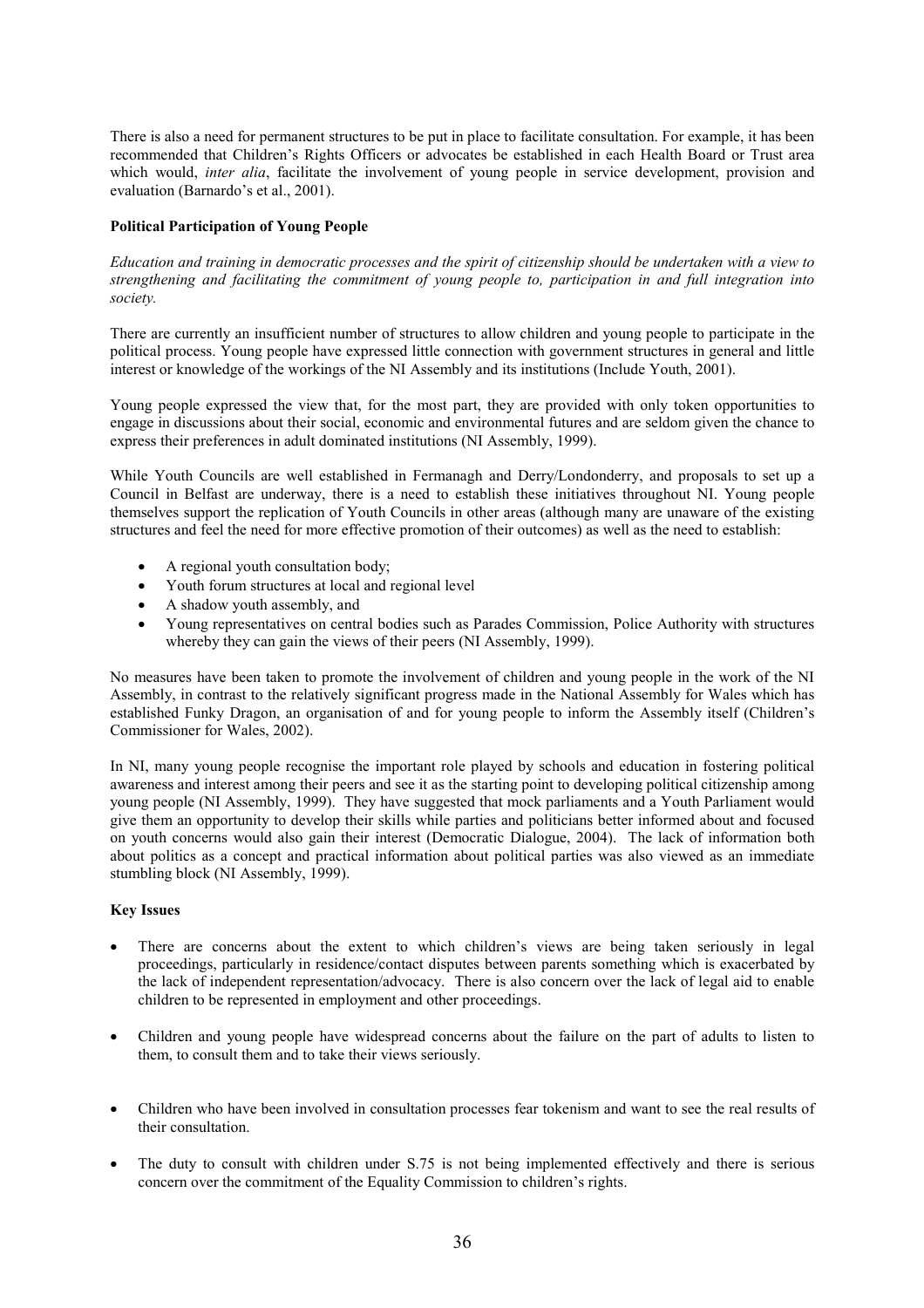- There is serious concern about the lack of a transparent, objective framework and methodology for analysing and weighting the submissions made by children and young people and their representative groups to the HRC on the inclusion of children's rights in the Bill of Rights.
- There is a lack of expertise and a strategic approach, particularly among the government agencies and departments, about how to consult with children and young people. Good practice needs to be standardised and more consistently applied.
- There is a need for details of previous consultation processes to be widely disseminated.
- The establishment of school councils needs to be mainstreamed and these should be used to allow children to be heard with regard to both their schooling and education policy more generally.
- There are an insufficient number of structures, such as youth councils, to allow children and young people to participate in the political process. No structures have been put in place to encourage children's participation in Government or to filter their opinions and ideas into the political process.

## THE RIGHT TO VOTE AND PARTICIPATE IN CIVIL SOCIETY

While the CRC is silent on the right to vote, Article 1 clearly allows the State to recognise that majority is achieved earlier than 18 years. Accordingly, the establishment of a lower voting age would be compatible with the Convention, and would, it is submitted, be consistent with its objective to recognise the independent civil rights and freedoms of young people like those reflected elsewhere in the Convention.

The more general right to participate in politics and to participate in civil society may, in any event, be derived from the Convention's recognition that the child has civil and political rights provisions. The recognition of children as rights holders is clearly consistent with conferring on them a right to be politically aware and active with preparation for full participation in society as responsible adults.

In 2004, the Electoral Commission published a report on the minimum ages of candidacy and voting for public elections in the UK. While the document recommends a reduction in the minimum age of candidacy from 21 to 18, it concludes that there are insufficient grounds for lowering the voting age. This latter recommendation has been met with disappointment and criticism by children and young people's organisations (Bridges, 2004).

A proposal was made in the NIHRC's consultation paper on a Bill of Rights for NI to reduce the voting age to 17. However, according to the Summary of Replies to the consultation document, only a few submissions supported changing the voting age with many more arguing that it would not be appropriate for a Bill of Rights to change the voting age. Apart from the lack of transparency here which does not allow for an evidence analysis of submissions, there did not appear to be disagreement on the substantive issue, therefore, merely whether such a provision could appropriately be included in the Bill of Rights. In any event, the provision establishing 17 years as the voting age was not repeated in the NIHRC's latest draft of its proposals (NIHRC,  $2004$ 

Only 25% of 18 year olds are registered to vote suggesting either a lack of political awareness or interest among young people. NI's Chief Electoral Officer Denis Stanley has recommended that the process of elections and electoral registration become part of the curriculum in the final years of secondary school and at university (Belfast Telegraph, 23 July 2004).

Young people themselves have raised concerns about the fact that the government takes tax from them when they are over 16 years but they are denied a vote until they are 18 years. They say this is inconsistent (CLC, 2004c). As one young person in our research said: "I'm going to sort of talk about voting and money here. You have to be eighteen or over to vote, yet you're considered an adult on things like buses and in other places you want to go to like cinemas, ice skating, bowling and anything else and tax as well. And you have to pay that up to your sixteen I think there should be a choice you know a vote whether it should be sixteen or eighteen and the taxing should change within that. Within reason" (Young female - Youth group).

An NGO representative put it thus: "I think there is a really strong argument for lowering [the age] if you really want to show that you're serious about it that their views are important".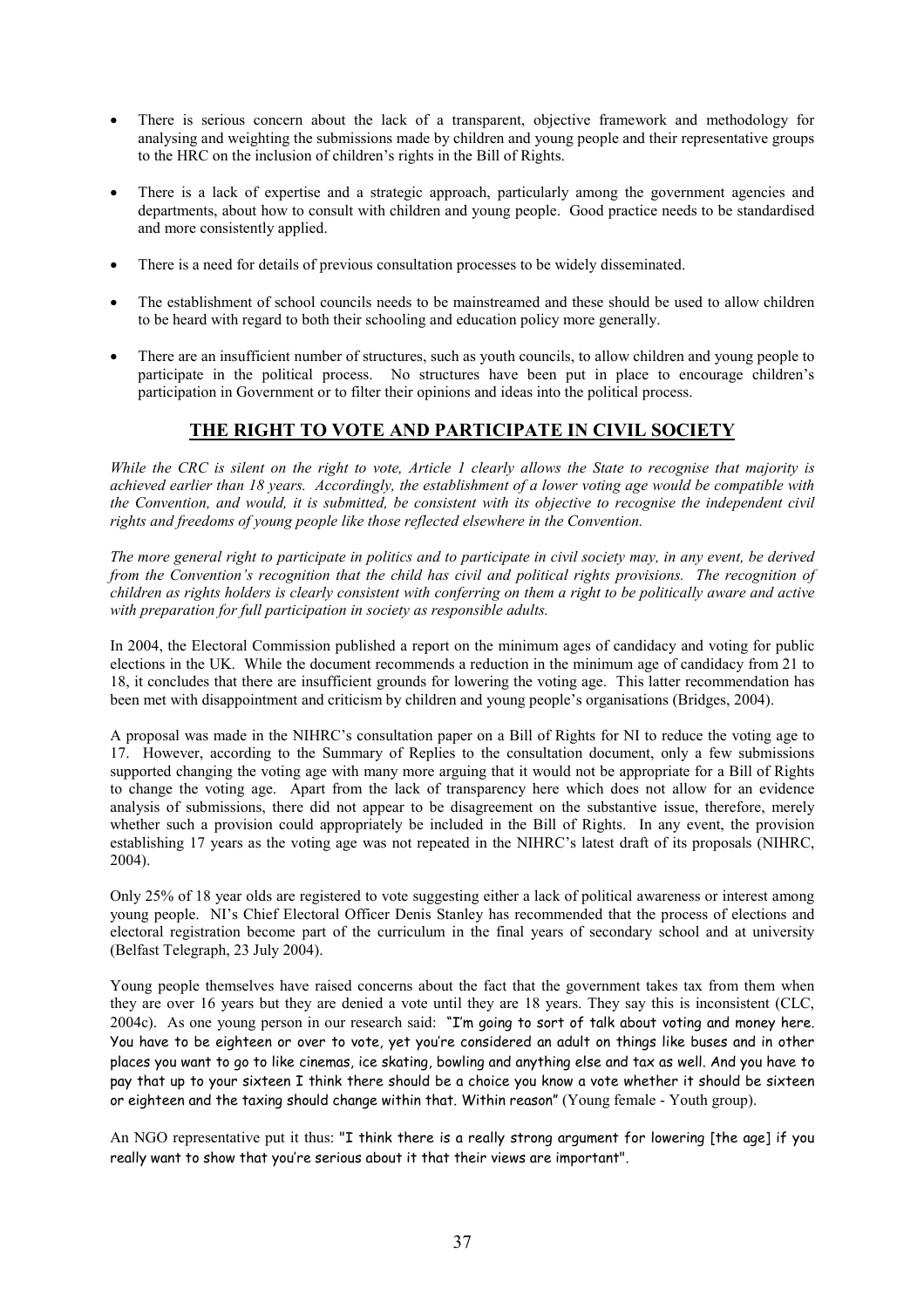Some young people recommended the reduction of the voting age. For example, one girl told us "I think it's so unfair the way kids don't get a say in political voting. For flipsake, I know more about politics than some adults" (Girl, aged 11). Another said "I think we should be allowed to vote at 16 in NI as politics is a big part of our lives and I think we are mature and understand enough to vote sensibly and responsibly" (Girl, aged 14). Another girl expressed a similar view: "Voting is an issue that really concerns me. I think that some people under the age of 18 have a valid view of politics but they can't vote or get their point across. I think that people from around the age of 15 up should be allowed to vote if they really want to. If someone this age thinks they really want to vote, then they should apply for it and get information on the parties they want to vote for" (Girl, aged 15).



Others do not particularly want the right to vote as soon as they are 16 but they want to participate nonetheless. As one young person told us "I believe that the legal age for voting is fine but I do believe that younger people should have an input into the peace process and elections in some other way" (Girl, aged 14). This view was also displayed in a poster designed by a group of young men, with regards to young people having a view in relation to global and local issues:



Another 19 year old, however, had a different view when asked whether the voting age should be lowered: "I don't think so. I don't think you should know. Like I'm nineteen nearly twenty and I haven't a clue. The reason I haven't a clue is because those the parties go out there they're sort of saying bla bla bla they give the whole spiel about young people and that's it. Okay you're an adult but you're still young you know".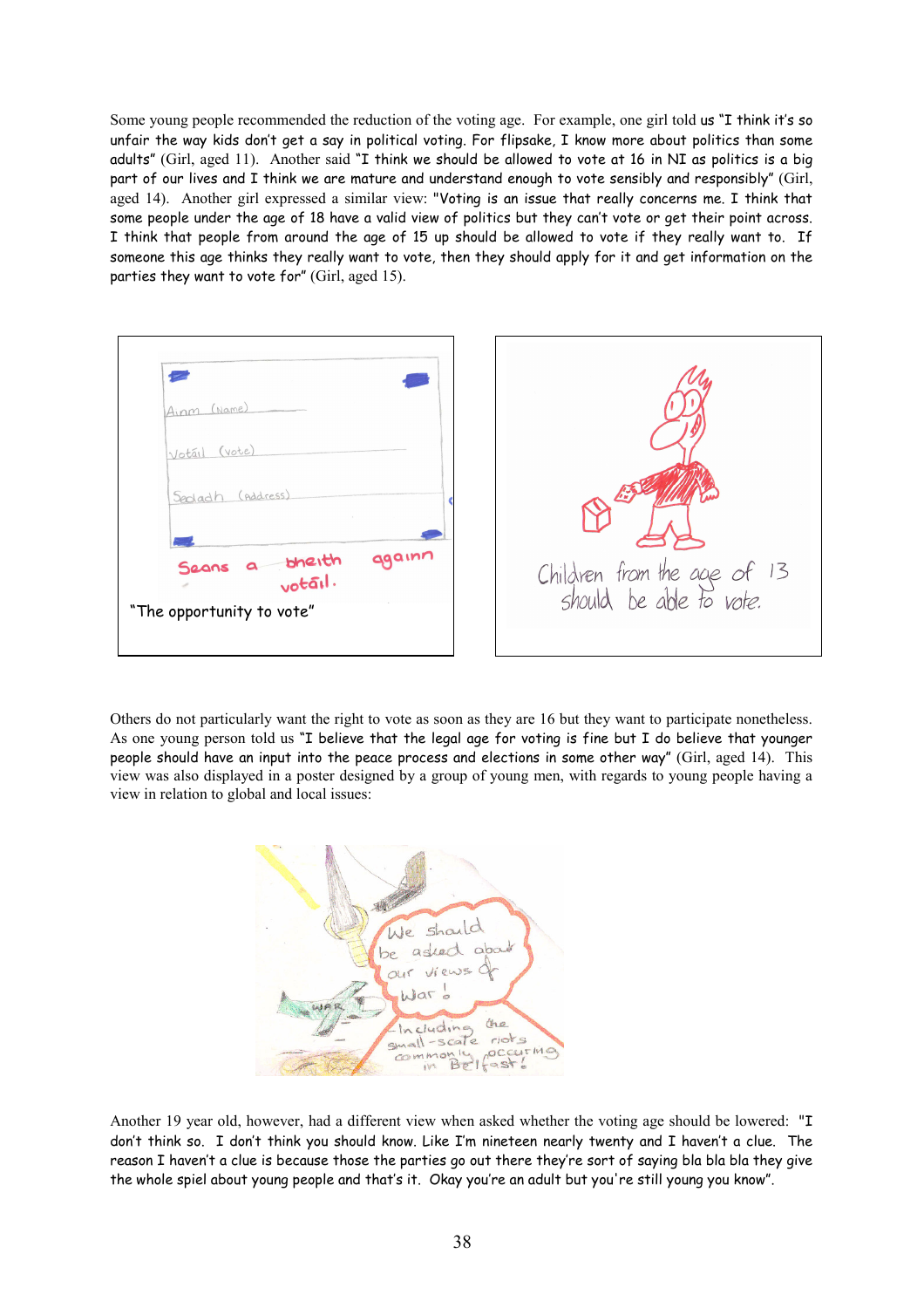A gradual reduction in the voting age to 16 is supported by the Youth Council for NI who believe that young people of 16 have both the competence and capability to make informed political decisions. However, this comes with the rider that the proposal is rationalised in a positive manner and not as an attempt to counter negative issues such as political apathy (Youth Council, 2004).

Research by Democratic Dialogue (2004) concluded that young people have a relatively high knowledge of basic political facts, but can struggle when it comes to understanding. This coincides with research by the North Belfast Community Research Project which found that despite an apparently low level of general interest in politics, 73% of respondents were able to identify their local MP although only 44% were able to name the Secretary of State for NI (ICR, 2003). Perceived to have a lukewarm interest in politics, the views of young people conceal a much greater issue in particular issues like war, poverty, health and crime (Democratic Dialogue, 2004).

More needs to be done to promote the inclusion of young people in the political process and to make political parties and politics more 'youth friendly' (NI Assembly, 1999). One NGO representative told us that "political parties are really quite fossilised in terms of accessing young people's issues" and are more likely to see young people as a source of a complaint than a constituent.

The North Belfast Community Research Project discovered that most young people get their information on politics from the television and radio (76%) with only 8% getting it from party political literature and 7% getting it from the education system (ICR, 2003). While only  $3\%$  of those surveyed belonged to a political party,  $27\%$ said they would consider joining one. Overall, the project suggests that developing more proactive and imaginative ways to engage with young people may well be a fruitful move for local political parties although the typical view expressed by one NGO representative was that "we have a long way to go in terms of how we actually encourage [young people] to engage with political society". Further research on the topic was also recommended

Young people at a conference with Assembly members in 1999 expressed dissatisfaction with the ability of politicians to talk with and listen to their young constituents and it was suggested that some politicians needed to improve their communication skills if they are to gain the respect of young voters (NI Assembly, 1999). The Democratic Dialogue research also saw young people identify the failure on the part of politicians to engage with the issues in which young people are interested as a barrier to their engagement in politics (Democratic Dialogue, 2004).

In the UK, the Electoral Reform Society has argued for a more integrated approach to political literacy whereby young people receive citizenship education and go on to exercise their right to vote immediately after leaving school (Bridges, 2004).

While conceding that they themselves need to press for inclusion, young people also doubt whether those in authority have genuine intentions about involving young people. In this regard, some young people note they have been excluded from having a say in the political peace process and are unrepresented on the various commissions set up by the Good Friday Agreement reflecting a culture where young people are left out of the fundamental politics of NI (NI Assembly, 1999).

In the formulation of the voung person's response to 'Shaping our Future', the young people consulted expressed a sense of great frustration at their powerlessness in terms of influencing local and regional policies. They complained about the inaccessibility of political documents, especially in terms of the language used and the perceived disdain held for young people by local politicians. Calls for both a Minister for Youth and direct youth representation on decision making bodies were made as well as a demand that young people be given a meaningful voice in the political peace process (Shaping our Future, 1998).

Young people recommended action that political parties should take to become more accessible to young people including:

- identifying a youth spokesperson who would have active contact with youth councils and other youth groups,
- publicising political surgeries and making them more youth friendly,
- providing internet access for the purposes of communicating with young people and encouraging Assembly members to go on a roundtable of schools (NI Assembly, 1999).